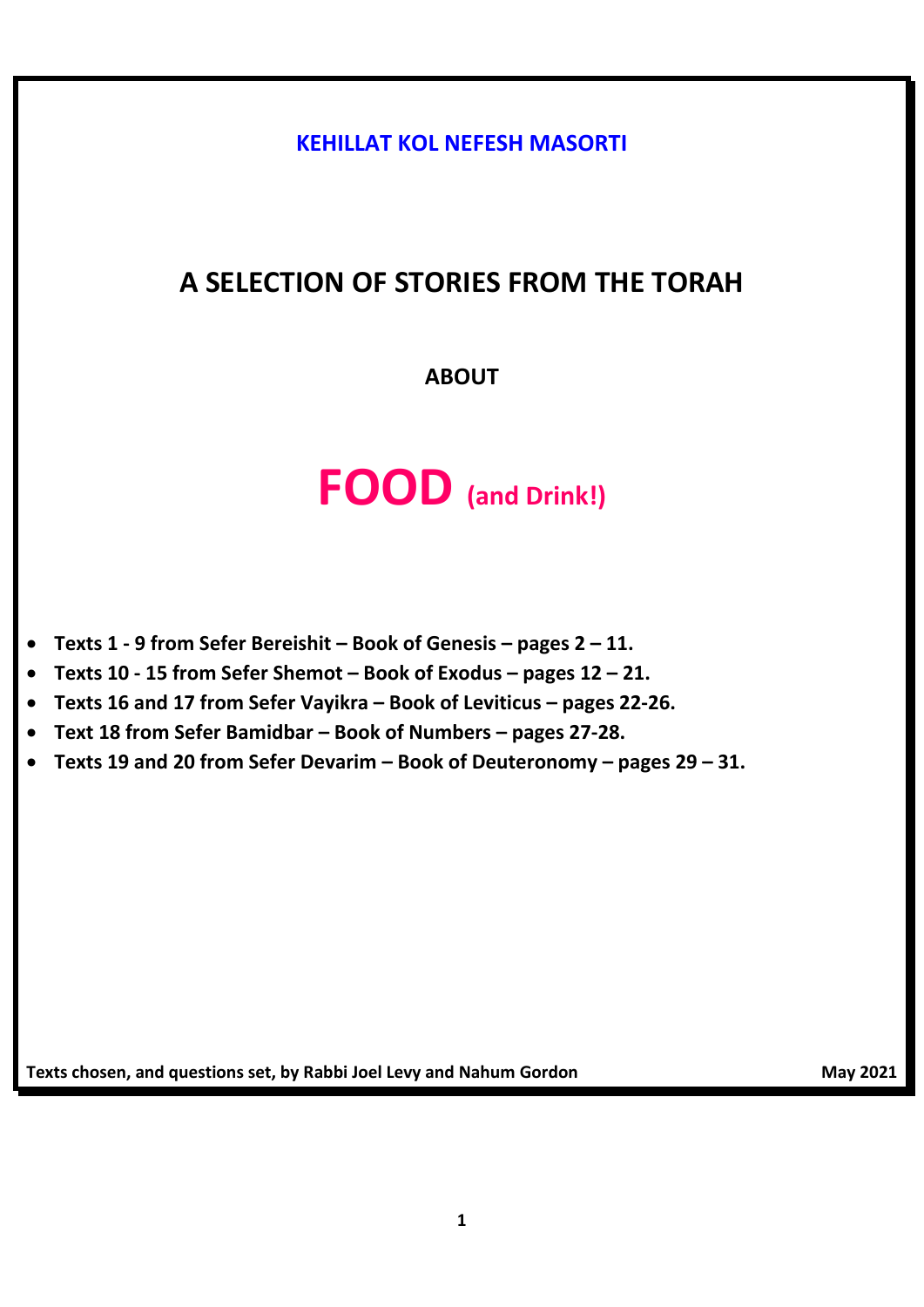#### **1. Genesis 3: 1-7 – FOOD, VISION & TEMPTATION**

#### *Background: The first human couple are in the Garden of Eden. God has told Adam (Gen. 2: 17) that he will die if he eats the fruit of the Tree of Knowledge of God and Evil.*

| <b>ֹא</b> וְהַנָּחָשׁ, הָיָה עָרוּם, מִכֹּל חַיַּת<br>1 Now the serpent was sneakier than any beast of the field<br>which the LORD God had made. And he said to the woman: "Is<br>ָהַשָּׂדֶה, אֲשֶׁר עָשָׂה יְהוָה אֱלֹהִים;<br>it true that God said: 'You shall not eat of any tree of the<br>ַן אמֶר, אֵל-הָאִשָּׁה, אַף כִּי-אָמַר אֵלֹהִים,<br>garden?"<br>ַלֹא תאכְלוּ מִכֹּל עֵץ הַגָּן. |
|-------------------------------------------------------------------------------------------------------------------------------------------------------------------------------------------------------------------------------------------------------------------------------------------------------------------------------------------------------------------------------------------------|
| ַב וַתּאמֶר הָאִשָּׁה, אֶל-הַנָּחָשׁ: מִפְּרִי 2 And the woman said to the serpent: "Of the fruit of the trees<br>נאכֵל. sof the garden we may eat;                                                                                                                                                                                                                                             |
| ג וּמִפְּרִי הָעֵץ, אֲשֶׁר בְּתוֹךְ-הַגֶּן--אָמַר 3 but of the fruit of the tree that is in the midst of the garden,<br>God has said: 'You shall not eat of it, neither shall you touch it, يج الله جمع الله جبلا الله جبلا الله جبلا<br>: פֵן-תְּמֻתוּן" lest you die. "                                                                                                                       |
| ָר וַיֹּאמֶר הַנָּחָשׁ, אֱל-הָאִשָּׁה: לֹא-מוֹת, 4 And the serpent said to the woman: "You shall not surely die;                                                                                                                                                                                                                                                                                |
| <b>ה</b> כִּי, יֹדֵעַ אֱלֹהִים, כִּי בִּיוֹם אֲכָלְכֵם<br>5 for God knows that in the day you eat from it, then your eyes<br>shall be opened, and you shall be as Gods, knowers of good<br>ְמִמֶּנּוּ, וְנִפְקְחוּ עֵינֵיכֶם; וְהָיִיתֶם,<br>and bad."<br>ַכֶּאלֹהִים, יֹדְעֵי, טוֹב וֵרָע.                                                                                                     |
| ו  וַתֵּרֵא הָאִשָּׁה כִּי טוֹב הָעֵץ לְמַאֲכָל<br>6 And when the woman saw that the tree was good for food,<br>and that it was a delight to the eyes, and that the tree was to<br>be desired to make one wise, she took of its fruit, and did eat;<br>and she gave also to her husband with her, and he did eat.                                                                               |
| 7 And the eyes of both of them were opened, and they knew<br><b>ז</b> וַתִּפָּקַחְנָה, עֵינֵי שְׁנֵיהֶם, וַיֵּדְעוּ, כִּי<br>that they were naked; and they sewed fig-leaves together and                                                                                                                                                                                                       |
|                                                                                                                                                                                                                                                                                                                                                                                                 |

#### *Questions:*

- ❖ *Which was more important to Eve, the fruit for food or for wisdom?*
- ❖ *Why do you think that this conversation with the snake was about food?*
- ❖ *Is there a relationship between food and morality?*
- ❖ *Is it right to trust your own "seeing" when it comes to food?*
- ❖ *What is the relationship between food and nudity?*
- ❖ *Might there be a relationship between fruit/food and vision? <https://evolution-outreach.biomedcentral.com/articles/10.1007/s12052-008-0088-x>*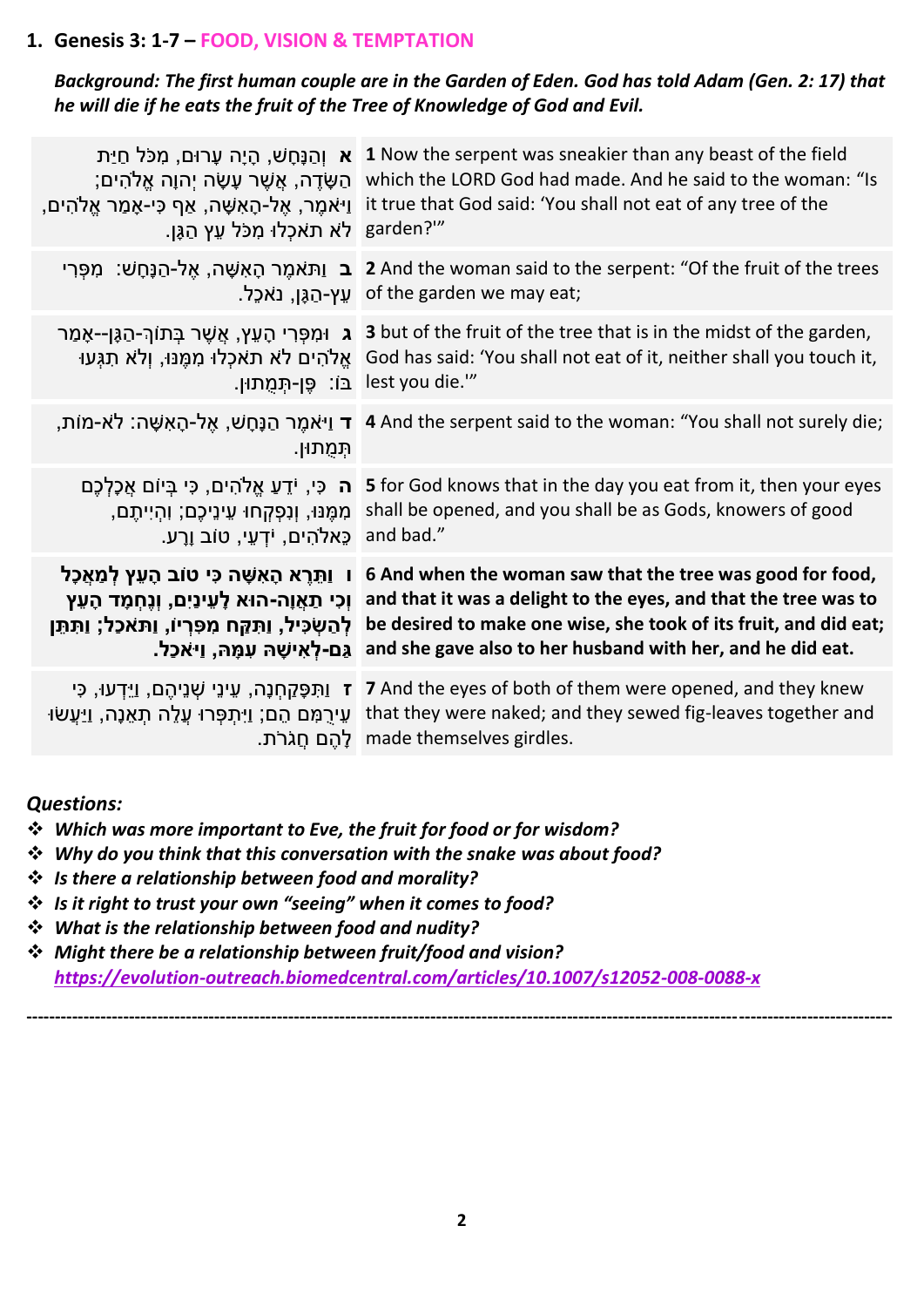#### **2. Genesis 4: 1-7 – COMMUNICATION**

*Background: God has expelled the couple from Gan Eden because of Adam's disobedience. Then, they have two boys, Cain and Abel. Cain becomes a farmer and Abel a shepherd.*

| ַתֲהַר, I And the man knew Eve his wife; and she conceived and bore<br>ַיְתֵּלֶד אֶת-קַיִן, וַתּאמֶר, קְנִיתִי אִישׁ אֶת-Dain, and she said: 'I have gotten a man with the LORD.'                        |
|----------------------------------------------------------------------------------------------------------------------------------------------------------------------------------------------------------|
| ֹב וַתֹּסֵף לָלֵדֶת, אֶת-אָחִיו אֶת-הָבֶל; 2 And again she bore his brother Abel. And Abel was a keeper<br>יַהִי-הֶבֶל, רֹעֵה צֹאן, וְקַיִן, הָיָה עֹבֶד of sheep, but Cain was a servant of the ground. |
| ג וַיְהִי, מִקֵּץ יָמִים; וַיָּבֵא קַיִן מִפְּרִי 3 In the process of time it came to pass, that Cain brought of<br>הָאֲדָמָה, מִנְחָה--לַיהוָה. the fruit of the ground an offering to the LORD.        |
| ד וְהֶבֶל הֵבִיא גַם-הוּא מִבְּכֹרוֹת צֹאנוֹ, 4 Abel also brought of the firstlings of his flock and of its fat.                                                                                         |
| וּמֵחֶלְבֵהֶן; וַיִּשַׁע יְהוָה, אֶל-הֶבֶל וְאֶל- And the LORD had respect for Abel and his offering;                                                                                                    |
| <b>5</b> but to Cain and to his offering He did not respect. Cain was <b>ה</b> וְאֶל-מַנְחָתוֹ, לֹא שָׁעָה; וַיִּחַר<br>יְפָלוּ פָּנָיו. very angry and his face fell.                                   |
| ן וַיֹּאמֶר יְהוָה, אֶל-קָיִן: ۖ לָמָּה חָרָה לָךְ, I G And the LORD said to Cain: 'Why are you angry? And why is<br>your face fallen? וְלָמָה נָפְלוּ פָנֵיךָ.                                          |
| יִהוָה.<br>ּאַדָמָה.                                                                                                                                                                                     |

#### *Questions:*

- ❖ *Why did God need sacrifices of food from humans?*
- ❖ *Why have humans felt the urge to offer sacrifice?*
- ❖ *Does anything in the text indicate why God preferred Abel's offering?*
- ❖ *What does food represent in this story?*
- ❖ *What happens when we like or dislike someone's food?*
- ❖ *Food is connected to relationship and acceptance. Why does food have such strong social implications?*
- ❖ *Is it possible just to eat without food carrying other psychological weight?*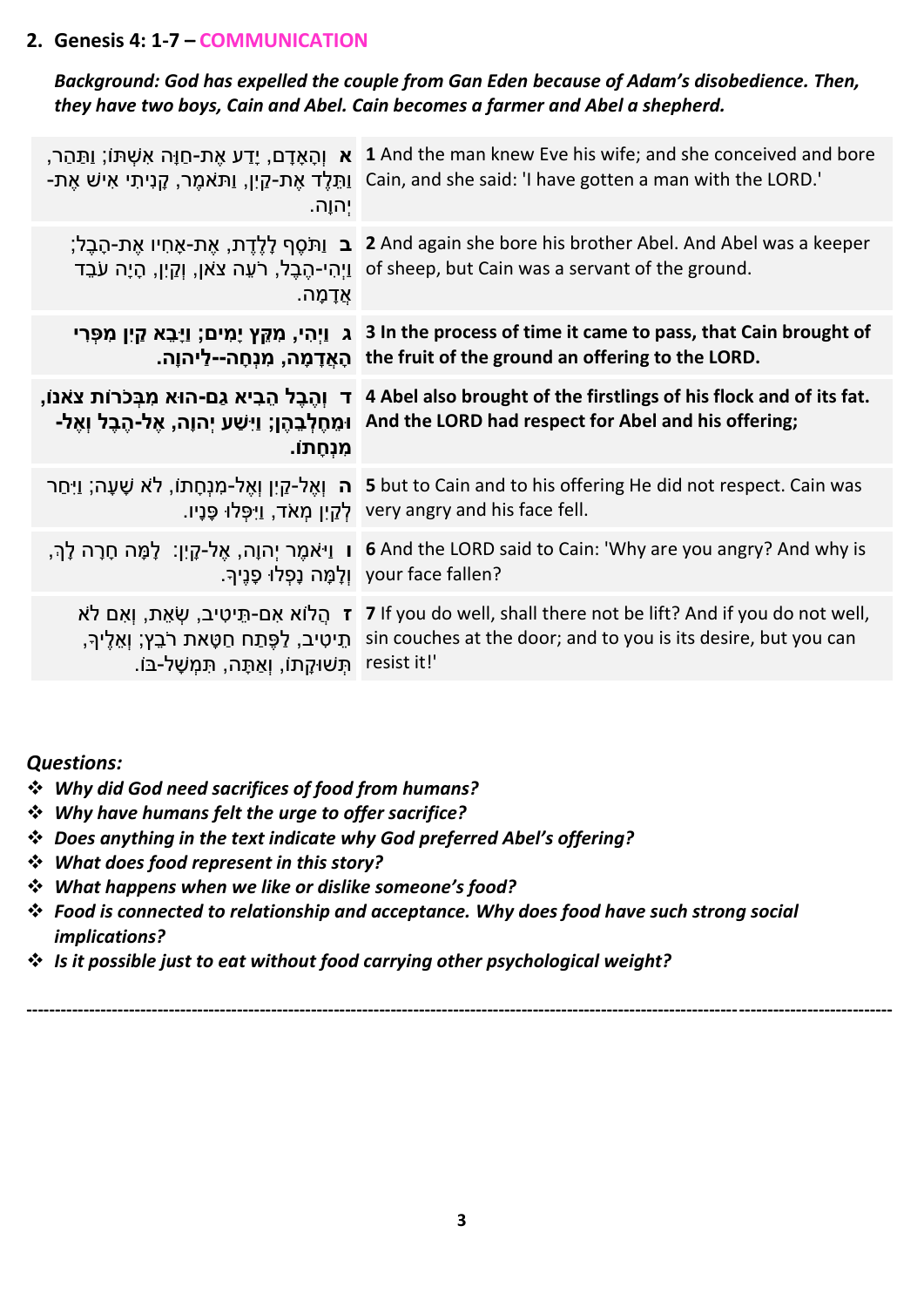#### **3. Genesis 9: 1-7 – DIETARY CHANGES**

*Background: After the Flood, God tells Noah and his three sons that they rule the animal kingdom and that all can serve as food. But in Genesis 1: 29, God had told Adam and Eve: "Behold, I have given you every seed-bearing plant, which is on the face of all the earth, and every tree that has seed-bearing fruit; they will be yours for food."*

| ָהָאָרֶץ.                                                                                                                                                                              | ָיִבְרֶךְ אֱלֹהִים, אֶת-נֹחַ וְאֶת-בָּנָיו; 1 And God blessed Noah and his sons and said to them: 'Be<br>וַיֹּאמֵר לְהֶם פְּרוּ וּרְבוּ, וּמִלְאוּ אֶת- fruitful and multiply and fill the earth.                                                                                                                                          |
|----------------------------------------------------------------------------------------------------------------------------------------------------------------------------------------|--------------------------------------------------------------------------------------------------------------------------------------------------------------------------------------------------------------------------------------------------------------------------------------------------------------------------------------------|
| <b>ב</b> וּמוֹרַאֲכֶם וְחִתְּכֵם, יִהְיֵה, עַל כָּל-חַיַּת<br>הַאָרֵץ, וְעַל כָּל-עוֹף הַשָּׁמָיִם; בְּכֹל אֲשֶׁר<br>תִּרְמֹשׂ הָאֲדָמָה וּבְכָל-דְּגֵי הַיָם, בְּיֶדְכֶם<br>ּנִתֲנוּ. | 2 And the fear of you and the dread of you shall be upon every<br>beast of the earth, and upon every fowl of the air, and upon all<br>by which the ground teems, and upon all the fishes of the sea:<br>into your hand are they delivered.                                                                                                 |
| כל.                                                                                                                                                                                    | 3 Every moving thing that lives shall be for food for you; like ג כָּל-רֻמֵשׂ אֲשֶׁר הוּא-חַי, לָכֶם יִהְיֶה<br>-the green plants I have given all to you לְאָכְלָה: כְּיֶרֶק עֵשֶׂב, נָתַתִּי לָכֶם אֶת                                                                                                                                   |
|                                                                                                                                                                                        | ד אַךְ-בָּשָׂר, בְּנַפְשׁוֹ דָמוֹ לֹא תֹאכֶלוּ. T 4 Only flesh with its life its blood you shall not eat.                                                                                                                                                                                                                                  |
|                                                                                                                                                                                        |                                                                                                                                                                                                                                                                                                                                            |
|                                                                                                                                                                                        | ה וְאַךְ אֶת-דְּמְכֶם לְנַפְשֹׁתֵיכֶם אֱדְרֹשׁ, S And surely your blood of your lives will I require; at the hand<br>of every beast will I require it; and at the hand of man, even at מָיַד כָּל-חַיָּה אֶדְרְשֶׁנּוּ; וּמִיַד הָאָדָם, מִיַד<br>רש, אֶת-נֵפֵשׁ הָאָדָם. the hand of every man's brother, will I require the life of man. |
| ּו שֹׁפֵךְ דַּם הָאָדָם, בָּאָדָם דָּמוֹ יִשָּׁפֵךְ: כִּי                                                                                                                              | 6 Whoever sheds man's blood, by man shall his blood be shed;<br>.for in the image of God made He man בִּצֲלֵם אֱלֹהִים, עָשָׂה אֶת-הָאָדָם.                                                                                                                                                                                                |
|                                                                                                                                                                                        | יַן אֲתֶּם, פְּרוּ וּרְבוּ; שִׁרְצוּ בָאָרֶץ, וּרְבוּ- 7 And you, be fruitful and multiply; swarm in the earth, and<br>multiply in it.'                                                                                                                                                                                                    |

#### *Questions:*

- ❖ *Why do you think God permits humanity to shift from a vegan diet to an omnivorous one? (It's not obvious!)*
- ❖ *What is the link between verses 3, 4, 5 and 6?*
- ❖ *What is the link between all that and verse 7 about being fruitful?*
- ❖ *How does the Bible soften the huge shift towards animals becoming "food"? Does it work? How does verse 4 offset the shift towards humans eating animals?*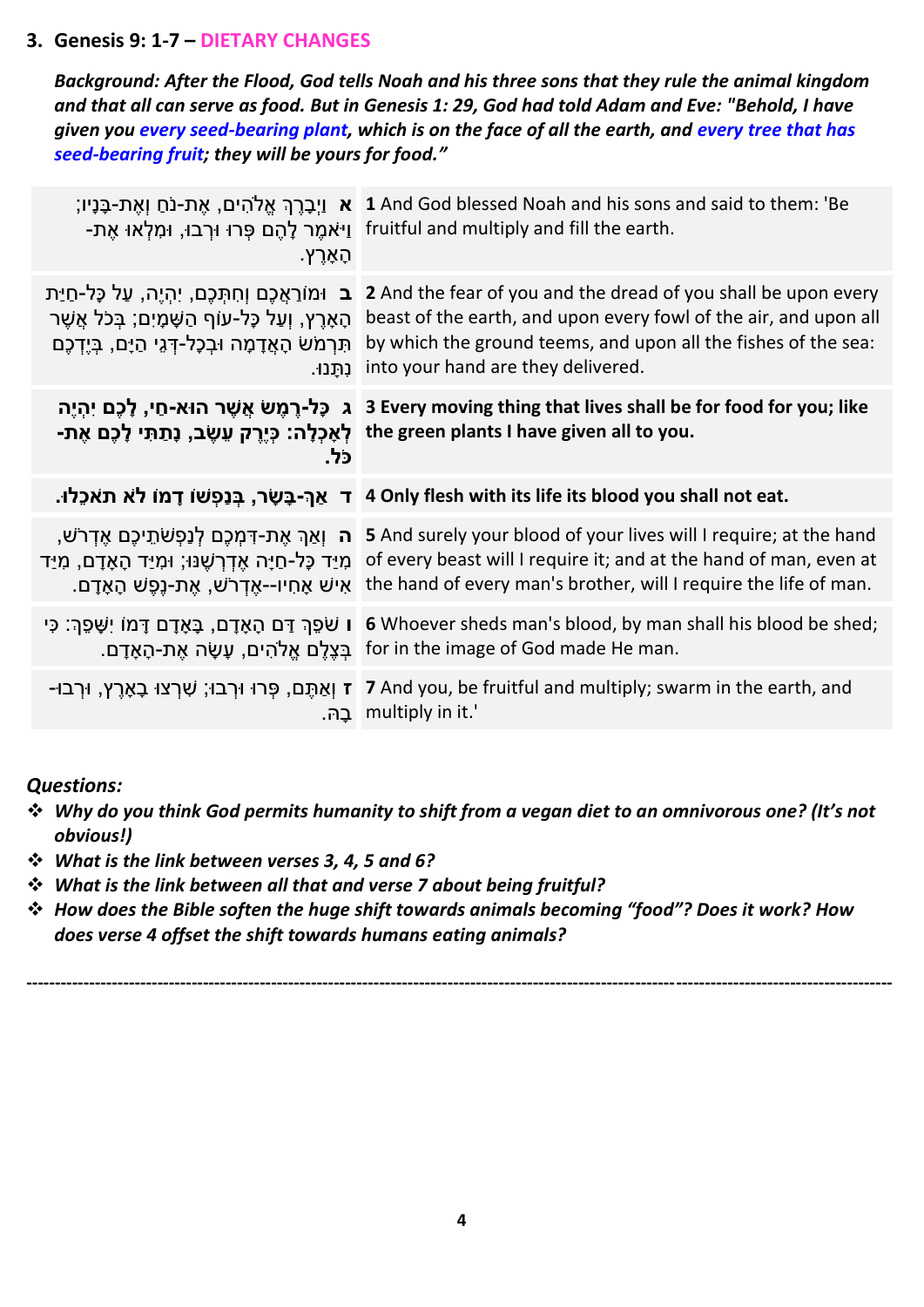## **4. Genesis 14: 14-20 – FOOD, RELIGION & GRATITUDE**

#### *Background: There is a war amongst the kings of the Middle East. Sodom loses. Avram's nephew, Lot, is taken away by the victors and is rescued by Avram who restores everything to Sodom.*

| <b>-ד</b> וַיִּשְׁמַע אַבְרָם, כִּי נִשְׁבָּה אָחִיו; וַיָּרֶק אֶת-<br>ְחֻנִיכָיו יְלִידֵי בֵיתוֹ, שָׁמֹנָה עָשָׂר וּשָׁלֹשׁ מֵאוֹת,<br><u>וי</u> ִרְדֹף, עַד-דֶּן.       | 14 And when Avram heard that his brother was taken<br>captive, he led forth his trained men, born in his house,<br>three hundred and eighteen, and pursued as far as Dan.                 |
|---------------------------------------------------------------------------------------------------------------------------------------------------------------------------|-------------------------------------------------------------------------------------------------------------------------------------------------------------------------------------------|
| <b>ָטו</b> וַיֵּחָלֵק עֲלֵיהֶם לַיְלָה הוּא וַעֲבָדָיו, וַיַּכֵּם<br>וַיִּרְדְּפֵם, עַד-חוֹבָה, אֲשֶׁר מִשְּׂמֹאל, לְדַמָּשֶׂק.                                           | 15 And he divided himself against them by night, he and<br>his servants, and smote them, and pursued them to<br>Chovah, which is on the left hand of Damascus.                            |
| <b>טז</b> וַיָּשֶׁב, אֵת כָּל-הָרְכֻשׁ; וְגַם אֶת-לוֹט אָחִיו<br>ּוּרְכָשׁוֹ הֵשִׁיב, וְגַם אֶת-הַנָּשִׁים וְאֶת-הָעָם.                                                   | 16 And he brought back all the goods, and also brought<br>back his brother Lot and his goods, and the women also,<br>and the people.                                                      |
| <b>יז</b> וַיֵּצֵא מֵלֵךְ-סָדֹם, לְקִרָאתוֹ, אַחֲרֵי שׁוּבוֹ<br>מֵהַכּוֹת אֶת-כְּדָרְלָעֹמֶר, וְאֶת-הַמְּלָכִים אֲשֶׁר<br>אִתּוֹ--אֶל-עֵמֶק שָׁוֵה, הוּא עֵמֶק הַמֶּלֶךְ. | 17 The king of Sodom went out to meet him, after his<br>return from the slaughter of Kedarlaomer and the kings<br>that were with him, at the vale of Shaveh $-$ it is the King's<br>Vale. |
| I8 And Malkitzedek king of Salem brought forth bread   יח וּמַלְכִּי-צֶדֶק מֶלֶךְ שָׁלֵם, הוֹצִיא לֶחֶם וָיֵיִן;                                                          |                                                                                                                                                                                           |
|                                                                                                                                                                           | ַוְהוּא כֹהֵן, לְאֵל עֵלְיוֹן. and wine; and he was priest to God the Most High.                                                                                                          |
| <b>יט</b> וַיָּבָרְכֵהוּ, וַי <sup>ּ</sup> אמַר: בָּרוּךְ אַבְרָם לְאֵל                                                                                                   | 19 And he blessed him, and said: 'Blessed be Avram of God<br>ַעֲלִיוֹן, קֹנֵה שְׁמַיִם µאָרֶץ. Most High, Maker of heaven and earth;                                                      |
|                                                                                                                                                                           | ָבְיִךְ בְּיָדֶךְ; Land blessed be God the Most High, who has delivered<br>ַיְּתֵּן-לוֹ מַעֲשֵׂר, מְכֹּל. your enemies into your hand.' And he gave him a 1/10 <sup>th</sup> of<br>all.   |

#### *Questions:*

- ❖ *Was Shalem the city we know as Jerusalem?*
- ❖ *Did Malkitzedek worship the same God as Avram?*
- ❖ *Who gave a tithe to whom?*
- ❖ *How could either give anything to the other as the possessions were not theirs to give away?*
- ❖ *What is special about both Bread and Wine as foodstuffs?*
- ❖ *Why do you think they both came to be central to many religious rituals?*
- ❖ *Why did Malkitzedek bring them out on this occasion? What did they add to this ritual?*
- ❖ *See below. Does it agree with your speculations about the special nature of bread and wine?*

| משנה מסכת ברכות פרק ו:א                                         | Mishnah Masechet B'rachot Chapter 6:1                                    |
|-----------------------------------------------------------------|--------------------------------------------------------------------------|
| כֵּיצַד מִבָרְכִין עַל הַפֵּרוֹת. עַל פֵרוֹת הָאִילָן           | How do we bless over fruit? Over fruit of the tree he says, 'Who         |
| אומֵר, בּוֹרֵא פָּרִי הָעֵץ, חוּץ מִן הַיַּיִן, שֶׁעַל          | creates the fruit of the tree (P'ri HaEtz)', except for wine, over which |
| <u>ן הַיַּיִן אוֹמֵר בּוֹרֵא פָּרִי הַגָּפֶן. וְעַל פֵּרוֹת</u> | he says, 'Who creates the fruit of the vine'. And over the fruit of the  |
| הָאָרֵץ אוֹמֵר בּוֹרֵא פְּרִי הָאֲדָמָה, חוּץ מִן               | land he says: 'Who creates the fruit of the ground (P'ri HaAdama)',      |
| הַפַּת, שֶׁעַל הַפֵּת הוּא אוֹמֵר הַמּוֹצִיא לֶחֶם              | except for bread, for over bread he says, 'Who brings out bread from     |
| ∣ מִן הָאָרֵץ                                                   | the earth $'$                                                            |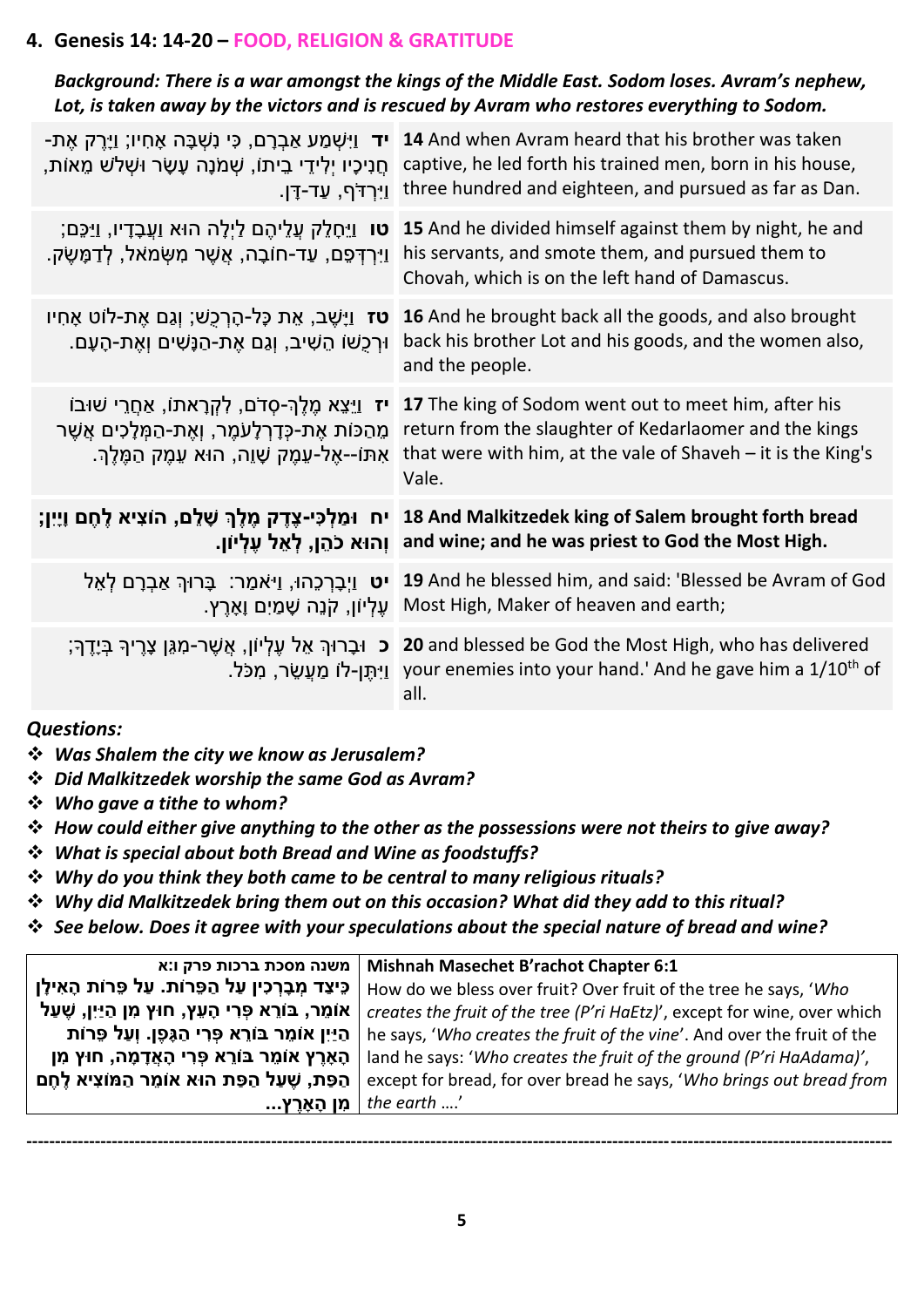## **5. Genesis 18: 1-12 – FOOD, HOSPITALITY & FIVE-STAR SERVICE**

## *Background: God appears to Abraham in his old age and offers him a covenant of perpetual support and circumcision. After this Avram is visited by three men…*

|                                                                                                                                                                      | ר א וַיֵּרָא אֵלָיו יְהוָה, בְּאֵלֹנֵי מַמְרֵא; וְהוּא 1 And the LORD appeared to him by the terebinths of Mamre,<br>as he sat in the tent door in the heat of the day; יֹשֶׁב פֶּתַח-הָאֹהֵל, כְּחֹם הַיּוֹם.                                                                    |
|----------------------------------------------------------------------------------------------------------------------------------------------------------------------|-----------------------------------------------------------------------------------------------------------------------------------------------------------------------------------------------------------------------------------------------------------------------------------|
| ַלְקְרָאתָם מְפֶּתַח הָאֹהֶל, וַיִּשְׁתַּחוּ,<br>ּאָרְצָה.                                                                                                           | ב וַיִּשָּׂא עֵינָיו, וַיַּרְא, וְהִנֵּה שָׁלֹשָׁה 2 and he lifted up his eyes and looked, and, lo, three men stood<br>אֲנָשִׁים, נְצָבִים עָלָיו; וַיַּרָא, וַיָּרֶץ opposite him; and when he saw them, he ran to meet them<br>from the tent door, and bowed down to the earth, |
|                                                                                                                                                                      | ג וַיּאמַר: אֲדֹנָי, אִם-נָא מִצְאתִי חֵן 3 and said: 'My lord, if now I have found favour in your sight,<br>ַבְּעֵינֶיךָ--אַל-נָא תַעֲבֹר, מֵעַל עַבְדֶּךְ do pass not on, I pray you, from your servant.                                                                        |
|                                                                                                                                                                      | ַרְחֲצוּ רַגְלֵיכֶם; T 4 Let now a little water be fetched, and wash your feet, and<br>ּוְהִשָּׁעֲנוּ, תַּחַת הָעֵץ. recline yourselves under the tree.                                                                                                                           |
| ֹאַחַר תַּעֲבֹרו--כִּי-עַל-כֵּן עֲבַרְתֶּם, עַל-<br>עַבְדָּכֶם; וַיאמִרוּ, כֵּן תַּעֲשֶׂה כָּאֲשֶׁר<br>דִּבְּרְתָ.                                                   | ה וְאֶקְחָה פַת-לֶחֶם וְסַעֲדוּ לִבְּכֶם, 5 And I will fetch a morsel of bread and stay your heart; after<br>that you will pass on; forasmuch as you are come to your<br>servant.' And they said: 'So do, as you have said.'                                                      |
| ֿו װַמַהֵר אַבְרָהָם הָאֹהֱלָה, אֶל-שָׂרָה;<br>ַיַּיֹאמֶר, מַהֲרִי שָׁלֹשׁ סְאִים קֵמַח סֹלֵת--<br>ַלוּשִׁי, וַעֲשִׂי עְגוֹת.                                        | 6 And Abraham hastened into the tent to Sarah and said:<br>'Make ready quickly three measures of fine meal, knead it,<br>and make cakes.'                                                                                                                                         |
| ז וְאֶל-הַבָּקָר, רָץ אַבְרָהָם; וַיִּקַּח בֶּן-<br>ָבָּקָר רַךְ וָטוֹב, וַיִּתֵּן אֶל-הַנַּעַר, וַיְמַהֵר,<br>ַלַעֲשׂות אֹתוֹ                                       | 7 And Abraham ran to the herd, and fetched a calf tender and<br>good, and gave it to the servant; and he hastened to dress it.                                                                                                                                                    |
| ּח וַיִּקַּח חֶמְאָה וְחָלָב, וּבֶן-הַבָּקָר אֲשֶׁר<br>ַעָשָׂה, וַיִּתֵּן, לְפְנֵיהֶם; וְהוּא-עֹמֶד<br>ַעֲלֵיהֶם תַּחַת הָעֵץ, וַיאֹכֶלוּ.                           | 8 And he took curd and milk, and the calf which he had<br>dressed, and set it before them; and he stood by them under<br>the tree, and they did eat.                                                                                                                              |
|                                                                                                                                                                      | ָיאמְרוּ אֵלָיו, אַיֵּה שָׂרָה אִשְׁתֵּךְ; פֿוּ 9 And they said to him: 'Where is Sarah your wife?' And he<br>_said: 'Behold, in the tent.' וַיֹּאמֵר, הִנֵּה בָאֹהֵל.                                                                                                            |
| י וַי <sup>ּ</sup> אמֶר, שׁוֹב אָשׁוּב אֵלֵיךְ כָּעֵת חַיָּה,<br>ּוְהִנֵּה <b>-בֵן, לְשָׂרָה אִשְׁתֶּךְ</b> ; וְשָׂרָה שֹׁמַעַת<br>ֶפֶּתַח הָאֹהֶל, וְהוּא אַחֲרָיו. | 10 And He said: 'I will certainly return to you when the season<br>comes round; and, lo, Sarah your wife will have a son.' And<br>Sarah heard in the tent door, which was behind him --                                                                                           |
| ְּבַּיָּמִים; חָדַל לְהִיוֹת לְשָׂרָה, אֹרַח<br>ַכַּנָּשִׁים.                                                                                                        | יא וְאַבְרָהָם וְשָׂרָה זְקֵנִים, בָּאִים 11 Now Abraham and Sarah were old, and well stricken in age;<br>it had ceased to be with Sarah after the manner of women --                                                                                                             |
| <b>ִיב</b> וַתִּצְחַק שָׂרָה, בְּקִרְבָּהּ לֵאמֹר: אַחֲרֵי                                                                                                           | 12 And Sarah laughed within herself, saying: 'After I am waxed<br>ַכְלֹתִי הָיְתָה-לְּי עֶדְנָה, וַאדֹנִי זָקֵן. old will I have pleasure, my lord being old also?'                                                                                                               |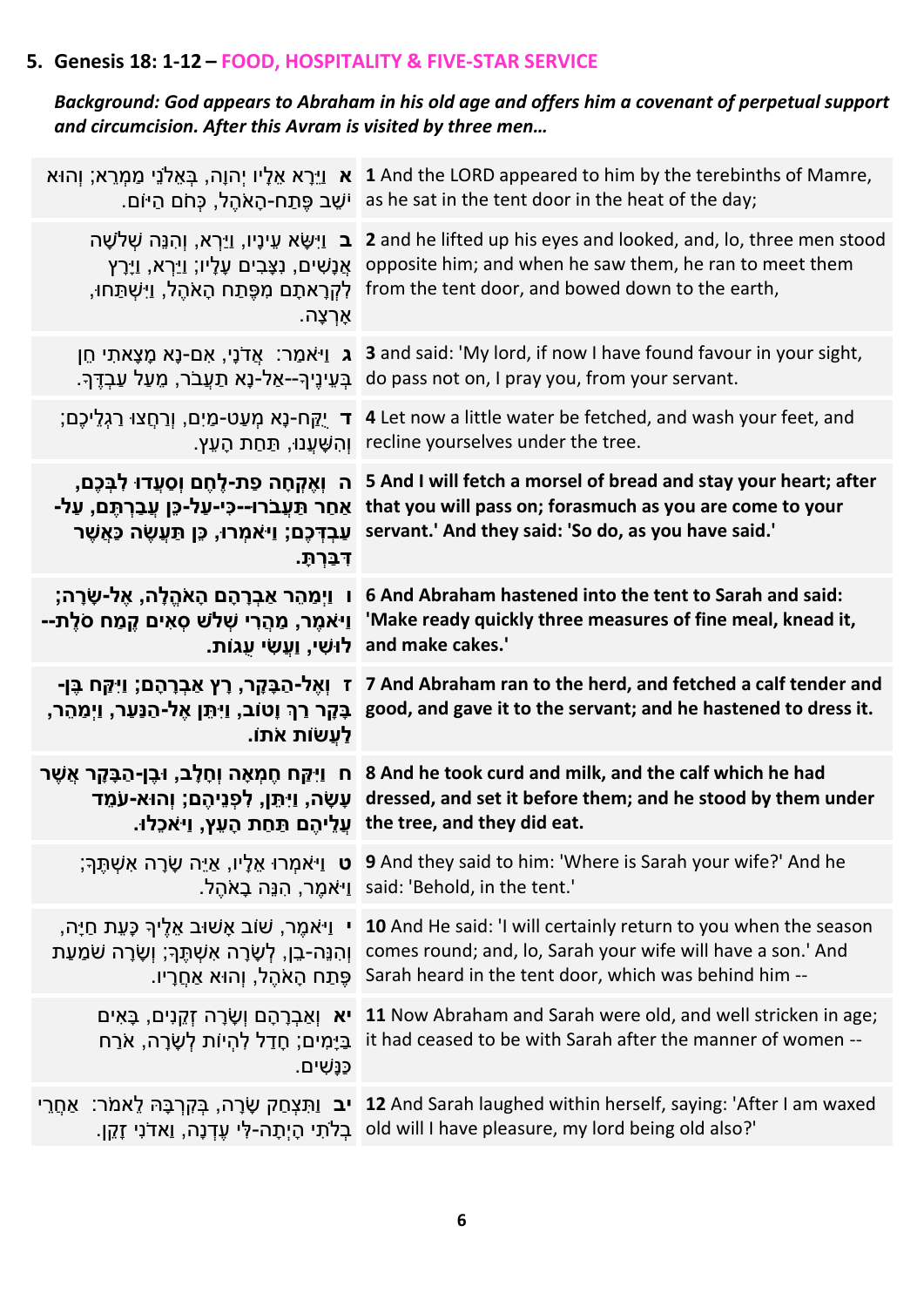*Questions:* 

- ❖ *Do you think Abraham behaved like this towards all travellers who passed his home or did he suspect that they were not ordinary guests?*
- ❖ *What is the meaning of the difference between what Abraham offers his guests in verses 4-5 and what he actually brings in verses 6-8?*
- ❖ *Why did Abraham serve dairy products with the meat?*
- ❖ *Hospitality is still a huge part of Middle-Eastern culture. What is hospitality and how is it connected to food?*
- ❖ *Are we equally hospitable? Why or why not?*
- ❖ *Have the "rules" of hospitality changed?*
- ❖ *What does it mean to feed strangers?*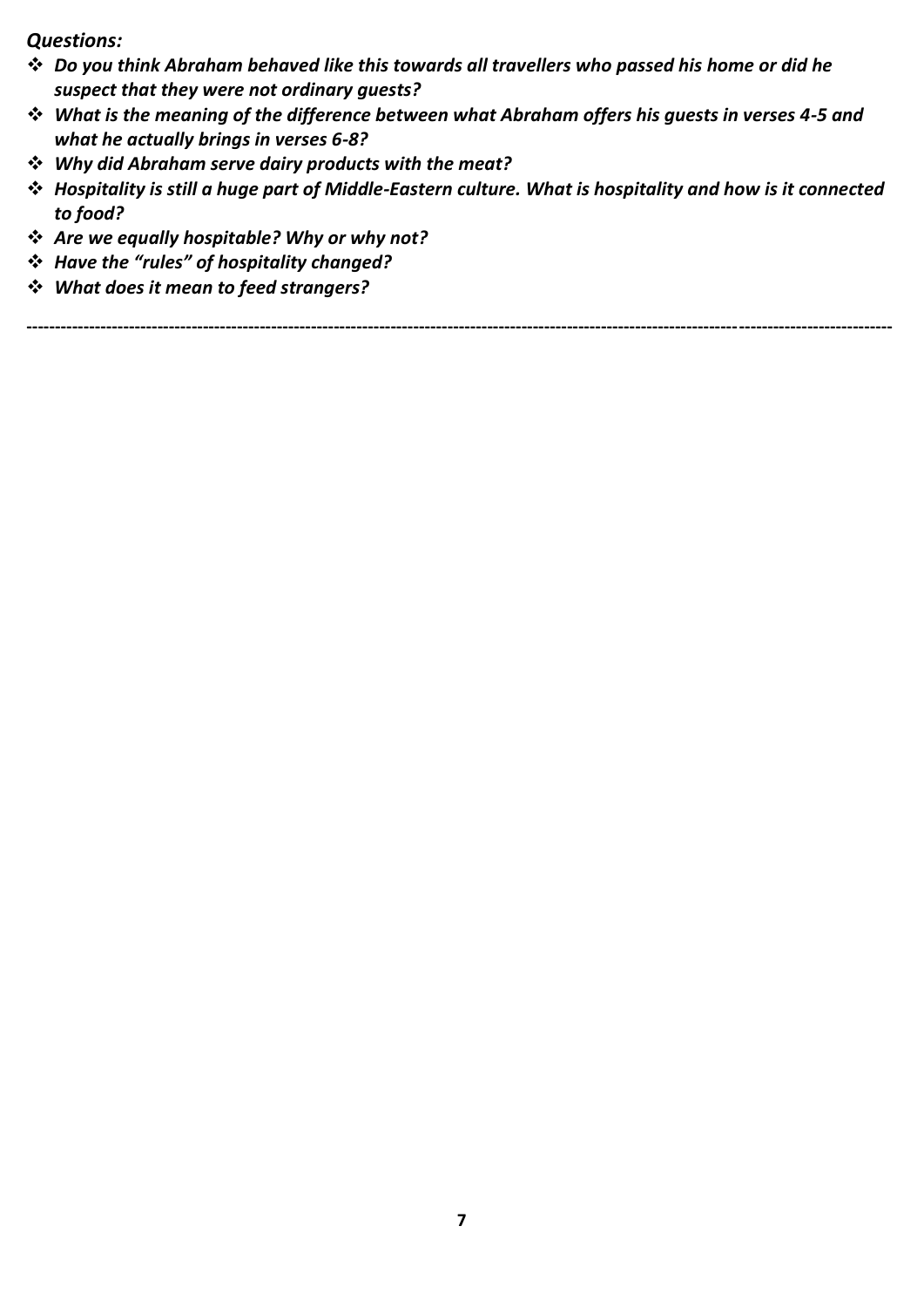#### **6. Genesis 21: 12-19 – MINIMAL PROVISIONS - CHILD ABUSE?**

*Background: Sarah and Abraham are desperate for a child. Sarah persuades her husband to have a surrogate child with her handmaiden, Hagar. Abraham loves Ishmael; Sarah does not and, after she has Isaac, demands that Ishmael and his biological mother be expelled.*

| <b>יב</b> וַיּאמֵר אֵלֹהִים אֵל-אַבְרָהָם, אַל-יֵרַע<br>ָבְּעֵינֶיךָ עַל-הַנַּעַר וְעַל-אֲמָתֶךָ--כֹּל אֲשֶׁר<br>ּתּאמַר אֵלֶיךָ שָׂרָה, שָׁמַע בְּקֹלָהּ: כִּי<br>ׁ בִיִצְחָק, יִקְרֵא לְךָ זָרַע.                                        | 12 And God said to Abraham: 'Let it not be grievous in your<br>sight because of the lad, and because of your bondwoman; in<br>all that Sarah says to you, listen to her voice; for in Isaac shall<br>seed be called to you.                                                              |
|--------------------------------------------------------------------------------------------------------------------------------------------------------------------------------------------------------------------------------------------|------------------------------------------------------------------------------------------------------------------------------------------------------------------------------------------------------------------------------------------------------------------------------------------|
| יג וְגַם אֶת-בֶּן-הָאָמָה, לְגוֹי אֲשִׂימֶנּוּ: כִּי<br>ַזַרְעֲךָּ, הוּא.                                                                                                                                                                  | 13 And also of the son of the bondwoman will I make a nation,<br>because he is your seed.'                                                                                                                                                                                               |
| יד ניַשְׁכֵּם אַבְרָהָם בַּבֹּקֵר וַיִּקֵּח-לֶחֶם<br>וְחֵמַת מַיִם וַיִּתֵּן אֶל-הָגָר שָׂם עַל-<br>שִׁכְמָהּ, וְאֶת-הַיֶּלֶד--וַיְשַׁלְחֶהָ; וַתֵּלֶךְ<br>ַוְתֵּתַע, בִּמִדְבַּר בָּאֵר שָׁבַע.                                           | 14 Abraham got up early in the morning, and took bread and<br>a bottle of water, and gave it to Hagar, putting it on her<br>shoulder, and the child, and sent her away; and she departed,<br>and strayed in the wilderness of Beersheva.                                                 |
| ֹאֶת-הַיֵּלֶד, תַּחַת אַחַד הַשִּׂיחִם.                                                                                                                                                                                                    | וּתַשְׁלֵךְ (עוֹ בְּמַיָם, מִן-הַחֶמֶת; וַתַּשְׁלֵךְ 15 And the water in the bottle was spent, and she cast the child<br>under one of the shrubs.                                                                                                                                        |
| ְכָּמְטַחֲוֵי קֵשֶׁת, כִּי אָמְרָה, אַל-אֵרְאֶה<br>ַבְּמוֹת הַיָּלֶד; וַתֵּשֶׁב מִנֶּגֶד, וַתִּשָּׂא אֶת-                                                                                                                                  | פ <b>ז</b> וַתֵּלֶךְ וַתֵּשֶׁב לָהּ מִנֶּגֶד, הַרְחֵק 16 And she went and sat down opposite him a good way off, as<br>it were a bow shot; for she said: 'Let me not look upon the<br>death of the child.' And she sat opposite him, and lifted up her<br>.voice, and wept קלָהּ וַתֱבְךָ |
| יז וַיִּשְׁמַע אֱלֹהִים, אֶת-קוֹל הַנַּעַר,<br>ַוַיִּקְרָא מַלְאַךְ אֱלֹהִים אֶל-הָגָר מִן-<br>הַשָּׁמַיִם, וַי <sup>ָּ</sup> אמֶר לָהּ מַה-לָךְ הָגָר; אַל-<br>תִּירְאִי, כִּי-שָׁמַע אֱלֹהִים אֶל-קוֹל הַנַּעַר<br>ַבַּאֲשֶׁר הוּא-שָׁם. | 17 And God heard the voice of the lad; and the angel of God<br>called to Hagar out of heaven, and said to her: 'What ails you,<br>Hagar? Fear not; for God has heard the voice of the lad where<br>he is.                                                                                |
|                                                                                                                                                                                                                                            | ויח קוּמִי שְׂאִי אֶת-הַנַּעַר, וְהַחֲזִיקִי אֶת- sa Arise, lift up the lad, and hold him fast by your hand; for I<br>.will make him a great nation. יְדֵךְ בּוֹ: כִּי-לְגוֹי גָּדוֹל, אֲשִׂימֶנּוּ.                                                                                     |
| ן lad drink. מֵיִם, וַתַּשְׁקָ, אֶת-הַנָּעַר.                                                                                                                                                                                              | יט וַיִּפְקַח אֱלֹהִים אֶת-עֵינֶיהָ, וַתֵּרֵא 19 And God opened her eyes, and she saw a well of water;<br>ְהַמָּלֶךְ וַתְּמַלֵּא אֶת-הַחֵמֶת, and she went, and filled the bottle with water, and gave the                                                                               |
| <b>Questions:</b><br>Ve What do bread and water represent here in verse 14?                                                                                                                                                                | V How could Abraham provide so little sustenance for his own flesh and blood?                                                                                                                                                                                                            |

- ❖ *Was this not a death sentence?*
- ❖ *Did Sarah dictate the size of the provisions? Consider her relationship with Hagar (Gen. 16: 4-6).*
- ❖ *Read verse 19. The last time that food was connected to "eye-opening" was in Genesis 3:5 and 3:7 (That was the last time that the Tanach used that word פקח – eye-opening - and these are the only two uses of that word in Genesis). Is there a link between these two stories? What might it be?*
- ❖ *Is there a core relationship between food and vision?*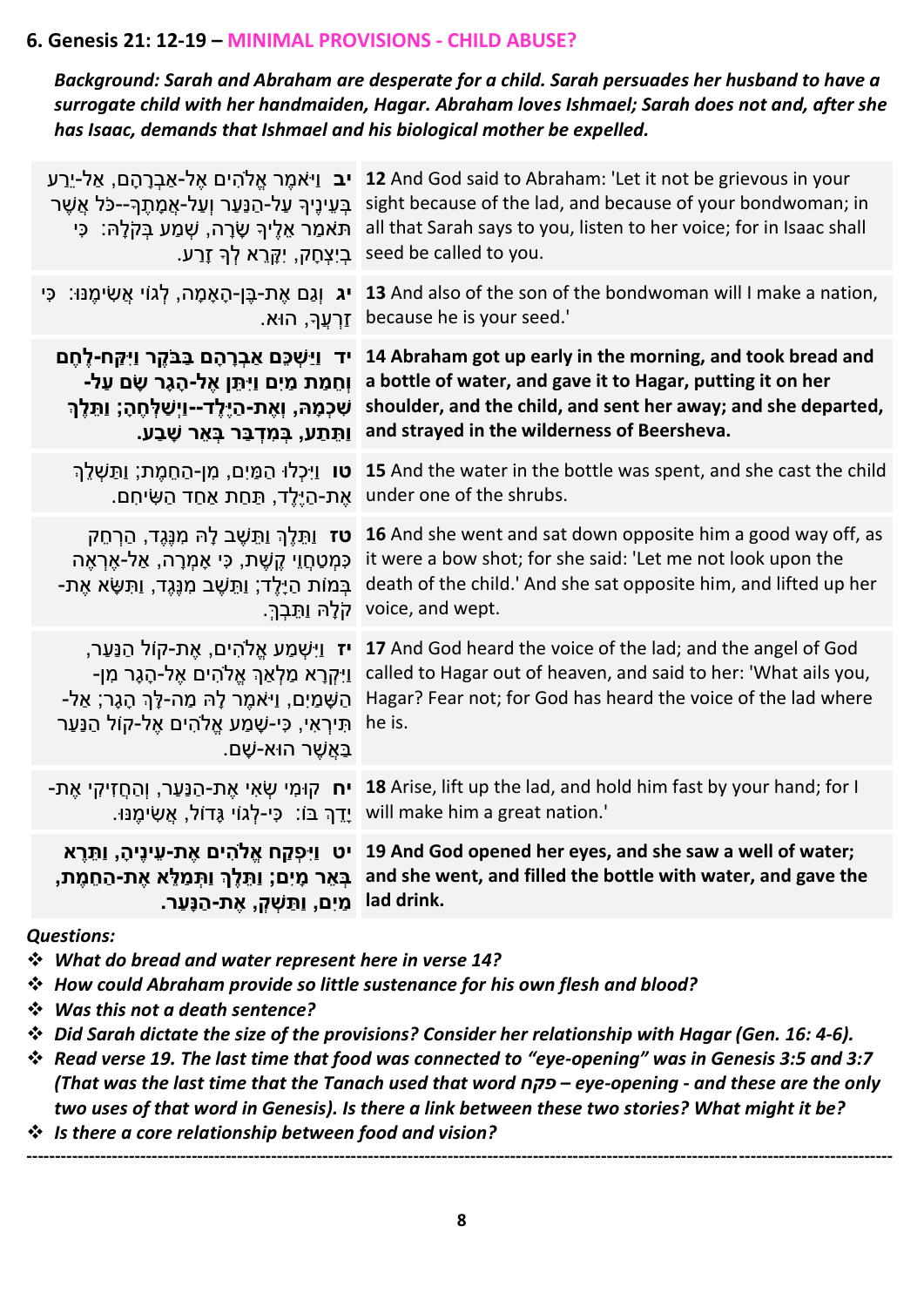#### **7. Genesis 26: 26-31 – FOOD & DIPLOMACY**

*Background: Famine forces Isaac to relocate to Gerar where he thrives. His "hosts", the Philistines, so envy his success that they tell him to leave. He has to keep moving to find water for his flocks, as the Philistines appropriate every well that he digs. Avimelech, the king of the Philistines, seeks him out to form a treaty with him.*

|                                                                                                                                                                              | ת, הַלַךְ אֵלְיו מִגְּרָר; וַאֲחֻזַּת, Z6 Then Avimelech went to him from Gerar, and Ahuzzat his<br>.friend, and Phichol the captain of his host. מֵרֵעֲהוּ, וּפִיכֹל, שַׂר-צְבָאוֹ                                                                                                  |
|------------------------------------------------------------------------------------------------------------------------------------------------------------------------------|--------------------------------------------------------------------------------------------------------------------------------------------------------------------------------------------------------------------------------------------------------------------------------------|
|                                                                                                                                                                              | ָבָאתֶם יִצְחָק, מַדּוּעַ בָּאתֶם אֵלֶי; <b>Z7</b> And Isaac said to them: 'Why did you come to me, seeing<br>יְמַאַתְּם אֹתִי, וַתְּשַׁלְחוּנִי מֵאִתְּכֶם. you hate me, and have sent me away from you?'                                                                           |
| <b>ָכח</b> וַיּאמִרוּ, רָאוֹ רָאִינוּ כִּי-הָיָה יְהוָה עִמָּךְ,                                                                                                             | 28 And they said: 'We saw plainly that the LORD was with<br>ַןְנַּאמֶר תְּהִי נָא אָלָה בֵּינוֹתֵינוּ, בֵּינֵינוּ וּבֵינֵךְ; gou; and we said: Let there now be an oath between us,<br>וְנָכְרְתָה בְרִית, עִמָּךְ. even between us and you, and let us make a covenant with<br>you; |
| <b>כט</b> אָם-תַּעֲשֶׂה עִמָּנוּ רָעָה, כַּאֲשֶׁר לֹא<br>נְגַעֲנוּךָ, וְכַאֲשֶׁר עָשִׂינוּ עִמְּךְ רַק-טוֹב,<br>ַוַּנְשַׁלֵּחֲךָ בְּשָׁלוֹם; אַתָּה עַתָּה, בְּרוּךְ יְהוָה. | 29 that you will do us no evil, as we have not touched you,<br>and as we have done to you nothing but good, and have<br>sent you away in peace; you are now the blessed of the<br>LORD.'                                                                                             |
|                                                                                                                                                                              |                                                                                                                                                                                                                                                                                      |
|                                                                                                                                                                              | . ווישתו. I 30 He made them a feast, and they did eat and drink. إי שְׁתַּה, וַיּאֹכְלוּ וַיִּשְׁתּוּ                                                                                                                                                                                |
| <b>ָלא</b> וַיַּשְׁכִּימוּ בַבֹּקֵר, וַיִּשָּׁבָעוּ אִישׁ לְאָחִיו<br>ַוַיִשַׁלְחֵם יִצְחָק, וַיֵּלְכוּ מֶאָתּוֹ בִּשָׁלוֹם.                                                 | 31 And they rose up in the morning and swore one to<br>another; and Isaac sent them away, and they departed from<br>him in peace.                                                                                                                                                    |

*Questions:* 

- ❖ *Given what Abimelech had said to Isaac (26:16), why did Abimelech feel that he had to visit Isaac?*
- ❖ *What do you think of Isaac's reaction and how he secured a peace treaty?*
- ❖ *Why does Isaac feed them in this story? What is the relationship between eating together and making peace? Is that still true?*
- ❖ *Are there people you find that you cannot eat with? What would need to happen for you to eat with them?*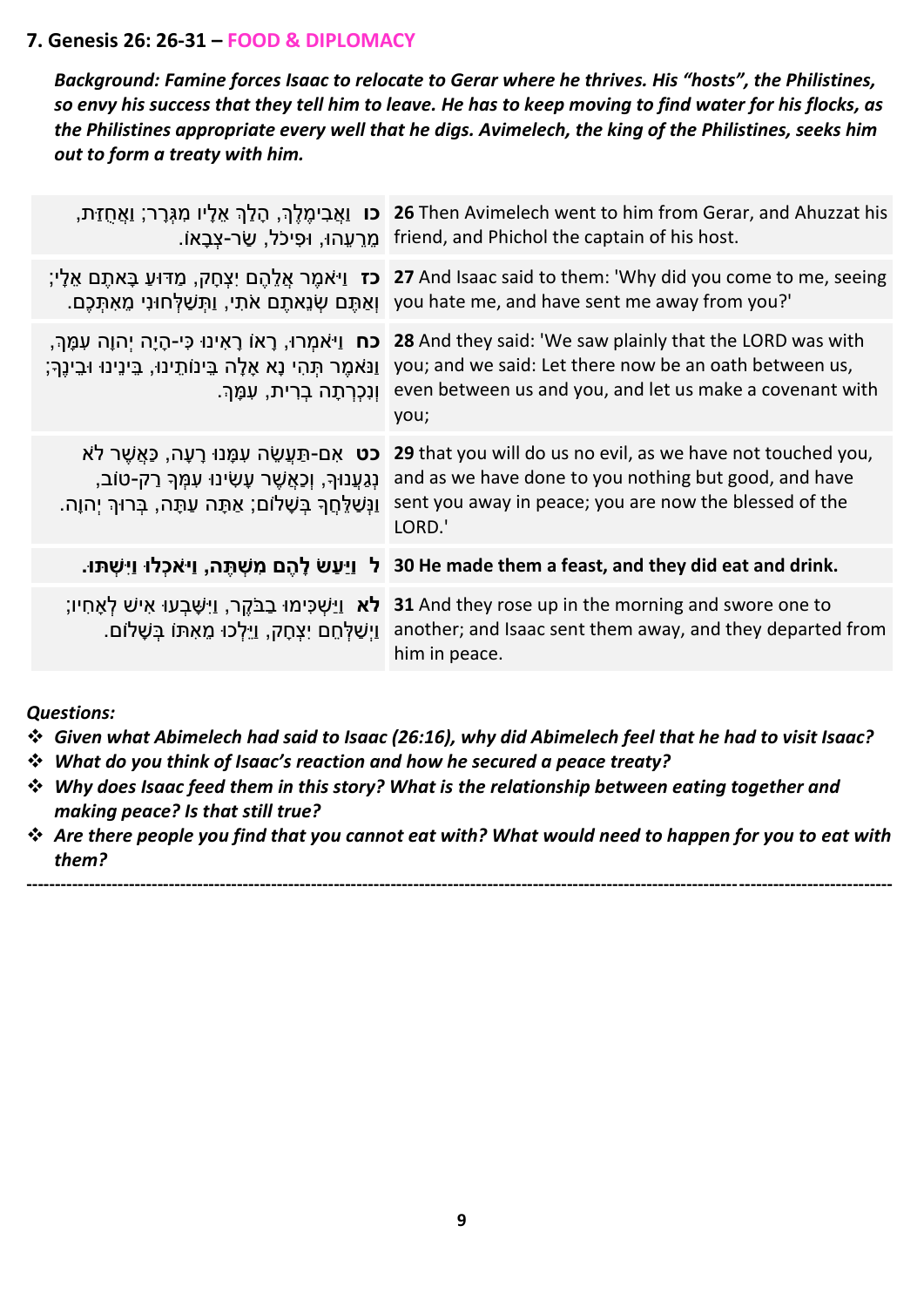#### **8. Genesis 40: 16-23 – A MATTER OF LIFE AND DEATH (with apologies to Michael Powell and Emeric Pressburger)**

*Background: Pharaoh has jailed two of his senior workers. They ask another captive, Joseph, to interpret their dreams. Joseph interprets that the butler who dreamt of wine will be restored to his former role, but the baker who dreamt of bread will be killed. Three days later, they are released but Joseph remains incarcerated. His predictions come true. The cupbearer is restored to his position, but the baker is executed.* 

| ָ <b>טז</b> וַיַּרְא שַׂר-הָאֹפִים, כִּי טוֹב פֶּתָר<br><u>ו</u> יאמֶר, אֵל-יוֹסֵף, אַף-אֲנִי בַּחֲלוֹמִי, וְהִנֵּה<br>ֹשָׁלֹשָׁה סַלֵּי חֹרִי עַל-רֹאשִׁי.                                                 | 16 When the chief baker saw that the interpretation was good,<br>he said to Joseph: 'I also saw in my dream and, behold, three<br>baskets of white bread were on my head;                                                    |
|-------------------------------------------------------------------------------------------------------------------------------------------------------------------------------------------------------------|------------------------------------------------------------------------------------------------------------------------------------------------------------------------------------------------------------------------------|
| <b>יז</b> וּבַסַּל הָעֵלִיוֹן, מִכֹּל מַאֲכַל פַּרְעֹה--<br>ַמַּעֲשֶׂה אֹפֶה; וְהָעוֹף, אֹכֵל אֹתָם מִן-<br>_upon my head.' הַסֵּל--מֵעַל רֹאשִׁי.                                                          | 17 and in the uppermost basket there was all manner of baked<br>food for Pharaoh; and the birds ate them out of the basket                                                                                                   |
| ְפָתְרֹנוֹ: שָׁלֹשֶׁת, הַסַּלְים--שָׁלֹשֵׁת יָמִים, three baskets are three days;<br>הֵם.                                                                                                                   | ית וַיַּעַן יוֹסֵף וַיּאמֵר, זֵה <b>18</b> And Joseph answered and said: 'This is its interpretation: the                                                                                                                    |
| ָראשׁךָ מֶעָלֵיךְ, וְתָלָה אוֹתָךָ, עַל-עֵץ<br>וְאָכַל הָעוֹף אֶת-בַּשָׂרִךְּ, מֶעָלֵיךָ.                                                                                                                   | <b>יט</b> בְּעוֹד שְׁלֹשֶׁת יָמִים, יְשָׂא פַרְעֹה אֵת- <b>19</b> within three days shall Pharaoh lift up your head from off<br>you and shall hang you on a tree; and the birds shall eat your<br>flesh from off you.'       |
| <b>ָּכ</b> ּ וַיְהִי בַּיּוֹם הַשָּׁלִישִׁי, יוֹם הֻלֵּדֵת אֶת-<br>פַּרְעֹה, וַיַּעַשׂ מִשְׁתֶּה, לְכָל-עֲבָדָיו; וַיִּשָּׂא<br>אֵת-ראשׁ שַׂר הַמַּשִׁקִים, וְאֶת-ראשׁ שַׂר<br>הָאֹפִים--בְּתוֹךְ עֲבָדָיו. | 20 And it came to pass on the third day, which was Pharaoh's<br>birthday, that he made a feast for all his servants; and he lifted<br>up the head of the chief butler and the head of the chief baker<br>among his servants. |
| <b>-כא</b> וַיָּשֵׁב אֶת-שַׂר הַמַּשִׁקִים, עַל<br>ּמַשְׁקֵהוּ; וַיְּתֵּן הַכּוֹס, עַל-כַּף פַּרְעֹה.                                                                                                       | 21 And he restored the chief butler back to his butlership; and<br>he gave the cup into Pharaoh's hand.                                                                                                                      |
| ָּתַר לְהֶם, יוֹסֵף. them.                                                                                                                                                                                  | 22 But he hanged the chief baker, as Joseph had interpreted to <b>כב</b> וְאֵת שַׂר הָאֹפִים, תָּלֶה: כַּאֲשֵׁר                                                                                                              |
| ַ him. וַיִּשְׁכָּחֵהוּ                                                                                                                                                                                     | ,פר ישׂר-הַמַּשְׁקִים אֶת-יוֹסֵף, <b>23</b> But the chief butler did not remember Joseph; he forgot                                                                                                                          |

*Questions:* 

❖ *Was this Pharaoh a beneficent employer?* 

- ❖ *The Pharaohs were the first to mark their birthdays. This remains the only birthday party celebration in the Tanach. What is wrong with birthdays?*
- ❖ *Was Pharoah really celebrating something else? Why would he feed his servants on his birthday?*
- ❖ *Why was he making decisions about the fate of the butler and baker on his birthday?*
- ❖ *What is the link to bread and wine in this story?*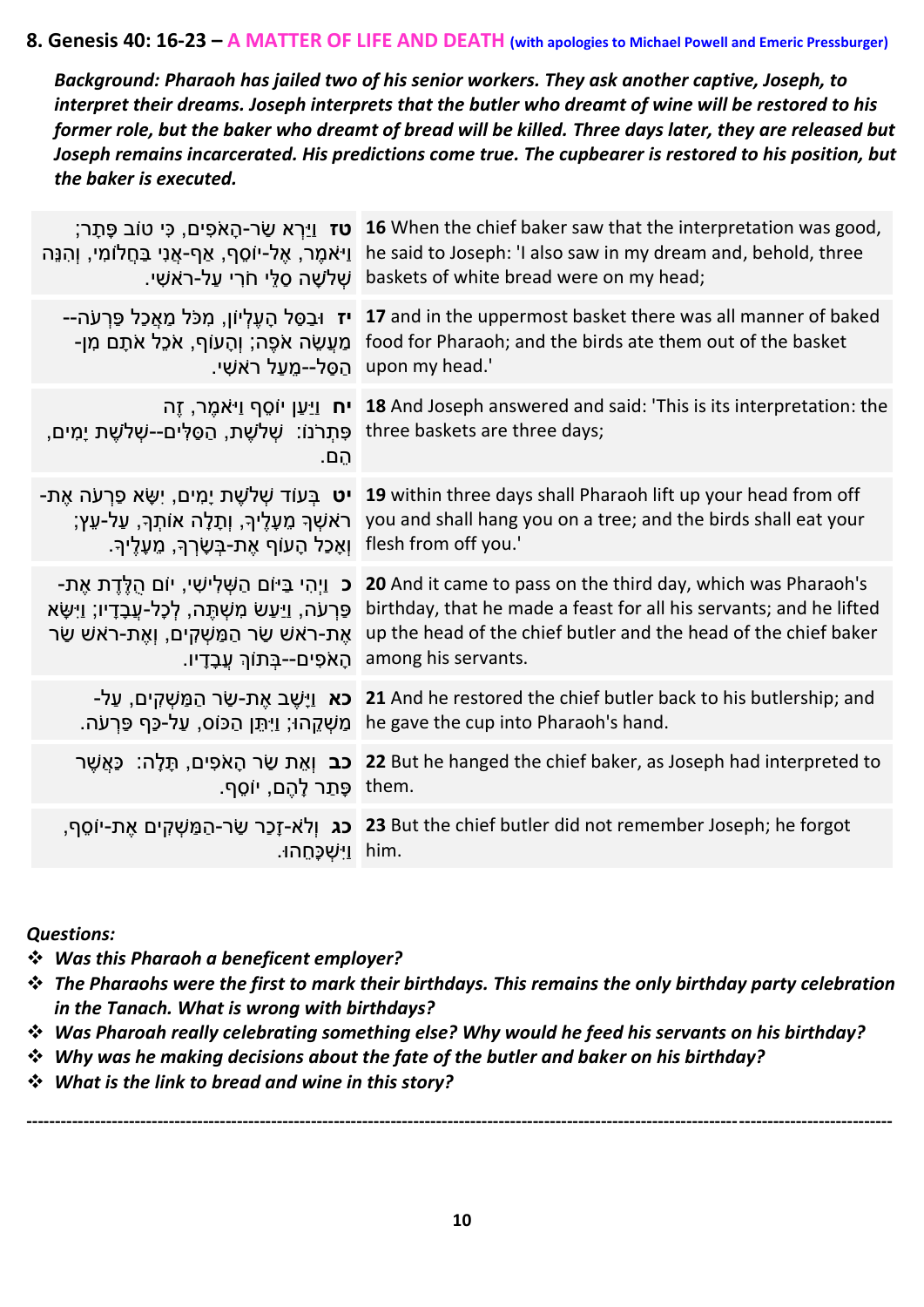#### **9. Genesis 43: 29-34 – JOSEPH IS RE-UNITED WITH BENJAMIN AFTER 22 YEARS**

*Background: Egypt and the rest of the world are in the second of seven years of famine. Joseph has been Pharaoh's Prime Minister for nine years. His brothers have come from Canaan to buy grain from him but do not recognise him, believing him to be dead. Joseph refuses to have any future dealings with them until they bring their youngest brother, Benjamin, with them.* 

| <b>כט</b> וַיִּשָׂא עֵינָיו, וַיַּרְא אֶת-בִּנְיָמִין אָחִיו<br>ַבֶּן-אִמּוֹ, וַי <sup>ּ</sup> אמֶר הֲזֶה אֲחִיכֶם הַקֵּטֹן, אֲשֶׁר<br>ּאֲמַרְתֵּם אֵלָי; וַי <sup>ָּ</sup> אמַר, אֱלֹהִים יָחִנְךָּ בְּנִי. | 29 And he lifted up his eyes, and saw Benjamin his brother, his<br>mother's son, and said: 'Is this your youngest brother of whom<br>you spoke to me?' And he said: 'God be gracious to you, my<br>son.'                                                                                                                           |
|--------------------------------------------------------------------------------------------------------------------------------------------------------------------------------------------------------------|------------------------------------------------------------------------------------------------------------------------------------------------------------------------------------------------------------------------------------------------------------------------------------------------------------------------------------|
| <b>ל</b> וַיִמַהֵר יוֹסֵף, כִּי-נִכְמָרוּ רַחֲמָיו אֵל-<br>אָחִיו, וַיְבַקֵּשׁ, לְבְכּוֹת; וַיָּבֹא הַחַדְרָה,                                                                                               | <b>30</b> And Joseph made haste; for his heart yearned toward his<br>brother; and he sought where to weep; and he came to his<br>_chamber and wept there. וַיֵּבְךָ שָׁמָּה.                                                                                                                                                       |
|                                                                                                                                                                                                              | יאמֶר, [ניו, נַיֵּצֵא; נַיִּתְאַפַּק--נַיּאֹמֶר, 31 And he washed his face, and came out; and he refrained<br>_bimself, and said: 'Set out bread.' שִׂימוּ לָחֵם.                                                                                                                                                                  |
| -כִּי לֹא יוּכָלוּן הַמְּצְרִים לָאֱכֹל אֶת<br>הָעִבְרִים לֵחֶם, כִּי-תוֹעֵבָה הִוא<br>לִמְצְרַיִם.                                                                                                          | ,32 They set out for him by himself לב וַיָּשִׂימוּ לוֹ לְבַדּוֹ<br>;וְלָהֶם לְבַדָּם; and for them by themselves,<br>לַמְצְרִים הָאֹכְלִים אִתּוֹ לְבַדָּם and for the Egyptians, who ate with him, by themselves;<br>because the Egyptians could not eat bread with the Hebrews;<br>for that is an abomination to the Egyptians. |
| <b>לג</b> וַיֵּשְׁבוּ לְפָנָיו--הַבָּכֹר כְּבָכֹרָתוֹ,<br>ּוְהַצָּעִיר כִּצְעָרָתוֹ; וַיִּתְמְהוּ הָאֲנָשִׁים, אִישׁ<br>ּאֵל-רֵעֲהוּ.                                                                        | 33 And they sat before him, the firstborn according to his<br>birthright, and the youngest according to his youth; and the<br>men marvelled one with another.                                                                                                                                                                      |
| ָ <b>לד</b> וַיִּשָּׂא מַשְׂאֹת מֵאֵת פָּנָיו, אֲלֵהֵם,<br>ַוְתֵּרֵב מַשְׂאַת בִּנְיָמִן מִמַּשְׂאֹת כַּלְם,<br>ּחָמֶשׁ יָדוֹת; <b>וַיִּשְׁתּוּ וַיִּשְׁכָּרוּ, עִמּוֹ</b> .                                 | 34 And portions were taken to them from before him; but<br>Benjamin's portion was five times so much as any of theirs. And<br>they drank and were inebriated with him.                                                                                                                                                             |

#### *Questions:*

- ❖ *The word "*ה ָּבֵועֹת*) "To'eva) means "abomination" or maybe "disgusting". It seems to be used to describe activities or objects that are viscerally revolting; certain foods, sexual transgressions or cultic practices. Why could Egyptians not eat with Hebrews?*
- ❖ *Who does Joseph eat with? Is he Hebrew or Egyptian?*
- ❖ *Was Joseph not worried that his guests would realise who he really was from the seating plan?*
- ❖ *What does it mean to "give a portion from before him"?*
- ❖ *Why did Benjamin receive so much more food than his brothers?*
- ❖ *Can you think of other Biblical characters who got drunk?*

**These nine stories from the Book of Bereshit are all food-related but curiously, there is another theme which seems to be shared by all of them except for No. 5. Can you spot it and offer an explanation? --------------------------------------------------------------------------------------------------------------------------------------------------------**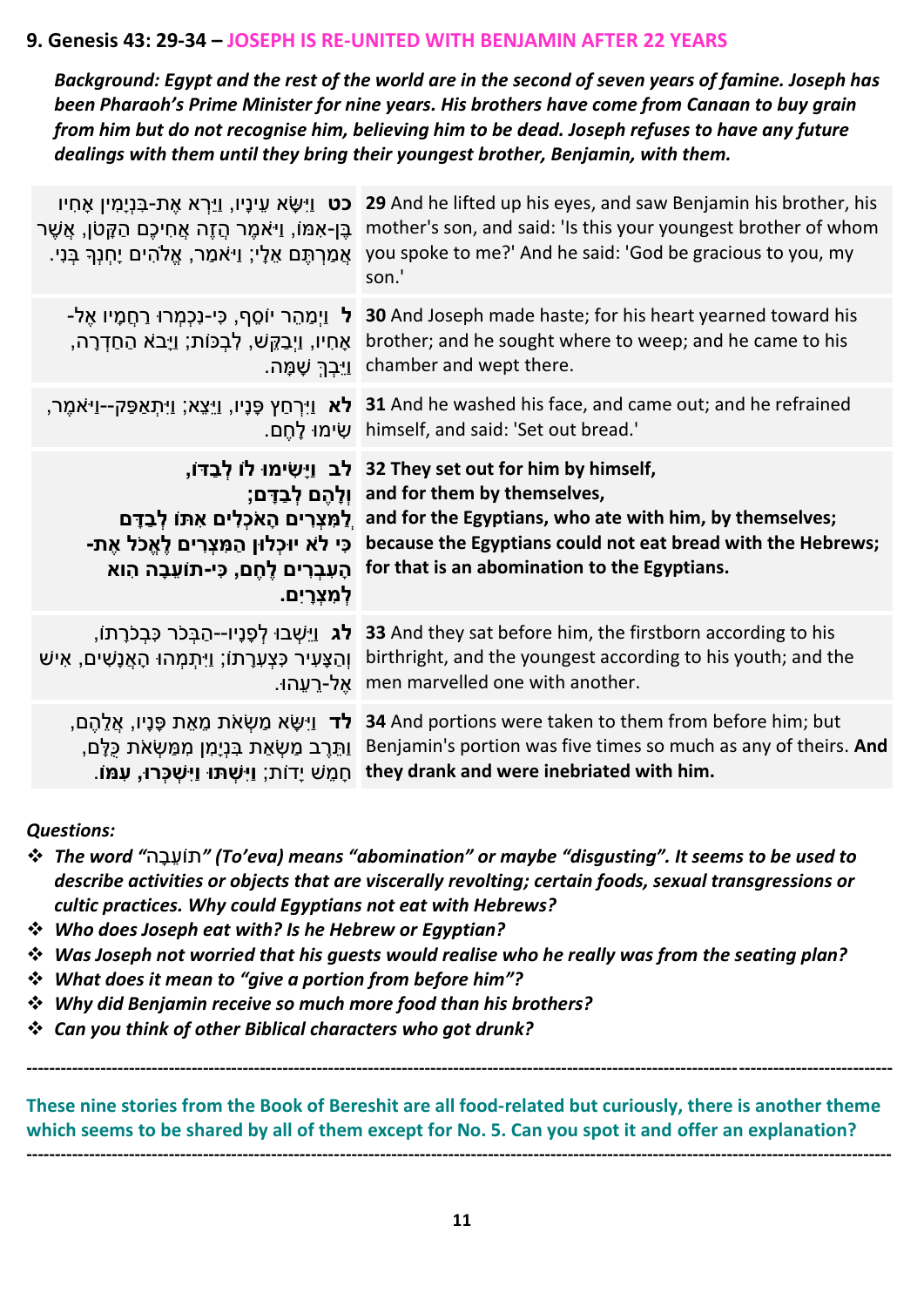## **10. Exodus 2: 15-22 – HOSPITALITY TO STRANGERS?**

#### *Background: Although he has been brought up as an Egyptian, Moses is somehow aware of his ancestry and has just murdered an Egyptian for striking a fellow Israelite. Now, he is on the run.*

| ּמִפְּנֵי פַּרְעֹה, וַיֵּשֶׁב בְּאֶרֶץ-מִדְיָן וַיֵּשֶׁב עַל-<br>הַבָּאֵר. | ר הַדֶּבָר הַזֶּה, <b>15</b> Now when Pharaoh heard this thing, he sought to slay<br>ןֵיָבַקֵּשׁ לַהֲרֹג אֶת-מֹשֶׁה; וַיָּבְרַח מֹשֶׁה Moses. But Moses fled from the face of Pharaoh and dwelt in<br>the land of Midian; and he sat down by a well. |
|----------------------------------------------------------------------------|------------------------------------------------------------------------------------------------------------------------------------------------------------------------------------------------------------------------------------------------------|
| ּלְהַשָּׁקוֹת, צֹאן אֲבִיהֵן. flock.                                       | ילְכֹהֵן מִדְיָן, שֶׁבַע בָּנוֹת; וַתָּבאֹנָה <b>16</b> Now the priest of Midian had seven daughters; they came<br>ַוְתִּדְלֶנָה, וַתְּמַלֶּאנָה אֶת-הָרְהָטִים, and drew water and filled the troughs to water their father's                       |
|                                                                            | יז וַיָּבֹאוּ הָרֹעִים, וַיְגָרְשׁוּם; וַיָּקָם מֹשֶׁה 17 And the shepherds came and drove them away; but Moses<br>וַיּוֹשָׁעָן, וַיַּשְׁקָ אֶת-צֹאֹנָם. stood up and helped them, and watered their flock.                                          |
|                                                                            | יח וַתְּבֹאנָה, אֶל-רְעוּאֵל אֲבִיהֶן; וַיּאֹמֶר, "18 And when they came to Reuel their father, he said: 'How is it<br>_that you are come so soon today?' מַדוּעַ מְהַרְתֵּן בֹּא הַיּוֹם.                                                           |
|                                                                            | יט וַתּאמַרְןָ-אִישׁ מִצְרִי, הִצִּילָנוּ מִיַד 19 And they said: 'An Egyptian delivered us out of the hand of<br>הָרֹעִים; וְגַם-דָּלֹה דָלָה לְנוּ, וַיַּשְׁקְ אֶת- the shepherds; also he drew water for us and watered the<br>הצאן. flock.'      |
|                                                                            | כ נֵיאמֶר אֶל-בְּנֹתָיו, וְאַיּוֹ; לָמָּה זֶה 20 He said to his daughters: 'And where is he? Why is it that<br>עֲזַבְתֶּן אֶת-הָאִישׁ, קְרָאֶן לוֹ וְיאֹכַל you have abandoned the man? Call him, that he may eat<br>'.bread לחם.                    |
|                                                                            | יַתֵּן [עֵרָ עֻת-הָאִישׁ; וַיִּתֵּן 21 And Moses was content to stay with the man; and he gave<br>.Moses Zipporah his daughter אֵת-צְפֹּרָה בִתּוֹ, לְמֹשֶׁה.                                                                                        |
| נֶכְרְיָה.                                                                 | ine called his name Gershom; for he <b>22 And she bore a son, and he called his name Gershom; for he</b><br>יְהִי, בְּאֶרֶץ said: 'I have been a stranger in a strange land.'                                                                        |

*Questions:* 

- ❖ *What is the relationship between Moses watering the animals and Reuel feeding Moses?*
- ❖ *The \$64,000 question: would Reuel (aka Jethro) have invited Moses to eat and stay with him, if the latter had not proved himself useful?*

- ❖ *This is a very terse text: why does it give us the details that it does?*
- ❖ *What other story did we already see involving just bread and water?*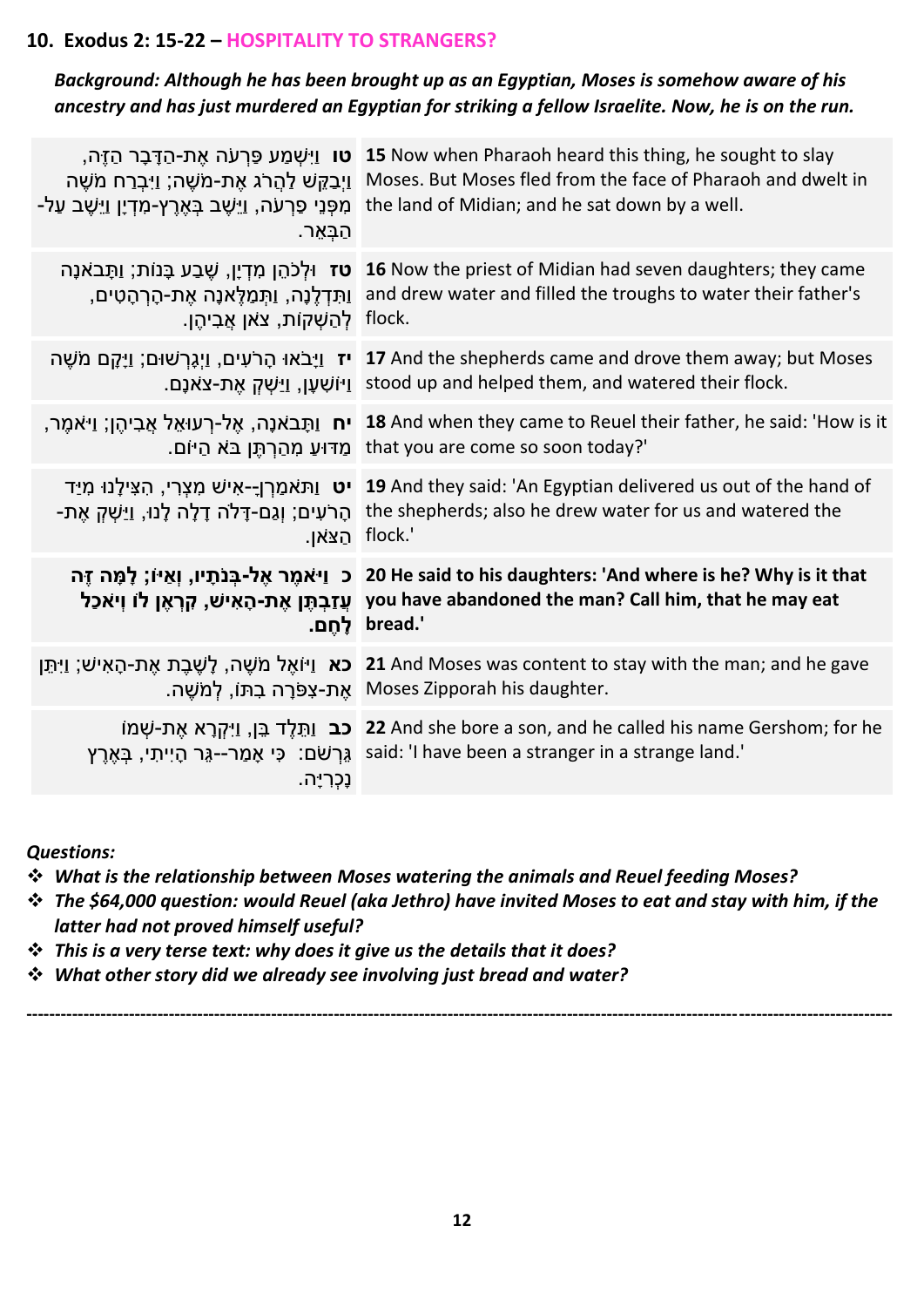## **11. Exodus 12: 1-15, 43-50 – FOOD & REMEMBRANCE: SPECIFIC FOOD AT PESACH**

## *Background: God is preparing to inflict the 10th and most horrifying of the plagues on Pharaoh and his compatriots. Moses and Aaron receive specific dietary instructions for the Israelites.*

| ַ בְּאֵרֵץ מְצְרַיִם לֵאמֹר saying:                                                                                                                                                                       | ן, ניאמֶר יְהוָה אֶל-מֹשֶׁה וְאֶל-אַהֲרֹן, 1 The LORD spoke to Moses and Aaron in the land of Egypt,                                                                                                                                                                                                                                                                          |
|-----------------------------------------------------------------------------------------------------------------------------------------------------------------------------------------------------------|-------------------------------------------------------------------------------------------------------------------------------------------------------------------------------------------------------------------------------------------------------------------------------------------------------------------------------------------------------------------------------|
|                                                                                                                                                                                                           | :ב הַחֹדֵשׁ הַזֶּה לָכֶם, ראשׁ חֵדָשִׁים 2 'This month shall be to you the beginning of months; it shall<br>.be the first month of the year to you רְאשׁוֹן הוּא לָכֶם, לְחָדְשֵׁי הַשָּׁנָה.                                                                                                                                                                                 |
|                                                                                                                                                                                                           | Speak to all the congregation of Israel, saying: On the 10 <sup>th</sup> day [17] אֲל-כָּל-עֲדַת יִשְׂרָאֵל לֵאמֹר, saying: On the 10 <sup>th</sup> day<br>of this month, they shall take for themselves every man a lamb, בֵּעָשׂר, לַחֹדֵשׁ הַזֵּה: וְיִקְחוּ לָהֵם, אִישׁ<br>:according to their fathers' houses, a lamb for a household; שׂה לְבֵית-אָבֹת--שֶׂה לַבָּיִת. |
| ׁ וְלָקַח הוּא וּשָׁכֵנוֹ הַקָּרֹב אֵל-בֵּיתוֹ,<br>ַּבְּמִכְסַת נְפָשֹׁת: אִישׁ לְפִי אָכְלוֹ, תָּכֹסוּ<br>ַ עַל-הַשֶּׂה.                                                                                 | –הַמְעַט הַבַּיִת, מִהְיוֹת מִשֶּׂה 4 and if the household be too little for a lamb, then shall he and<br>his neighbour next to his house take one according to the<br>number of the souls; according to every man's eating you shall<br>make your count for the lamb.                                                                                                        |
|                                                                                                                                                                                                           | ;הֵיֶה לְכֶם; s Your lamb shall be without blemish, a male of the first year; יְהָיֶה לְכֶם<br>.מן-הַכְּבָשִׂים וּמִן-הָעִזִים, תְּקָחוּ you shall take it from the sheep, or from the goats;                                                                                                                                                                                 |
| ּו וְהָיָה לָכֶם לְמִשְׁמֶרֶת, עַד אַרְבָּעָה<br>shall kill it at dusk. קְהַל עֲדַת-יִשְׂרָאֵל--בֵּין הָעַרְבָּיִם.                                                                                       | 6 and you shall keep it to the fourteenth day of the same<br>ַעָּשָׂר יוֹם לַחֹדֶשׁ הַזֶּה; וְשָׁחֲטוּ אֹתוֹ, כֹּל month; and the whole assembly of the congregation of Israel                                                                                                                                                                                                |
|                                                                                                                                                                                                           | ז וְלָקְחוּ, מִן-הַדָּם, וְנָתְנוּ עַל-שְׁתֵּי ( ז They shall take of the blood and put it on the two side-posts<br>הַמְּזוּזֹת, וְעַל-הַמַּשְׁקוֹף--עַל, הַבָּתִּים, and on the lintel, upon the houses in which they shall eat it.                                                                                                                                          |
| אֲשֶׁר-יֹאֹכְלוּ אֹתוֹ, בָּהֵם.                                                                                                                                                                           |                                                                                                                                                                                                                                                                                                                                                                               |
|                                                                                                                                                                                                           | ח וְאֶכְלוּ אֱת-הַבָּשָׂר, בַּלַּיְלָה הַזֶּה: 8 And they shall eat the flesh in that night, roast with fire, and<br>ָעֲלִי-אֶשׁ וּמַצּוֹת, עַל-מְרֹיִם יאֹכְלֶהוּ. unleavened bread; with bitter herbs they shall eat it.                                                                                                                                                    |
| ּוְעַל-קִרְבּוֹ                                                                                                                                                                                           | יט אַל-תּאכְלוּ מִמְּנּוּ נָא, וּבָשֵׁל מִבְּשָׁל 9 Eat not of it raw, nor sodden at all with water, but roast with<br>ּבַּמְיָם: כִּי אִם-צְלִי-אֵשׁ, רֹאשׁוֹ עַל-כְּרָעָיו fire; its head with its legs and with its innards.                                                                                                                                               |
|                                                                                                                                                                                                           | י וְלֹא-תוֹתְירוּ מְמֵנּוּ, עַד-בֹּקֵר; וְהַנֹּתֶר 10 You shall let nothing of it remain until the morning; but that<br>ַמְמֵנּוּ עַד-בֹּקֵר, בָּאֵשׁ תְּשְׂרֹפוּ. which remains of it until the morning you shall burn with fire.                                                                                                                                            |
| <b>יא</b> וְכָכָה, תּאֹכְלוּ אֹתוֹ--מָתְנֵיכֶם חֲגֻרִים,<br>ַנְעֲלֵיכֶם בְּרַגְלֵיכֶם וּמַקֶּלְכֶם בְּיֶדְכֶם;<br>ַוַאֲכַלְתֶּם אֹתוֹ בְּחִפָּזוֹן, פֶּסַח הוּא לַיהוָה.                                  | 11 And thus shall you eat it: with your loins girded, your shoes<br>on your feet, and your staff in your hand; and you shall eat it in<br>haste--it is the LORD'S Passover.                                                                                                                                                                                                   |
| <b>ִיב</b> וְעָבַרְתִּי בְאֶרֶץ-מִצְרַיִם, בַּלַּיְלָה הַזֶּה,<br>ְוְהִכֵּיתִי כָל-בְּכוֹר בְּאֶרֶץ מִצְרַיִם, מֵאָדָם<br>וְעַד-בְּהֵמָה; וּבִכְל-אֱלֹהֵי מִצְרַיִם אֵעֱשֶׂה<br>ּשְׁפָטִים, אֲנִי יִהוָה. | 12 For I will go through the land of Egypt on that night and will<br>smite all the first-born in the land of Egypt, both man and<br>beast; and against all the gods of Egypt I will execute<br>judgments: I am the LORD.                                                                                                                                                      |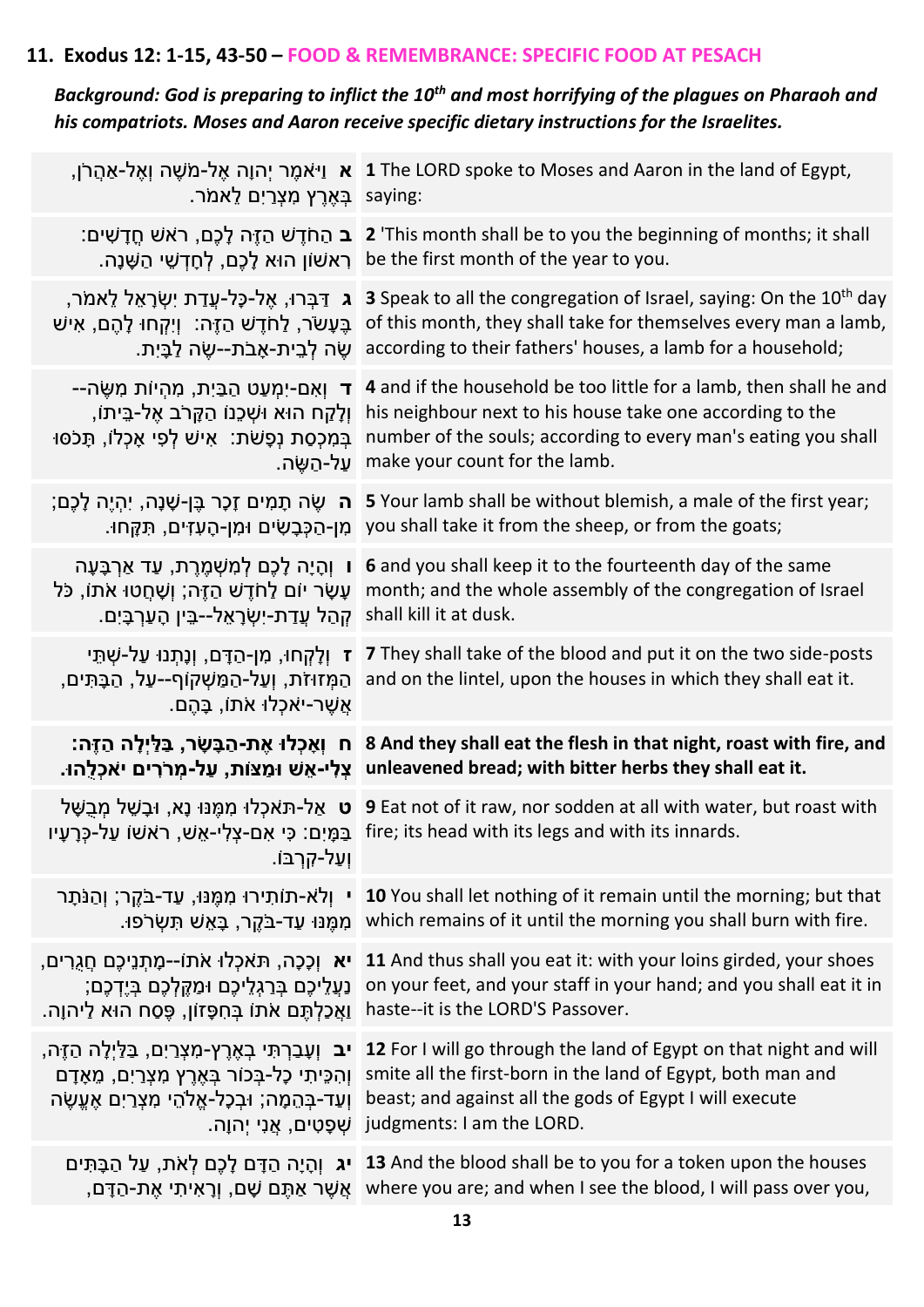| ּוּפָסַחָתִּי עֲלֵכֶם; וְלֹא-יָהָיֵה בָכֶם נֵגֵף<br>לְמַשְׁחִית, בָּהַכֹּתִי בָּאֶרֶץ מְצָרָיִם.                                                                                                                             | and there shall no plague be upon you to destroy you, when I<br>smite the land of Egypt.                                                                                                                                                                                 |
|------------------------------------------------------------------------------------------------------------------------------------------------------------------------------------------------------------------------------|--------------------------------------------------------------------------------------------------------------------------------------------------------------------------------------------------------------------------------------------------------------------------|
| <b>יד</b> וְהָיָה הַיּוֹם הַזֶּה לָכֶם לְזִכְּרוֹן, וְחַגֹּתֶם<br>אֹתוֹ חַג לַיהוָה: לְדֹרֹתֵיכֶם, חָקַת עוֹלָם<br>תִּחֲגִּהוּ.                                                                                              | 14 This day shall be to you for a memorial, and you shall keep it<br>a feast to the LORD; throughout your generations you shall<br>keep it a feast by an ordinance forever.                                                                                              |
| <b>טו</b> שִׁבְעַת יָמִים, מַצּוֹת תּאכֶלוּ-אַךְ בַּיּוֹם<br>הָרְאשׁוֹן, תַּשְׁבִּיתוּ שָׂאֹר מִבָּתֵּיכֶם: כִּי<br>כָּל-אֹכֵל חָמֵץ, וְנִכְרְתָה הַנֵּפֵשׁ הַהְוא<br>ּמִיִּשְׂרָאֵל-מִיּוֹם הָרְאשׁן, עַד-יוֹם הַשָּׁבִעִי. | 15 Seven days shall you eat unleavened bread; but the first day<br>you shall put away leaven out of your houses; for whosoever<br>eats leavened bread from the first day until the seventh day,<br>that soul shall be cut off from Israel.                               |
| מג וַיּאמֶר יִהוָה אֶל-מֹשֶׁה וְאַהֲרֹן, זאת<br>חֻקַּת הַפָּסַח: כָּל-בֵּן-נֵכָר, לֹא-יאכל בּוֹ.                                                                                                                             | 43 And the LORD said to Moses and Aaron: 'This is the<br>ordinance of the Passover: no stranger shall eat of it;                                                                                                                                                         |
| <b>מד</b> וְכָל-עֶבֶד אִישׁ, מִקְנַת-כֶּסֵף--וּמַלְתָּה<br>ּאֹתוֹ, אָז יֹאכַל בּוֹ.                                                                                                                                          | 44 but every man's servant that is bought for money, when you<br>have circumcised him, then shall he eat of it.                                                                                                                                                          |
|                                                                                                                                                                                                                              | . <b>מה</b> תּוֹשֶׁב וְשֶׂכִיר, לֹא-יֹאֹכָל בּוֹ 45 A sojourner and a hired servant shall not eat of it.                                                                                                                                                                 |
| מו בְּבַיִת אֶחָד יֵאָכֵל, לֹא-תוֹצִיא מִן-<br>הַבַּיִת מִן-הַבָּשָׂר חוּצָה; וְעֶצֶם, לֹא<br>תִשְׁבָּרוּ-בוֹ.                                                                                                               | 46 In one house shall it be eaten; you shall not carry forth any<br>of the flesh abroad out of the house; neither shall you break a<br>bone of it.                                                                                                                       |
|                                                                                                                                                                                                                              | וא 17 All the congregation of Israel shall keep it.                                                                                                                                                                                                                      |
| <b>מח</b> וְכִי-יָגוּר אִתְּךָ גֵּר, וְעָשָׂה פֵסַח<br>ַלַיהוָה--הָמּוֹל לוֹ כָל-זָכָר וְאֶז יִקְרַב<br>ַלַעֲשׂתּ), וְהָיָה כְּאֶזְרַח הָאָרֶץ; וְכָל-עָרֵל,                                                                 | 48 And when a stranger shall sojourn with you, and will keep<br>the Passover to the LORD, let all his males be circumcised, and<br>then let him come near and keep it; and he shall be as one that<br>.is born in the land; but no uncircumcised person shall eat of it. |
|                                                                                                                                                                                                                              | יהָיֵה לְאֵזְרָח, וְלַגֵּר, 49 One law shall be to him that is homeborn, and to the<br>.stranger that sojourns among you. הַגֶּר בְּתוֹכְכֶם.                                                                                                                            |
| ַיְהוָה אֶת-מֹשֶׁה וְאֶת-אַהֲרֹן, כֵּן עָשׂוּ.                                                                                                                                                                               | נ וַיַּעֲשׂוּ, כָּל-בְּנֵי יִשְׂרָאֵל: ۖ כַּאֲשֵׁר צְוָה S0 Thus did all the children of Israel; as the LORD commanded<br>Moses and Aaron, so did they.                                                                                                                  |
|                                                                                                                                                                                                                              |                                                                                                                                                                                                                                                                          |

#### *Questions:*

- ❖ *Why did God choose a lamb for the Paschal offering? Why not a sheep? Why not a calf or cow?*
- ❖ *Would any other animal have sufficed? If so, what and why?*
- ❖ *Why did the lamb have to be roasted?*
- ❖ *Do we eat roasted lamb today at the seder? If not, why not?*
- ❖ *Some Jews do eat roasted lamb. Who and why?*
- ❖ *Typically, what do vegans/vegetarians use as a substitute for a shank-bone on the Seder plate?*
- ❖ *How many of the items on a Seder plate are mentioned in the text?*
- ❖ *What is the specific purpose for each of these items?*
- ❖ *Given the stipulation in verse 43, how can we invite a non-Jew to our seder?*
- ❖ *What is the connection between dismembering, remembering and membership in this story?*

"Member" 1. a person, animal, or plant belonging to a particular group - "interest from members of the public." 2. a constituent piece of a complex structure - "the main member that joins the front and rear axles."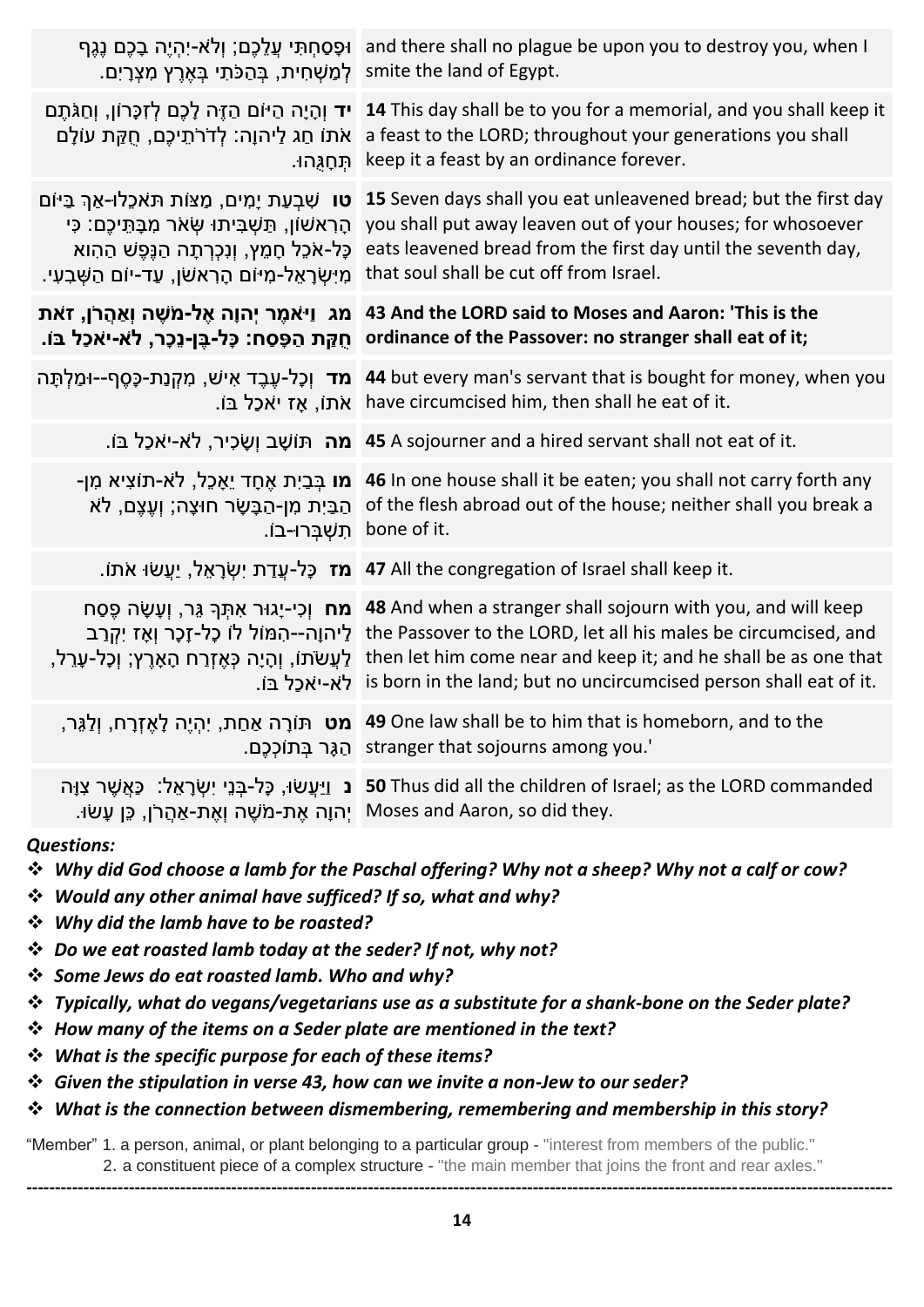## **12. Exodus 15: 22 – 16: 36 – FOOD AND SURVIVAL IN THE WILDERNESS**

*Background: The Israelites have crossed the Red Sea intact and watch as Pharoah's army of chariots is swept away. Moses leads them into the wilderness, but they have only been walking for three days when he encounters the second of many problems with his flock.*

| ָ <b>כב</b> וַיַּסַע מֹשֶׁה אֶת-יִשְׂרָאֶל מִיַּם-סוּף,<br>-יַיִּצְאוּ אֵל-מִדְבַּר-שׁוּר; וַיֵּלְכוּ שָׁלֹשֶׁת                                                                                                                                                                       | 22 And Moses led Israel onward from the Red Sea, and they<br>went out into the wilderness of Shur; they went three days in<br>ַיָּמִים בַּמְּדְבָּר, וְלֹא-מָצְאוּ מָיִם. the wilderness and found no water.                                                                                                                                                                                           |
|---------------------------------------------------------------------------------------------------------------------------------------------------------------------------------------------------------------------------------------------------------------------------------------|--------------------------------------------------------------------------------------------------------------------------------------------------------------------------------------------------------------------------------------------------------------------------------------------------------------------------------------------------------------------------------------------------------|
| כג וַיָּבֹאוּ מָרָתָה--וְלֹא יָכְלוּ לְשְׁתֹּת מַיִם<br>ֹמִמָּרָה, כִּי מָרִים הֵם; עַל-כֵּן קָרָא-שְׁמָהּ,<br>מֵרָה.                                                                                                                                                                 | 23 And when they came to Marah, they could not drink of the<br>waters of Marah, for they were bitter. Therefore, the name of<br>it was called Marah.                                                                                                                                                                                                                                                   |
| כד וַיִּלֹּנוּ הָעָם עַל-מֹשֶׁה לֵאמֹר, מַה-<br>נִּשְׁתֵּה.                                                                                                                                                                                                                           | 24 And the people murmured against Moses, saying: 'What<br>shall we drink?'                                                                                                                                                                                                                                                                                                                            |
| <b>כה</b> וַיִּצְעַק אֶל-יִהוָה, וַיּוֹרֵהוּ יִהוָה עֵץ,<br><u>וי</u> ִשְׁלֵךְ אֶל-הַמַּיִם, וַיִּמְתָּקוּ הַמָּיִם; שָׁם<br>ַשָּׂם לוֹ חֹק וּמִשְׁפָּט, וְשָׁם נִסְּהוּ.                                                                                                             | 25 And he cried to the LORD; and the LORD showed him a tree,<br>and he cast it into the waters, and the waters were made<br>sweet. There He made for them a statute and an ordinance,<br>and there He tested them;                                                                                                                                                                                     |
| <b>כו</b> וַיּאמֶר אָם-שָׁמוֹעַ תִּשְׁמַע לְקוֹל יִהוָה<br>אֱלֹהֶיךָ, וְהַיָּשָׁר בְּעֵינָיו תַּעֲשֶׂה, וְהַאֲזַנְתָּ<br>לְמִצְוֹתָיו, וְשָׁמַרְתָּ כָּל-חֻקֵּיו--כָּל-הַמַּחֲלָה<br>אֲשֵׁר-שַׂמְתִּי בְמִצְרַיִם, לֹא-אָשִׂים עָלֶיךָ,<br>כִּי אֲנִי יִהוָה, רֹפְאֵךָ.               | 26 and He said: 'If you will diligently listen to the voice of the<br>LORD your God and will do that which is right in His eyes, and<br>will give ear to His commandments, and keep all His statutes, I<br>will put none of the diseases upon you, which I have put upon<br>the Egyptians; for I am the LORD that heals you.'                                                                          |
| <b>כז</b> וַיָּבֹאוּ אֵילִמְה--וְשָׁם שְׁתֵּים עֶשְׂרֵה<br>עֵינֹת מַיִם, וְשִׁבְעִים תְּמָרִים; וַיַּחֲנוּ-שָׁם,<br>ַעֲל-הַמָּיִם.                                                                                                                                                    | 27 And they came to Elim, where were 12 springs of water, and<br>70 palm-trees; and they encamped there by the waters.                                                                                                                                                                                                                                                                                 |
| - אַ וַיִּסְעוּ, מֵאֵילִם, וַיָּבֹאוּ כָּל-עֲדַת בְּנֵי<br>יִשְׂרָאֵל אֶל-מִדְבַּר-סִין, אֲשֶׁר בֵּין-אֵילִם<br>ּוּבֵין סִינָי--בַּחֲמָשָּׁה עָשָׂר יוֹם לַחֹדֵשׁ<br>ָהַשֵּׁנִי, לְצֵאתָם מֵאֶרֶץ מִצְרָיִם.                                                                          | 1 And they journeyed from Elim, and all the congregation of<br>the children of Israel came to the wilderness of Sin, which is<br>between Elim and Sinai, on the fifteenth day of the second<br>month after their departing from the land of Egypt.                                                                                                                                                     |
|                                                                                                                                                                                                                                                                                       | ן ב וילינו (וַיִּלּוֹנוּ) כָּל-עֲדַת בְּנֵי-יִשְׂרָאֵל, 2 And the whole congregation of the children of Israel<br>ַעֲל-אֲהֲרֹן--בַּמְּדְבָּר murmured against Moses and against Aaron in the wilderness;                                                                                                                                                                                               |
| ג וַי <sup>ּ</sup> אמִרוּ אֲלֵהֶם בְּנֵי יִשְׂרָאֵל, מִי-יִתֵּן<br>ְמוּתֶנוּ בְיַד-יִהוָה בָּאֶרֶץ מִצְרַיִם,<br>בִּשְׁבִתֵּנוּ עַל-סִיר הַבָּשָׂר, בִּאָכְלֵנוּ לֵחֵם<br>ַלְשֹׂבַע: כִּי-הוֹצֵאתֵם אֹתָנוּ אֶל-הַמְּדִבָּר<br>הַזֵּה, לִהָמִית אֶת-כָּל-הַקָּהָל הַזֵּה<br>בַּרְעָב. | 3 and the children of Israel said to them: 'Would that we had<br>died by the hand of the LORD in the land of Egypt, when we<br>sat by the flesh-pots, when we did eat bread to the full; for<br>you have brought us forth into this wilderness, to kill this<br>whole assembly with hunger.'                                                                                                           |
|                                                                                                                                                                                                                                                                                       | ד נֵיאמֵר יְהנָה אֵל-מֹשֶׁה, הִנְנִי מַמְטִיר (4 Then said the LORD to Moses: 'Behold, I will cause to rain<br>ן לְקְטוּ [עֲמָיִם; וְיָצָא הָעָם וְלַקְטוּ bread from heaven for you; and the people shall go out and<br>ַדְּבַר-יוֹם בִּיוֹמוֹ, לְמַעַן אֲנַסֵּנּוּ הַיֵלֵךְ gather a day's portion every day, that I may test them, whether<br>בּתוֹרָתִי אָם-לֹא. they will walk in My law, or not. |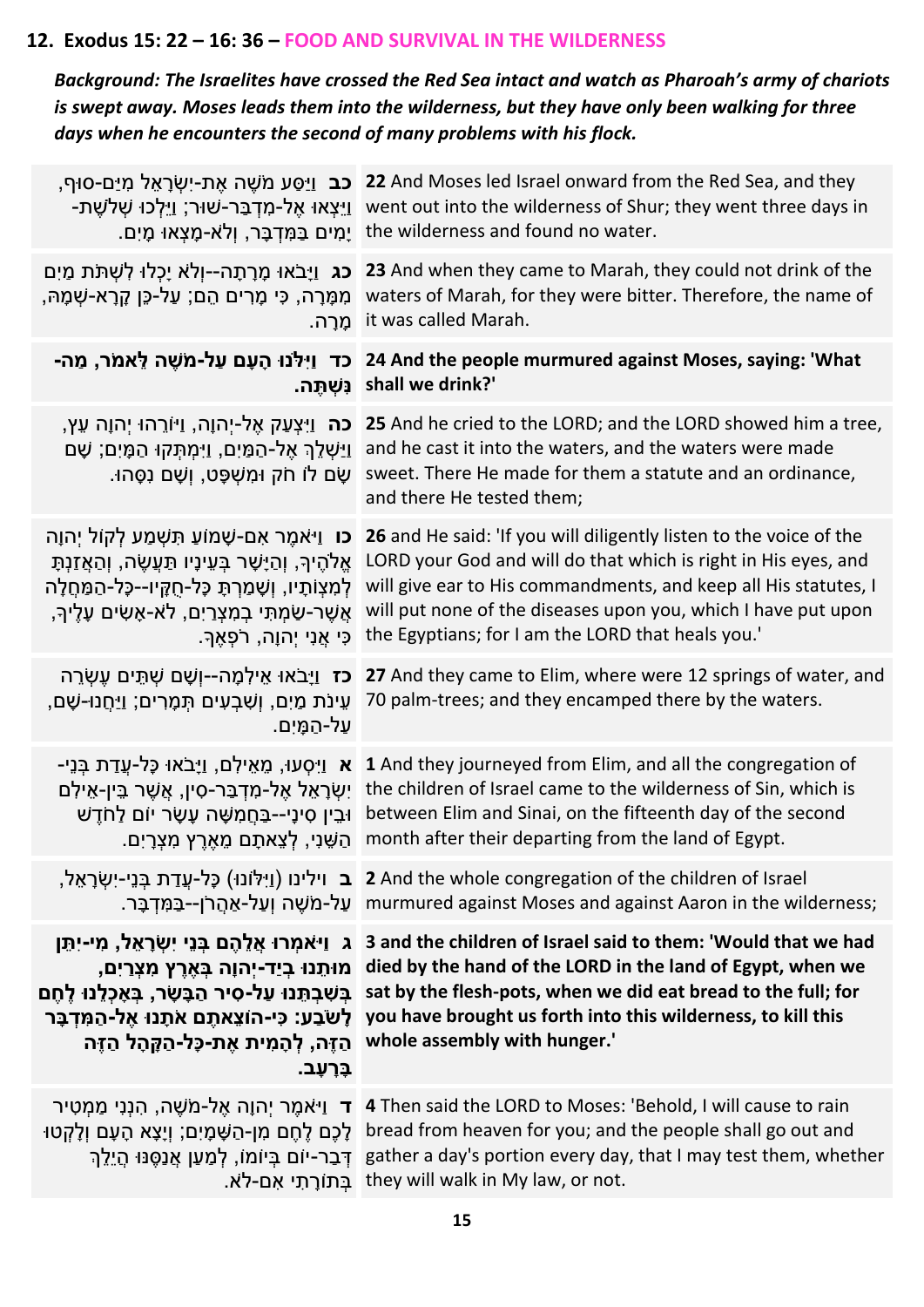| יָבִיאוּ; וְהָיָה מִשְׁנֶה, עַל אֲשֶׁר-יִלְקְטוּ יוֹם<br>ו יום.      | ה וְהָיָה בַּיּוֹם הַשָּׁשִׁי, וְהֵכִינוּ אֶת אֲשֶׁר- 5 And it shall come to pass on the sixth day that they shall<br>prepare that which they bring in, and it shall be twice as much<br>as they gather daily.'                                                                                                                                                                                                       |
|----------------------------------------------------------------------|-----------------------------------------------------------------------------------------------------------------------------------------------------------------------------------------------------------------------------------------------------------------------------------------------------------------------------------------------------------------------------------------------------------------------|
| ּו וַיֹּאמֶר מֹשֶׁה וְאַהֲרֹן, אֱל-כָּל-בְּנֵי                       | 6 And Moses and Aaron said to all the children of Israel: 'At                                                                                                                                                                                                                                                                                                                                                         |
| יִשְׂרָאֵל: עֶרֶב--וִידַעְתֶּם, כִּי יְהוָה הוֹצִיא                  | evening, then you shall know that the LORD has brought you                                                                                                                                                                                                                                                                                                                                                            |
| ּאֶתְכֶם מֵאֶרֶץ מִצְרָיִם.                                          | out from the land of Egypt;                                                                                                                                                                                                                                                                                                                                                                                           |
| ְז וּבֹקֶר, וּרְאִיתֶם אֶת-כְּבוֹד יְהוָה,                           | 7 and in the morning, then you shall see the glory of the LORD;                                                                                                                                                                                                                                                                                                                                                       |
| ׁבְּשָׁמְעוֹ אֶת-תְּלֻנֹּתֵיכֶם, עַל-יְהוָה; וְנַחְנוּ               | for that He has heard your murmurings against the LORD; and                                                                                                                                                                                                                                                                                                                                                           |
| ּמָה, כִּי תלונו (תַלְּינוּ) עָלֵינוּ.                               | what are we, that you murmur against us?'                                                                                                                                                                                                                                                                                                                                                                             |
| ּח וַיֹּאמֶר מֹשֶׁה, בְּתֵת יְהוָה לָכֶם                             | 8 And Moses said: 'This shall be, when the LORD shall give you                                                                                                                                                                                                                                                                                                                                                        |
| בָּעֶרֶב בָּשָׂר לָאֱכֹל וְלֶחֶם בַּבֹּקֶר לִשְׂבֹּעַ,               | in the evening flesh to eat, and in the morning bread to the                                                                                                                                                                                                                                                                                                                                                          |
| ַבִּשְׁמֹעַ יְהוָה אֶת-תִּלְנֹתֵיכֶם, אֲשֶׁר-                        | full; for that the LORD hears your murmurings which you                                                                                                                                                                                                                                                                                                                                                               |
| אַתֵּם מַלִּינִם עָלָיו; וְנַחְנוּ מָה, לֹא-עָלֵינוּ                 | murmur against Him; and what are we? Your murmurings are                                                                                                                                                                                                                                                                                                                                                              |
| תִלְנֹתֵיכֶם כִּי עַל-יִהוָה.                                        | not against us, but against the LORD.'                                                                                                                                                                                                                                                                                                                                                                                |
| <b>ָט</b> וַי <sup>ַ</sup> אמֶר מֹשֶׁה, אֶל-אַהֲרֹן, אֱמֹר אֶל-כָּל- | 9 And Moses said to Aaron: 'Say to all the congregation of the                                                                                                                                                                                                                                                                                                                                                        |
| עֲדַת בְּנֵי יִשְׂרָאֵל, קִרְבוּ לִפְנֵי יְהוָה: כִּי                | children of Israel: Come near before the LORD; for He has                                                                                                                                                                                                                                                                                                                                                             |
| ֹשָׁמַע, אֵת תְּלֻנֹּתֵיכֵם.                                         | heard your murmurings.'                                                                                                                                                                                                                                                                                                                                                                                               |
| י וַיְהִי, כְּדַבֵּר אַהֲרֹן אֶל-כָּל-עֲדַת בְּנֵי-                  | 10 And it was, as Aaron spoke to the whole congregation of the                                                                                                                                                                                                                                                                                                                                                        |
| יִשְׂרָאֵל, וַיִּפְנוּ, אֶל-הַמִּדְבָּר; וְהִנֵּה כְּבוֹד            | children of Israel, that they looked toward the wilderness and                                                                                                                                                                                                                                                                                                                                                        |
| יְהוָה, נִרְאָה בֶּעָנָן. <sub>.</sub>                               | behold, the glory of the LORD appeared in the cloud.                                                                                                                                                                                                                                                                                                                                                                  |
|                                                                      | . אֱל-מֹשֶׁה לֵאמֹר 11 And the LORD spoke to Moses, saying:                                                                                                                                                                                                                                                                                                                                                           |
|                                                                      | –געת-תְּלוּנֹת בְּנֵי יִשְׂרָאֵל (עמִי, אֶת-תִּלוּנֹת בְּנֵי יִשְׂרָאֵל (עמִי, אֵת-תִּלוּנֹת בְּנֵי יִשְׂרָאֵל -<br>ַדְּבֵּר אֲלֵהֶם לֵאמֹר בֵּין הָעַרְבַּיִם תּאכְלוּ to them, saying: At dusk you shall eat meat and, in the<br>בָשָׂר, וּבַבֹּקֶר תִּשְׂבְּעוּ-לָחֶם; וַיִּדַעְתֶּם, כִּי morning, you shall be filled with bread; and you shall know that<br>ו אֲנִי יְהוָה אֱלֹהֵיכֶם. I am the LORD your God.' |
| ְהַמַּחֲנֶה; וּבַבֹּקֵר, הָיִתָה שִׁכְבַת הַטַּל,                    | ן, וַתְּכַּס אֶת- <b>13</b> And it was at evening, that the quails came up and covered                                                                                                                                                                                                                                                                                                                                |
| .the camp _ סָבִיב, לַמַּחֲנֵה                                       | the camp; and in the morning there was a layer of dew around                                                                                                                                                                                                                                                                                                                                                          |
| יד וַתַּעַל, שִׁכְבַת הַטֶּל; וְהִנֵּה עַל-פְּנֵי                    | 14 And when the layer of dew was gone up, behold upon the                                                                                                                                                                                                                                                                                                                                                             |
| ּהַמִּדְבָּר, דַּק מְחֻסִפָּס--דַּק כַּכְּפֹר, עַל-                  | face of the wilderness a fine, scale-like thing, fine as the hoar-                                                                                                                                                                                                                                                                                                                                                    |
| ֿהָאַרֵץ.                                                            | frost on the ground.                                                                                                                                                                                                                                                                                                                                                                                                  |
| -טו וַיִּרְאוּ בְנֵי-יִשְׂרָאֵל, וַי <sup>ּ</sup> אמְרוּ אִישׁ אֶל   | 15 And when the children of Israel saw it, they said one to                                                                                                                                                                                                                                                                                                                                                           |
| אָחִיו מָן הוּא--כִּי לֹא יָדְעוּ, מַה-הוּא;                         | another: 'What is it?'--for they did not know what it was. And                                                                                                                                                                                                                                                                                                                                                        |
| ַוַיֹּאמֶר מֹשֶׁה, אֲלֵהֶם, הוּא הַלֶּחֶם, אֲשֶׁר                    | Moses said to them: 'It is the bread which the LORD has given                                                                                                                                                                                                                                                                                                                                                         |
| ֶנְתַן יְהוָה לָכֶם לְאָכָלָה.                                       | you to eat.                                                                                                                                                                                                                                                                                                                                                                                                           |
| <b>ּטז</b> זֶה הַדָּבָר, אֲשֶׁר צִוָּה יְהוָה, לִקְטוּ               | 16 This is the thing which the LORD has commanded: Gather of                                                                                                                                                                                                                                                                                                                                                          |
| מִמֶּנּוּ, אִישׁ לְפִי אָכְלוֹ: עֹמֶר לַגְּלְגֹּלֶת,                 | it every man according to his eating; an omer a head, according                                                                                                                                                                                                                                                                                                                                                       |
| ְמִסְפַּר נַפְשֹׁתֵיכֶם--אִישׁ לַאֲשֶׁר בְּאָהֱלֹו,                  | to the number of your persons, shall you take it, every man for                                                                                                                                                                                                                                                                                                                                                       |
| תִּקְּחוּ.                                                           | them that are in his tent.'                                                                                                                                                                                                                                                                                                                                                                                           |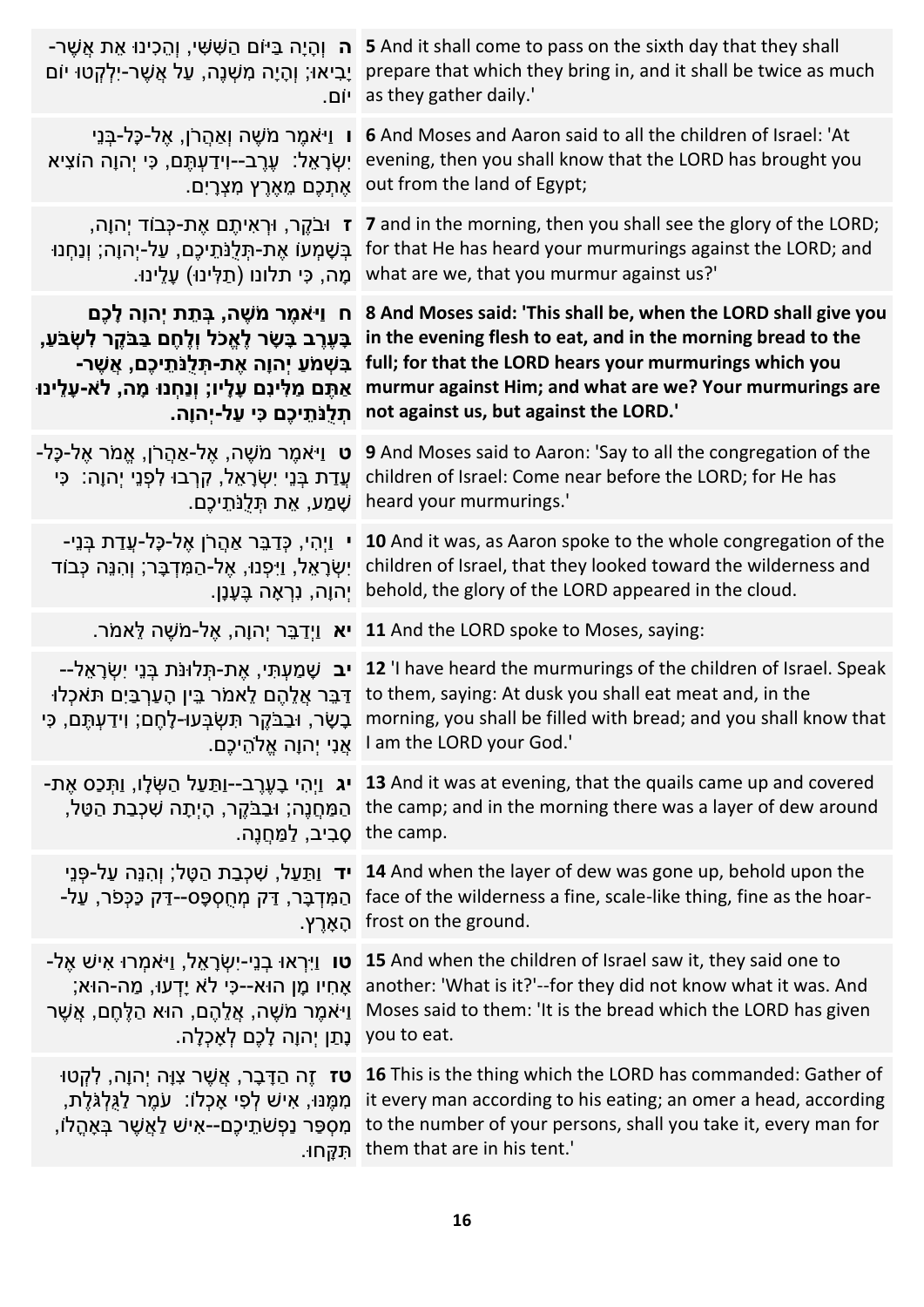| הַמַּרְבֶּה וְהַמַּמְעִיט. some less.           | יז וַיַּעֲשׂוּ-כֵן, בְּנֵי יִשְׂרָאֵל; וַיִּלְקְטוּ, נַיֹּוֹי 17 And the children of Israel did so, and gathered some more,                                                                                                                                                                                                                                                                                                                                            |
|-------------------------------------------------|------------------------------------------------------------------------------------------------------------------------------------------------------------------------------------------------------------------------------------------------------------------------------------------------------------------------------------------------------------------------------------------------------------------------------------------------------------------------|
|                                                 | הַמַּרְבֶּה, נָעֹמֶר--יְלֹא הֶעְדִּיף הַמַּרְבֶּה, 18 And when they did mete it with an omer, he that gathered<br>וְהַמַּמְעִיט לֹא הֶחְסִיר: אִישׁ לְפִי-אָכְלוֹ, much had nothing over, and he that gathered little had no lack;<br>they gathered every man according to his eating.                                                                                                                                                                                 |
| morning.' מְמֵנּוּ עַד-בֹּקֵר.                  | יט וַיֹּאמֵר מֹשֶׁה, אֲלֵהֵם: אִישׁ, אַל-יוֹתֵר 19 And Moses said to them: 'Let no man leave of it till the                                                                                                                                                                                                                                                                                                                                                            |
|                                                 | וּתָרוּ אֲנָשִׁים   20 But they did not listen to Moses; but some men left of it<br>;מְּנֵּוּ עַד-בֹּקֶר, וַיָּרֶם תּוֹלָעִים, וַיִּבְאַשׁ until the morning, and it bred worms, and rotted; and Moses<br>ַיִּקְצֹף עֲלֵהֶם, מֹשֶׁה. was angry with them.                                                                                                                                                                                                              |
|                                                 | <b>כא</b> וַיִּלְקְטוּ אֹתוֹ בַּבֹּקֶר בַּבֹּקֶר, אִישׁ כְּפִי (21 And they gathered it morning by morning, every man<br>.according to his eating; and as the sun waxed hot, it melted. אָכְלוֹ; וְחַם הַשֶּׁמֵשׁ, וְנָמָס.                                                                                                                                                                                                                                            |
|                                                 | <b>כב</b> וַיְהִי בַּיּוֹם הַשָּׁשִׁי, לָקְטוּ לֵחֵם 22 And it came to pass that on the sixth day they gathered<br>מִשְׁנֶה--שְׁנֵי הָעֹמֶר, לָאֶחָד; וַיָּבֹאוּ כָּל- twice as much bread, two omers for each one; and all the<br>chiefs of the congregation came and told Moses. נָשִׂיאֵי הָעֱדָה, וַיַּגִּידוּ לְמֹשֶׁה.                                                                                                                                           |
| morning.' לְמִשָּׁמֵרֵת עַד-הַבֹּקֶר.           | <b>-23</b> And he said to them: 'This is what the LORD has spoken: To- <b>כג</b> וַיּאמֶר אֲלֵהֶם, הוּא אֲשֶׁר דְּבֶּר יְהוָה-<br>שַׁבַּת-קֹדֵשׁ לַיהוָה, מָחָר:  אֵת  morrow is a solemn rest, a holy sabbath to the LORD. Bake that<br>ּאֲשֶׁר-תּאפוּ אֵפוּ, וְאֵת אֲשֶׁר-תְּבַשְׁלוּ which you will bake, and boil that which you will boil; and all<br>that remains over lay up for yourselves to be kept until the בַּשֶׁלוּ, וְאֶת כָּל-הָעֹדֵף, הַנִּיחוּ לָכֵם |
|                                                 | כד וַיַּנִּיחוּ אֹתוֹ עַד-הַבֹּקֵר, כַּאֲשֵׁר צָוָה 24 And they laid it up till the morning, as Moses bade; and it<br>.did not rot, neither was there any worm in it מֹשֵׁה; וְלֹא הִבְאִישׁ, וְרָמָּה לֹא-הָיִתָּה בּוֹ.                                                                                                                                                                                                                                              |
| ַבַּשֶּׂדֵה.                                    | <b>כה</b> וַיּאמֵר מֹשֵׁה אִכְלֻהוּ הַיּוֹם, כִּי-שַׁבָּת 25 And Moses said: 'Eat that today; for today is a sabbath to<br>.the LORD; today you shall not find it in the field הַיּוֹם לַיהוָה: הַיּוֹם, לֹא תְמִצָאָהוּ                                                                                                                                                                                                                                               |
|                                                 | רו שֵׁשֵׁת יָמִים, תִּלְקְטֶהוּ; וּבַיּוֹם 26 Six days you shall gather it; but on the seventh day is the<br>. sabbath, on it there shall be none.' הַשְׁבִיעִי שַׁבָּת, לֹא יָהְיֵה-בּוֹ                                                                                                                                                                                                                                                                              |
|                                                 | ויְהִי בַּיּוֹם הַשְּׁבִיעִי, יָצְאוּ מִן-הָעָם 27 And it came to pass on the seventh day, that some of the<br>. לְלָקָט; וְלֹא, מָצָאוּ people went out to gather, and they found none.                                                                                                                                                                                                                                                                               |
|                                                 | <b>ו</b> יֹאמֶר יְהוָה, אֶל-מֹשֶׁה:  עַד-אָנָה, <b>28</b> And the LORD said to Moses: 'How long do you refuse to<br>ָמֵאַנְתֵּם, לְשָׁמֹר מִצְוֹתַי, וְתוֹרֹתָי keep My commandments and My laws?                                                                                                                                                                                                                                                                      |
| seventh day.' מְמִקֹמוֹ--בַּיּוֹם הַשְּׁבִיעִי. | <b>-על כט</b> ראוּ, כִּי-יְהוָה נָתַן לָכֶם הַשַּׁבָּת--עַל 29 See that the LORD has given you the sabbath; therefore, He<br>gives you on the sixth day the bread of two days; abide you [ כֵּן הוּא נֹתֵן לָכֶם בַּיּוֹם הַשִּׁשִׁי, לֵחֵם<br>יוֹמָיִם; שָׁבוּ אִישׁ תַּחְתָּיו, אַל-יֵצֵא אִישׁ every man in his place, let no man go out of his place on the                                                                                                        |
|                                                 | . <b>30</b> So the people rested on the seventh day. לְּ וַיִּשְׁבָּתוּ הָעָם, בַּיּוֹם הַשְּׁבָעִי                                                                                                                                                                                                                                                                                                                                                                    |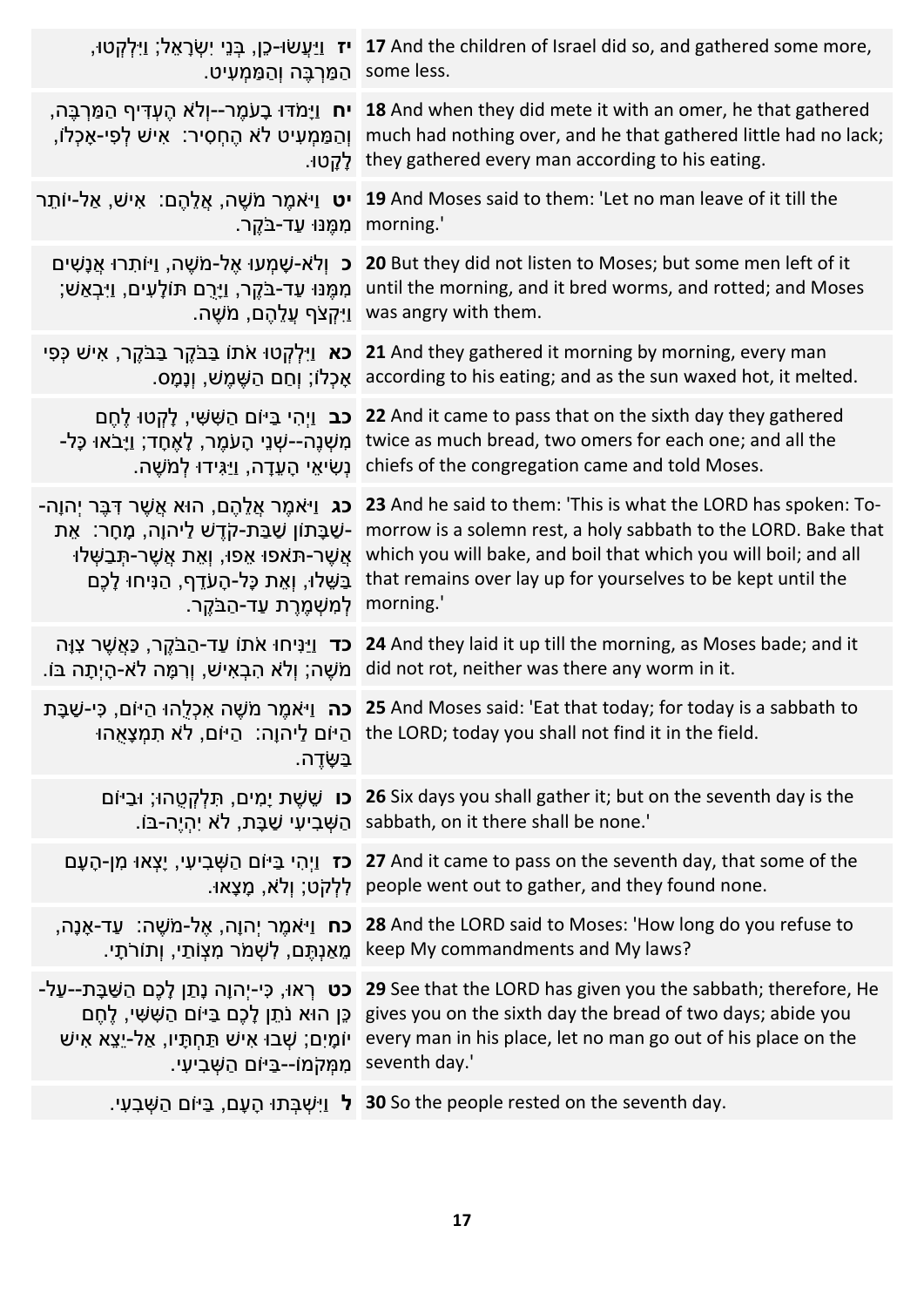| ְּוְהוּא, כְּזֶרַע גַּד לְבָן, וְטַעְמוֹ, כְּצַפִּיחָת<br>ַבִּדְבָשׁ                                                                                                                                                                                                    | ָמָן; מֵן; and the house of Israel called its name Manna; and it was<br>like coriander seed, white; and the taste of it was like wafers<br>made with honey.                                                                                        |
|-------------------------------------------------------------------------------------------------------------------------------------------------------------------------------------------------------------------------------------------------------------------------|----------------------------------------------------------------------------------------------------------------------------------------------------------------------------------------------------------------------------------------------------|
| <b>ַלב</b> וַי <sup>ּ</sup> אמֵר מֹשֶׁה, זֶה הַדָּבָר אֲשֶׁר צְוָּה<br>יַהוַה--מִלֹא הָעֹמֵר מִמֶּנּוּ, לְמִשְׁמֶרֶת<br>ְלְדֹרֹתֵיכֶם: לְמַעַן יִרְאוּ אֶת-הַלֶּחֶם, אֲשֶׁר<br>הֶאֱכַלְתִּי אֶתְכֶם בַּמִּדְבָּר, בְּהוֹצִיאִי<br>ֿאַתִּכֵם, מֵאֶרֶץ מִצְרָיִם. Egypt.' | 32 And Moses said: 'This is the thing which the LORD has<br>commanded: Let an omerful of it be kept throughout your<br>generations; that they may see the bread with which I fed you<br>in the wilderness, when I brought you out from the land of |
| אַחַת, וְתֵן-שָׁמָּה מְלֹא-הָעֹמֵר, מֶן; וְהַנַּח<br>'.throughout your generations   אתו לְפְנֵי יָהוָה, לְמְשָׁמֵרֶת לְדֹרֹתֵיכֶם.                                                                                                                                     | 33 And Moses said to Aaron: 'Take a jar, and put an omerful of <b>לג</b> וַיּאמֶר מֹשֶׁה אֵל-אַהַרֹן, קַח צִנְצֵנֵת<br>manna in it, and lay it up before the LORD, to be kept                                                                      |
| <b>ּלד</b> כַּאֲשֵׁר צִוָּה יִהוָה, אֵל-מֹשֵׁה; וַיַּנִּיחֵהוּ<br>.the Testimony, to be kept אֲהֲרֹן לְפְנֵי הָעֱדָת, לְמְשָׁמָרֵת.                                                                                                                                     | 34 As the LORD commanded Moses, so Aaron laid it up before                                                                                                                                                                                         |
| <b>לה</b> וּבִנֵי יִשְׂרָאֵל, אָכְלוּ אֵת-הַמָּן<br>אַרִבָּעִים שָׁנָה--עַד-בֹּאָם, אֵל-א <u>ָר</u> ִץ<br>ַנוֹשָׁבֵת: אֶת-הַמָּן, אָכְלוּ--עַד-בֹּאָם, אֵל-<br>ַקְצֵה אֶרֶץ כְּנָעַן.                                                                                   | 35 And the children of Israel did eat the manna forty years,<br>until they came to an inhabited land; they did eat the manna,<br>until they came to the borders of the land of Canaan.                                                             |
|                                                                                                                                                                                                                                                                         | . <b>36 לו</b> וְהָעֹמֶר, עֲשָׂרִית הָאֵיפָה הוּא.  36 Now an omer is the tenth part of an ephah.                                                                                                                                                  |

*Questions:* 

- ❖ *To make their lives bearable, the people made three demands of Moses & Aaron. What were they?*
- ❖ *How did God solve each of these issues?*
- ❖ *This is an existential story about real thirst and hunger and having one's needs met from heaven. Describe the psychological state of the Israelites through this process. Is it hard to be provided for?*
- ❖ *The resources already existed to meet the second demand (Ex. 12:32/38). So why ask God for more?*
- ❖ *Look at how the people expressed their first round of complaints in Ex. 14:10-12. How does their wording differ from this text? Focus on the opening verses of Chap. 16.*
- ❖ *In Chap. 16 we find the first mention of an institution not mentioned since Genesis 2:2. What is it?*
- ❖ *In Chap. 16, with which food is this event inextricably connected?*
- ❖ *In Chap. 16, what technical term was used to define the amount to be collected for each person?*
- ❖ *Millennia later, how do we still commemorate that story?*
- ❖ *This technical term reappears in Leviticus 23:10-16. How do we comply with those mitzvot today?*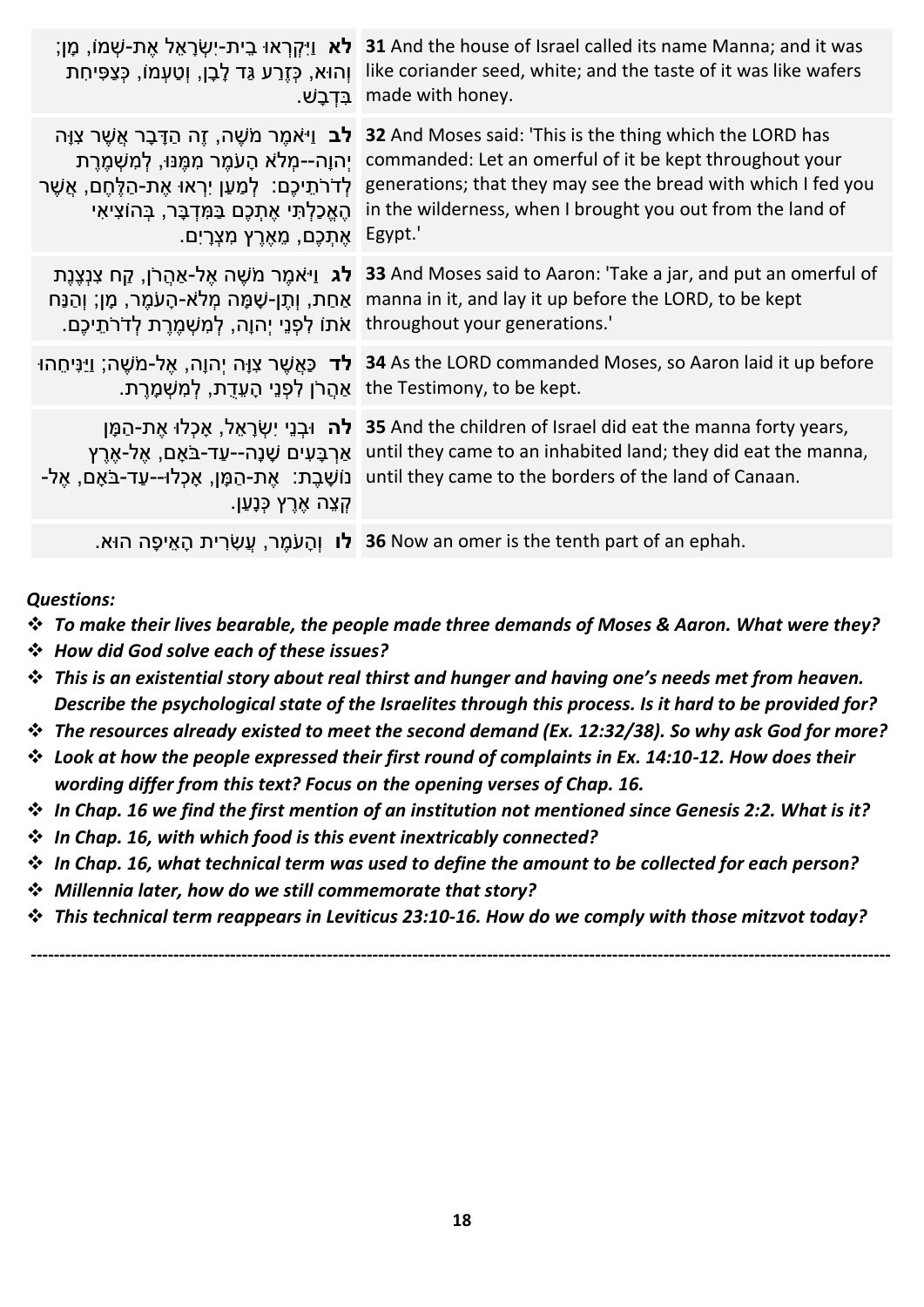#### **13. Exodus 23: 14-19 – THE FIRST - FRUITS AND NOT BOILING A KID IN ITS MOTHER'S MILK**

#### *Background: Laws around the Shalosh Regalim (the three pilgrimage festivals).*

|                                                                                                                         | <b>יד</b> שָׁלֹש רְגָלִים, תָּחֹג לִי בַּשֶּׁנָה. <b>14</b> Three times you shall keep a feast to Me in the year.                                                                                                                                                                                                                                                                                                          |
|-------------------------------------------------------------------------------------------------------------------------|----------------------------------------------------------------------------------------------------------------------------------------------------------------------------------------------------------------------------------------------------------------------------------------------------------------------------------------------------------------------------------------------------------------------------|
|                                                                                                                         | טו אֶת-חֲג הַמֲצוֹת, תִּשְׁמֹר--שְׁבְעַת 15 The feast of unleavened bread shall you keep; seven days<br><b>ָמִים תּאכל מַצּוֹת</b> כַּאֲשֶׁר צְוִיתִךְ you shall eat unleavened bread, as I commanded you, at the<br>time appointed in the month Aviv--for in it you came out from לְמוֹעֵד חֹדֵשׁ הָאָבִיב, כִּי-בוֹ יָצָאתָ<br>ַמְמָצְרָיִם; וְלֹא-יֵרָאוּ פָּנֵי, רֵיקָם. Egypt; and none shall appear before Me empty; |
| <b>ָטז</b> וְחַג הַקֶּצִיר בְּכּוּרֵי מַעֲשֵׂיךָ, אֲשֶׁר<br>ַּהַשָּׁנָה, בִּאָסִפְּךָ אֶת-מַעֲשֵׂיךָ מִן-<br>הַשֶּׂדֵה. | 16 and the feast of harvest, the first-fruits of your labours, which<br>תְּזְרַע בַּשֶּׂדֶה; וְחַג הָאָסִף בְּצֵאת you sow in the field; and the feast of ingathering, at the end of<br>the year, when you gather in your labours out of the field.                                                                                                                                                                        |
| .Lord GOD קְכוּרְךָ, אֶל-פְּנֵי, הָאָדֹן יְהוָה.                                                                        | יז שָׁלֹשׁ פָּעָמִים, בַּשָּׁנָה--יֵרָאֵה, כָּל- I7 Three times in the year shall all your males appear before the                                                                                                                                                                                                                                                                                                         |
| ּוְלֹא-יָלִין חֶלֶב-חַגִּי, עַד-בֹּקֵר.                                                                                 | Ta You shall not offer the blood of My sacrifice with leavened יח לא-תִזְבַּח עַל-חָמֶץ, דַם-זִבְחִי;<br>bread; neither shall the fat of My feast remain all night until the<br>morning.                                                                                                                                                                                                                                   |
| ֹבֵּית יִהוָה אֱלֹהֵיךָ; <b>לֹא-תִבַשֵּׁל גִּדִי,</b>                                                                   | יט ראשִׁית, בְּכּוּרֵי אַדְמָתְךָ, תָּבִיא, 19 The choicest first-fruits of your land you shall bring into the<br>house of the LORD your God. You shall not boil a kid in its<br>ַ mother's milk.                                                                                                                                                                                                                          |
|                                                                                                                         |                                                                                                                                                                                                                                                                                                                                                                                                                            |

*Questions:*

- ❖ *This text describes ritual feasting in God's presence; i.e. the requirement to gather in "The house of the Lord" three times a year and eat a lot. Why have a ritualised series of feasts in God's presence?*
- ❖ *The people had to bring the choicest first-fruits of their harvests to the Temple. Why the first-fruits?*
- ❖ *Does this have anything to do with the injunctions in Ex.13 (first verse and the last six)? If so, what?*
- ❖ *What might be the reasons for not boiling a kid in its mother's milk?*
- ❖ *Is there any connection with the instruction in Lev. 22:28?*
- ❖ *Which dietary prohibition did the rabbis derive from this instruction?*
- ❖ *Why do you think the prohibition in verse 19 appears at the end of a list of laws connected to the laws of sacrifices?*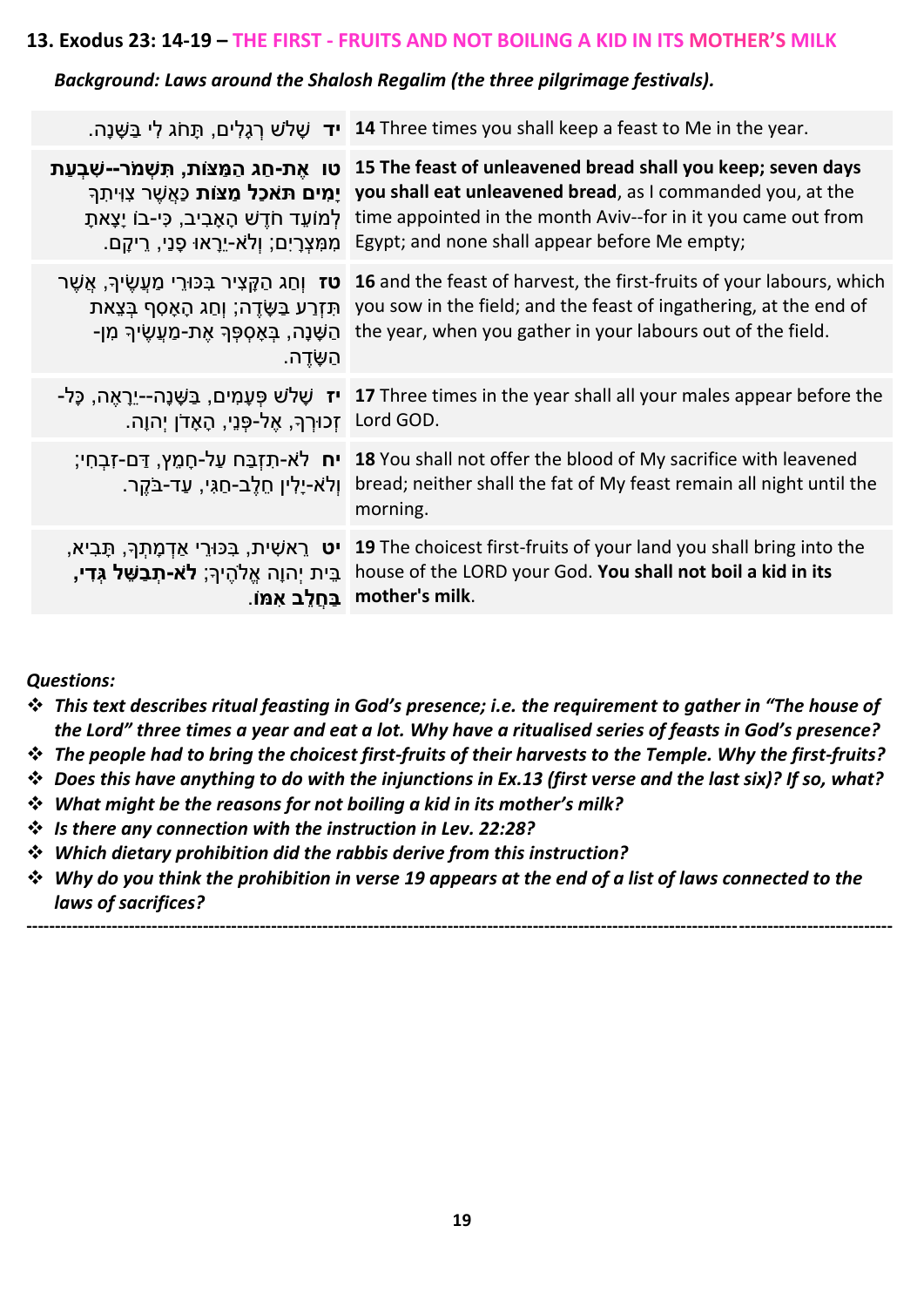#### **14. Exodus 24: 7-11 – FOOD AND REVELATION - HAVING A PARTY IN FRONT OF GOD**

#### *Background: God invites Moses, Aaron and his oldest sons, and 70 of the elders to ascend Mt Sinai.*

| ּהָעָם; וַיֹּאמִרוּ, כֹּל אֲשֶׁר-דָּבֶּר יִהוָה<br>ַנַעֲשֶׂה וְנָשָׁמָע.                                                                                               | ז וַיִּקַּח סֵפֶר הַבְּרִית, וַיִּקְרָא בְּאָזְנֵי 7 And he took the book of the covenant and read in the hearing<br>of the people; and they said: 'All that the LORD has spoken will<br>we do and obey.'            |
|------------------------------------------------------------------------------------------------------------------------------------------------------------------------|----------------------------------------------------------------------------------------------------------------------------------------------------------------------------------------------------------------------|
| <b>ַח</b> וַיִּקֵּח מֹשֶׁה אֶת-הַדָּם, וַיִּזְרֹק עַל<br>ֿהָעָם; וַיֹּאמֶר, הִנֵּה דַם-הַבָּרִית אֲשֶׁר<br>כָּרַת יְהוָה עִמָּכֶם, עַל כָּל-הַדְּבָרִים,<br>ּהַאֵלֵּה. | 8 And Moses took the blood, and sprinkled it on the people,<br>and said: 'Behold the blood of the covenant, which the LORD<br>has made with you in agreement with all these words.'                                  |
|                                                                                                                                                                        | ָ, אֲהֲרֹן--נֶדֶב, וַאֲבִיהוּא, 9 Then went up Moses, and Aaron, Nadav, and Avihu, and<br>וֹשְׁבַעִים, מִזְקְנֵי יִשְׂרָאֵל. seventy of the elders of Israel;                                                        |
| ַכְּמַעֲשֶׂה לְבָנַת הַסַּפִּיר, וּכְעֵצֶם הַשָּׁמַיִם,                                                                                                                | י וַיִּרְאוּ, אֵת אֱלֹהֵי יִשְׂרָאֵל; וְתַחַת רַגְלָיו, 10 and they saw the God of Israel; and under His feet the like of<br>a paved work of sapphire stone, and the like of the very<br>_heavens for clarity   לטהר |
|                                                                                                                                                                        | ָדוֹ; נְבֵי יִשְׂרָאֵל, לֹא שָׁלַח יָדוֹ; 11 And upon the nobles of the children of Israel He did not<br>. אֱת-הַאֱלֹהִים, וַיּאָכְלוּ, וַיִּשְׁתּוּ send out His hand; they beheld God and did eat and drink.       |

#### *Questions:*

- ❖ *Apart from Moses, why were all these other people selected to go with him? What was their role?*
- ❖ *What were the names of Aaron's two oldest sons? Why are they important to the journey across the wilderness? Have a look at Leviticus 10.*
- ❖ *God told these 74 men to come up. So why does the text say that their lives were spared?!*
- ❖ *They ate and drank before God. Why had they taken anything up the mountain?*
- ❖ *These 74 people saw God! Why did they eat and drink afterwards?*
- ❖ *Might this be connected to the ritualised feasts in God's presence described in the previous text?*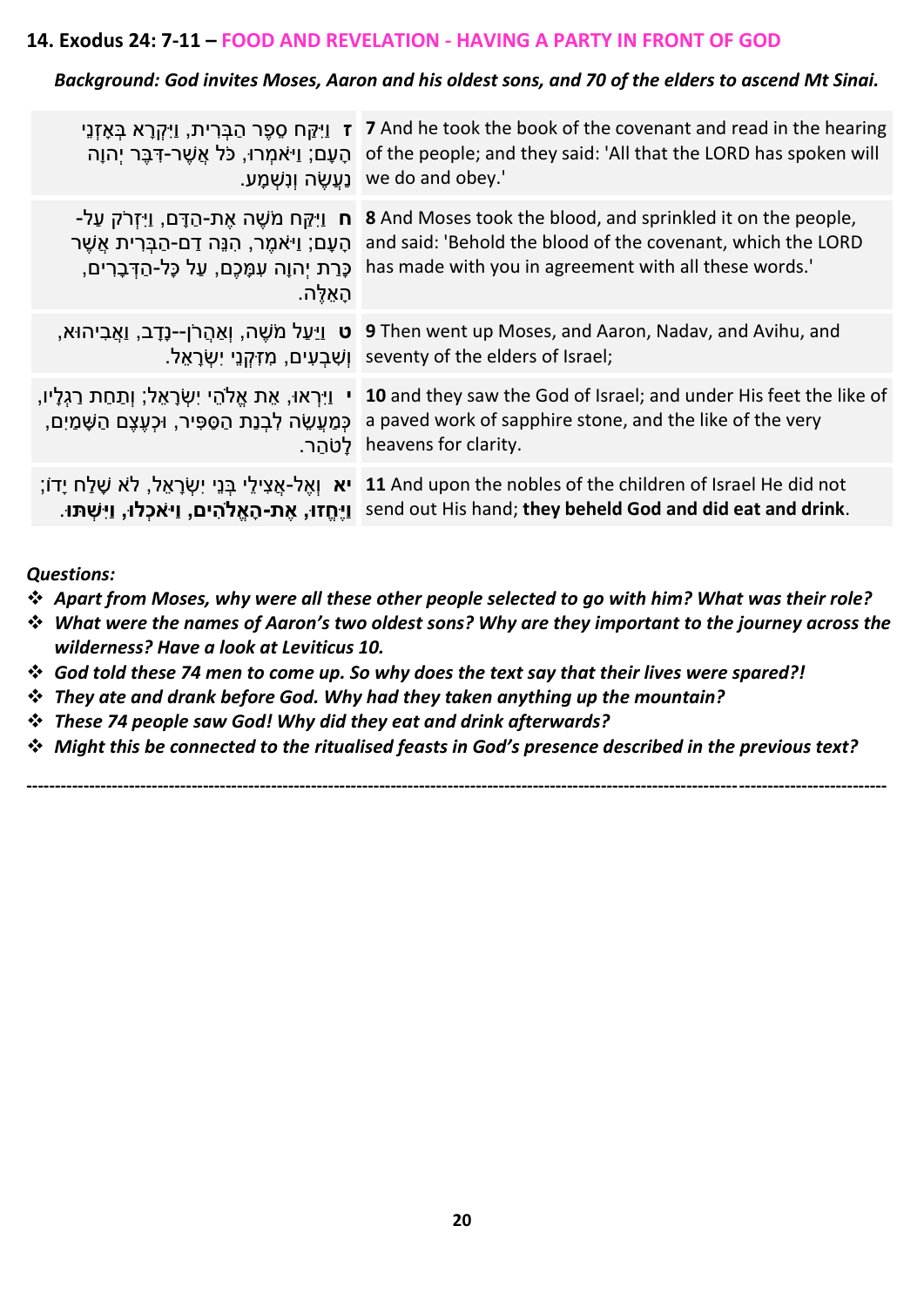#### **15. Exodus 32: 1-6 – A VERY DIFFERENT PARTY!**

*Background: Moses has not come down the mountain. The people force Aaron to make a god/s for them. When he has finished, the people celebrate by eating, drinking and making merry.* 

| <b>ַ א</b> וַיַּרָא הָעָם, כִּי-בֹשֵׁשׁ מֹשֵׁה לַרֵדֶת מִן<br>הָהָר; וַיִּקְּהֵל הָעָם <b>עַל-</b> אַהֲרֹן, וַי <sup>ּ</sup> אֹמִרוּ<br>ּאֵלָיו קוּם עֲשֶׂה-לָנוּ אֱלֹהִים אֲשֶׁר יֵלְכוּ<br>ּלְפָנֵינוּ--כִּי-זֵה מֹשֵׁה הָאִישׁ אֲשֵׁר הֵעֱלָנוּ<br>ּמֶאֶרֵץ מִצְרַיִם, לֹא יָדַעִנוּ מֱה-הָיָה לוֹ. | 1 And when the people saw that Moses delayed coming down<br>from the mountain, the people gathered themselves against<br>Aaron, and said to him: 'Up, make us gods who shall go before<br>us; as for this Moses, the man that brought us up out of the<br>land of Egypt, we know not what has become of him.'                         |
|--------------------------------------------------------------------------------------------------------------------------------------------------------------------------------------------------------------------------------------------------------------------------------------------------------|---------------------------------------------------------------------------------------------------------------------------------------------------------------------------------------------------------------------------------------------------------------------------------------------------------------------------------------|
| <b>ַ ב</b> וַי <sup>ַ</sup> אמֶר אֲלֵהֶם, אַהֲרֹן, פָּרְקוּ נִזְמֵי<br>הַזָּהָב, אֲשֶׁר בְּאָזְנֵי נְשֵׁיכֶם בְּנֵיכֶם<br>ּוּבִנֹתֵיכֶם; וְהָבִיאוּ, אֵלָי.                                                                                                                                            | 2 And Aaron said to them: 'Break off the golden rings, which<br>are in the ears of your wives, of your sons, and of your<br>daughters, and bring them to me.'                                                                                                                                                                         |
| <b>ַג</b> וַיִּתִפָּרְקוּ, כָּל-הָעָם, אֵת-נִזְמֵי הַזָּהָב,                                                                                                                                                                                                                                           | 3 And all the people broke off the golden rings which were in<br>ַ אֲשֶׁר בְּאָזְנֵיהֵם; וַיָּבִיאוּ, אֱל-אַהֲרֹן. their ears and brought them to Aaron.                                                                                                                                                                              |
| מִצְרָיִם.                                                                                                                                                                                                                                                                                             | ָרַם, וַיָּצֵר אֹתוֹ בַּחֵרֵט, T 4 And he took from their hand, and fashioned it with a graving<br>tool, and made it a molten calf; and they said: 'These are your' וַיַּעֲשֶׂהוּ, עֲגֶל מַסֱכֶה; וַיּאמְרוּ--אֵלֵה<br>אֱלֹהֵיךְ יִשְׂרָאֵל, אֲשֶׁר הֶעֱלוּךְ מֵאֶרֶץ gods, O Israel, which brought you up out of the land of Egypt.' |
| <b>ה</b> וַיִּרְא אַהֲרֹן, וַיִּבֶן מִזְבֵּחַ לְפָנָיו; וַיִּקְרָא                                                                                                                                                                                                                                     | 5 When Aaron saw this, he built an altar before it; and Aaron<br>ַ אֲהֲרֹן וַיּאמַר, חַג לַיהוָה מָחָר. called out and said: 'Tomorrow shall be a feast to the LORD.'                                                                                                                                                                 |
| ָוַיָּגְשׁוּ שָׁלָמִים; וַיֵּשֶׁב הָעָם לֵאֱכֹל וְשָׁתוֹ,                                                                                                                                                                                                                                              | ן ײַשְׁכִּימוּ, מְמָּחֵרַת, װַיַּעֲלוּ עלת, i 6 And they rose up early on the next day, and offered burnt-<br>offerings, and brought peace-offerings; and the people sat<br>וַיָּקֲמוּ לְצַחֵק. down to eat and to drink and rose up to make merry.                                                                                   |
|                                                                                                                                                                                                                                                                                                        |                                                                                                                                                                                                                                                                                                                                       |

#### *Questions:*

- ❖ *Why did the people want a god/s? Did they not already have one?*
- ❖ *What was this new god/s supposed to do?*
- ❖ *Why did they go to Aaron for a solution?*
- ❖ *How do we suspect that they forced him to comply? Look carefully at the Hebrew in verse 1.*
- ❖ *Where in the text did the people specify that the new god/s should be a calf made of molten gold?*

- ❖ *When the golden calf had been fashioned, why did the people have a party?*
- ❖ *How did Aaron categorise this festivity?*
- ❖ *Why is there food and drink at this party?*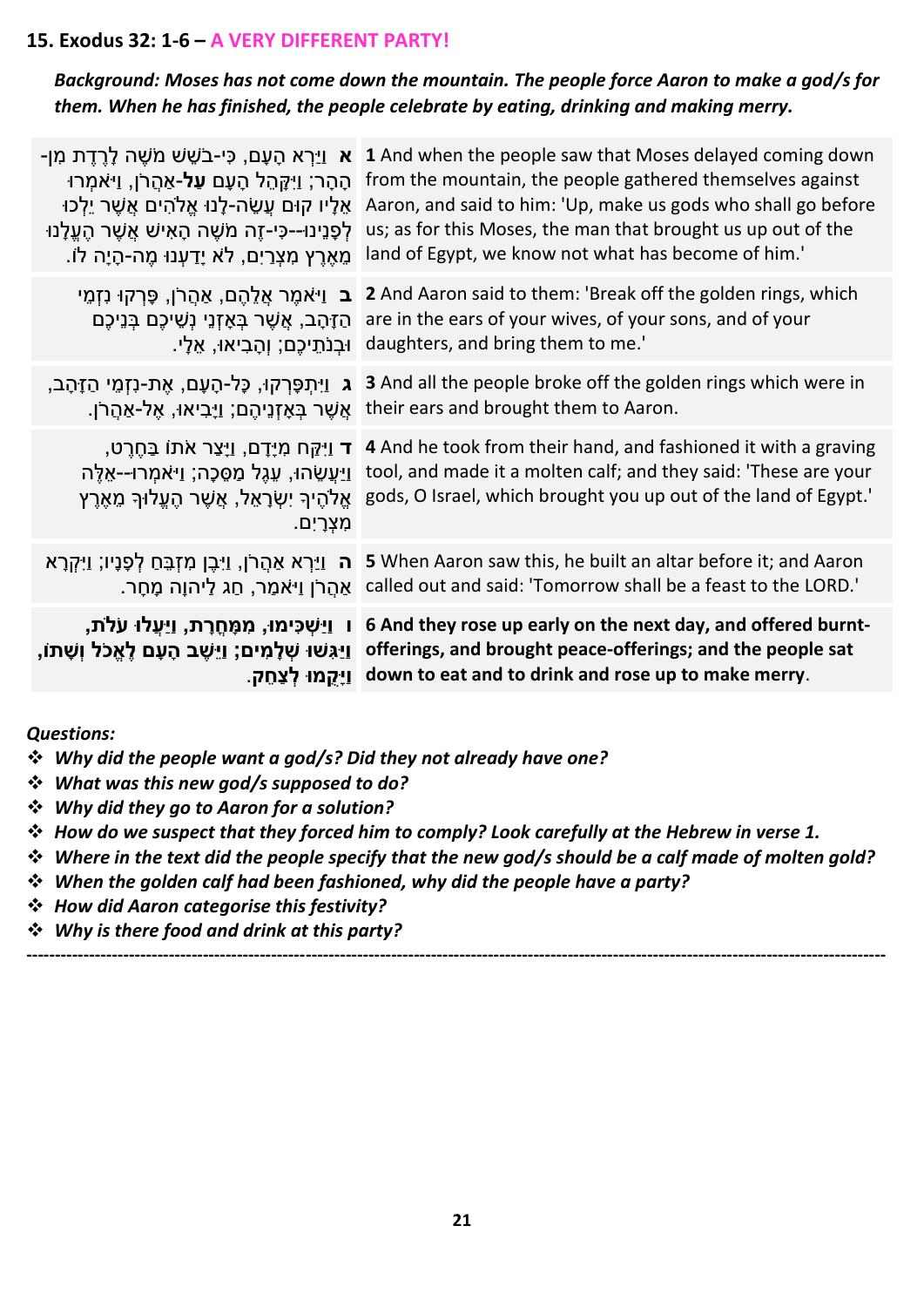## **16. Leviticus 11- LAWS CONCERNING WHICH ANIMALS MAY BE EATEN**

## *Background: The first 10 chapters looked at offerings. Now, the focus is on humanity's diet.*

| ַלֵאמֹר אֲלֶהֶם.                                                                                                                                                                      | ן, צְרַבֵּר יְהוָה אֶל-מֹשֶׁה וְאֶל-אַהֲרֹן, 1 And the LORD spoke to Moses and to Aaron, saying to them:                                                                                                                                                                                                                                                             |
|---------------------------------------------------------------------------------------------------------------------------------------------------------------------------------------|----------------------------------------------------------------------------------------------------------------------------------------------------------------------------------------------------------------------------------------------------------------------------------------------------------------------------------------------------------------------|
| ַ אֲשֶׁר עַל-הָאָרֵץ. earth.                                                                                                                                                          | I Speak to the children of Israel, saying: These are the living בּ דַּבְּרוּ אֵל-בְּנֵי יִשְׂרָאֵל, לֵאמֹר: זאת<br>החַיָּה אֲשֶׁר תּאכְלוּ, מִכָּל-הַבְּהֵמָה things which you may eat among all the beasts that are on the                                                                                                                                          |
| ּתּאכָלוּ.                                                                                                                                                                            | ו פּרְסָה, וְשֹׁסַעַת שֶׁסַע 3 Whatsoever parts the hoof, and is wholly cloven-footed, and<br>ְפְּרָסֹת, מַעֲלַת גֵּרָה, בַּבְּהֵמָה--אֹתָהּ chews the cud, among the beasts, that you may eat.                                                                                                                                                                      |
| <b>ד</b> אַךְ אֶת-זֶה, לֹא תאכְלוּ, מִמַּעֲלֵי<br>הַגֵּרָה, וּמִמַּפְרְסֵי הַפַּרְסָה:  אֶת-הַגָּמָל<br>ּכִּי-מַעֲלֵה גֵרָה הוּא, וּפַרְסָה אֵינֶנּוּ<br>מַפְרִיס--טָמֶא הוּא, לָכֶם. | 4 Nevertheless these you shall not eat of them that only chew<br>the cud, or of them that only part the hoof: the camel, because<br>he chews the cud but parts not the hoof, he is unclean to you.                                                                                                                                                                   |
| the hoof, he is unclean to you. וּפַרְסָה, לֹא יַפְרִיס; טָמֵא הוּא, לָכֵם.                                                                                                           | , כִּי-מַעֲלֵה גֵרָה הוּא, אֲת-הַשָּׁפָן, כִּי-מַעֲלֵה גֵרָה הוּא, אויה 5 And the rock-badger, because he chews the cud but parts not                                                                                                                                                                                                                                |
| וּפַרְסָה, לֹא הִפְרִיסָה; טְמֵאָה הִוא, לָכֵם. hoof, she is unclean to you.                                                                                                          | ן וְאֶת-הָאַרְנֶבֶת, כִּי-מַעֲלַת גֵּרָה הִוא, I 6 And the hare, because she chews the cud but parts not the                                                                                                                                                                                                                                                         |
|                                                                                                                                                                                       | ַד וְאֶת-הַחֲזִיר כִּי-מַפְרִיס פַּרְסָה הוּא, 7 And the swine, because he parts the hoof, and is cloven-<br>ְיָשְׁסַע שֶׁסַע פַּרְסָה, וְהוּא, גֵּרָה לֹא-יִגָּר; footed, but chews not the cud, he is unclean to you.                                                                                                                                              |
| ָטָמֵא הוּא, לָכֵם.                                                                                                                                                                   |                                                                                                                                                                                                                                                                                                                                                                      |
|                                                                                                                                                                                       | <b>ח</b> מִבְּשָׂרָם לֹא תאכֵלוּ, וּבְנִבְלָתָם לֹא N 8 Of their flesh you shall not eat, and their carcasses you shall<br>ָתַּגְּעוּ; טְמֵאִים הֵם, לְכֶם. not touch; they are unclean to you.                                                                                                                                                                      |
| .those you may eat בַּמֵּיִם, בַּיַּמִּים וּבַנְחַלְים--אֹתַם תּאכֶלוּ.                                                                                                               | ט אֵת-זֵה, תּאכִלוּ, מִכֹּל, אֲשֶׁר 9 These you may eat of all that are in the waters: whatsoever<br>ַבְּמָיִם: כֹּל אֲשֶׁר-לוֹ סְנַפִּיר וְקַשְׂקֵשֶׂת has fins and scales in the waters, in the seas, and in the rivers,                                                                                                                                           |
| ,you לָכֵם.                                                                                                                                                                           | ָר וְכֹּל אֲשֶׁר אֵין-לוֹ סְנַפִּיר וְקַשְׂקֶשֶׂת, 10 And all that do not have fins and scales in the seas, and in<br>the rivers, of all that swarm in the waters, and of all the living הַיַּמִּים וּבַנְחָלִים, מְכֹּל שֶׁרֵץ הַמַּיִם, וּמְכֹּל<br>ְבֵּטֵּ הַחַיָּה אֲשֶׁר בַּמְיִם--שֶׁקֶץ הֵם, creatures that are in the waters, they are a detestable thing to |
|                                                                                                                                                                                       | יא וְשֶׁקֶץ, יִהְיוּ לָכֶם; מִבְּשָׂרָם לֹא <b>11</b> and they shall be a detestable thing to you; you shall not eat<br>.תֹאכֵלוּ, וְאֶת-נִבְלְתָם תְּשַׁקֵּצוּ. of their flesh, and their carcasses you shall have in detestation.                                                                                                                                  |
|                                                                                                                                                                                       | ָיב כֹּל אֲשֶׁר אֵין-לוֹ סְנַפִּיר וְקַשְׂקֶשֶׂת, 12 Whatsoever has no fins or scales in the waters, that is a<br>_detestable thing to you בַּמָּיִם--שֶׁקֵץ הוּא, לָכֶם.                                                                                                                                                                                            |
|                                                                                                                                                                                       | יג וְאֶת-אֵלֶּה תְּשַׁקְּצוּ מִן-הָעוֹף, לֹא 13 And these you shall have in detestation among the fowls;<br>ַיאָכְלוּ שֶׁקֶץ הֵם: אֶת-הַנֶּשֶׁר, וְאֶת- they shall not be eaten, they are a detestable thing: the great<br>.pulture, and the bearded vulture, and the osprey; וְאֶת, הָעָזְנָיָה.                                                                    |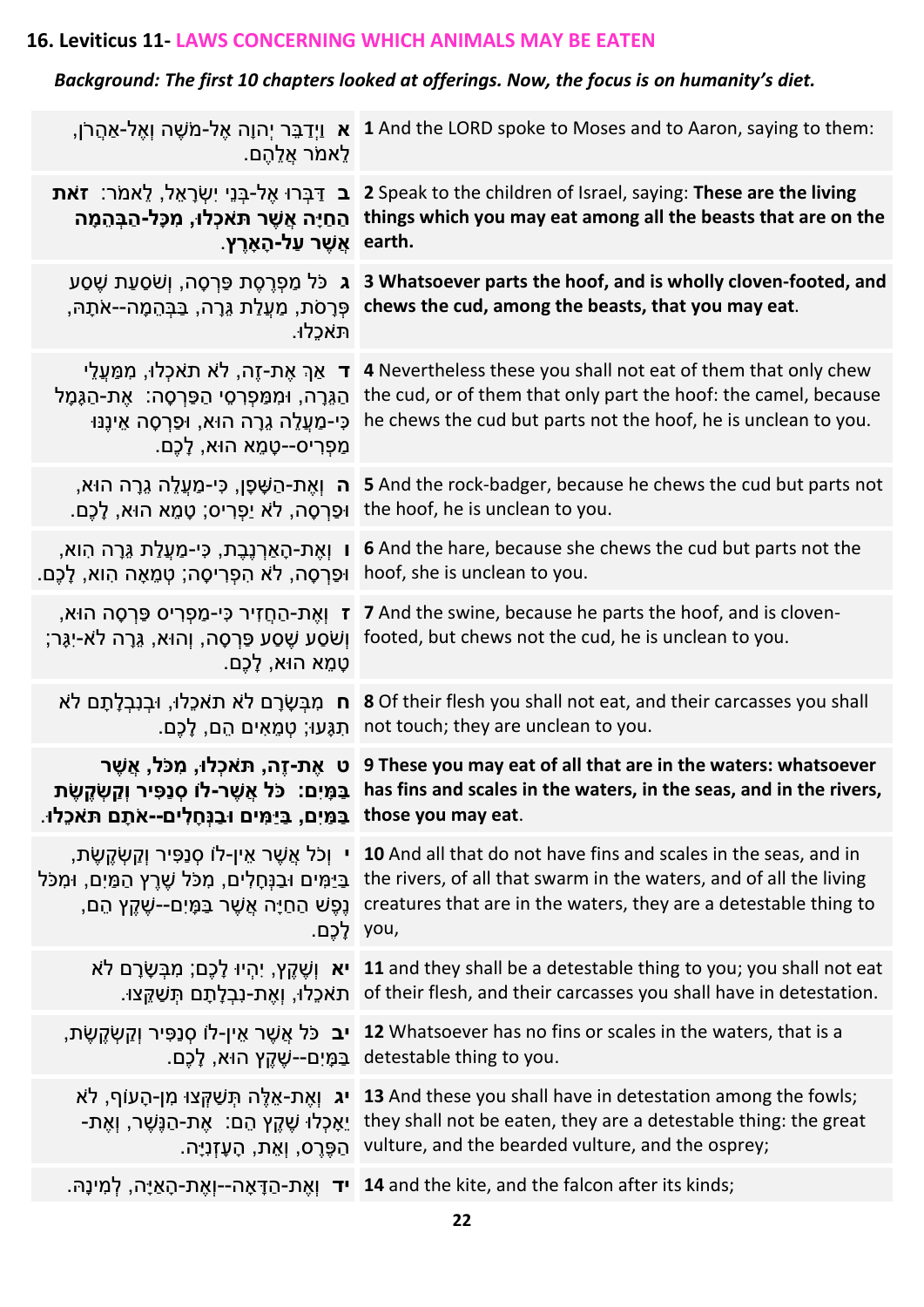|                                                                                                                                                      | . <b>15</b> every raven after its kinds; <b>טו</b> אֶת כָּל-עֹרֶב, לְמִינוֹ                                                                                                                                                                                                                                                   |
|------------------------------------------------------------------------------------------------------------------------------------------------------|-------------------------------------------------------------------------------------------------------------------------------------------------------------------------------------------------------------------------------------------------------------------------------------------------------------------------------|
| ן the hawk after its kinds; וְאֶת-הַשֲּׁחַף; וְאֶת-הַנֵּץ, לְמִינֵהוּ.                                                                               | ו אָת בַּת הַיַּעֲנָה, וְאֶת-הַתַּחְמָס 16 and the ostrich, and the night-hawk, and the sea-mew, and                                                                                                                                                                                                                          |
| <u>הַי</u> ַּנְשׁוּף.                                                                                                                                | -אָת-הַפּוֹס וְאֶת-הַשָּׁלָךְ, וְאֶת-T7 and the little owl, and the cormorant, and the great owl;                                                                                                                                                                                                                             |
|                                                                                                                                                      | - <b>18</b> and the horned owl, and the pelican, and the carrion- וְאֶת-הַתְּנְשֶׁמֶת וְאֶת-הַקְּאָת, וְאֶת-<br>.vulture; הַרַחַם.                                                                                                                                                                                            |
| ואֵת-הַדּוּכִיפַת, וְאֶת-הָעֲטַלֵּף. I and the bat.                                                                                                  | ;פְּבָר, לְמִינָה (19 and the stork, and the heron after its kinds, and the hoopoe, לְמִינָה , לְמִינָה ,                                                                                                                                                                                                                     |
|                                                                                                                                                      | ב כֹּל שֶׁרֶץ הָעוֹף, הַהֹלֵךְ עַל-אַרְבַּע-- <b>20</b> All winged swarming things that go upon all fours are a<br>.detestable thing to you שֶׁקֵץ הוּא, לָכֶם.                                                                                                                                                               |
| (לוֹ) כְרָעַיִם מִמַּעַל לְרַגְלָיו, לְנַתֵּר בָּהֵן<br>ַעַל-הָאָרֵץ.                                                                                | בא צַרְ אֶת-זֶה, תּאכְלוּ, מִכֹּל שֶׁרֶץ 21 Yet these you may eat of all winged swarming things that<br>רלא go upon all fours, which have jointed legs above their feet,<br>wherewith to leap upon the earth;                                                                                                                 |
| ַכב  אֶת-אֵלֶּה מֵהֶם, תּאֹכֵלו--אֶת-<br>ֹהָאַרְבֶּה לְמִינוֹ, וְאֶת-הַסְּלְעָם לְמִינֵהוּ;<br>וְאֶת-הַחַרְגֹּל לְמִינֵהוּ, וְאֶת-הֶחָגָב<br>למינהו. | 22 even these of them you may eat: the locust after its kinds,<br>and the bald locust after its kinds, and the cricket after its<br>kinds, and the grasshopper after its kinds.                                                                                                                                               |
|                                                                                                                                                      | <b>כג</b> וְכֹל שֶׁרֵץ הָעוֹף, אֲשֵׁר-לוֹ אַרְבַּע 23 But all winged swarming things, which have four feet, are a<br>_detestable thing to you   רַגְלָיִם--שֶׁקֵץ הוּא, לָכֶם.                                                                                                                                                |
|                                                                                                                                                      | ָכָל-הַנֹּגֵע <b>[ער</b> וּלְאֵלֶה, תִּטַּמָּאוּ; כָּל-הַנֹּגֵע <b>24</b> By these you will become unclean; whoever touches the<br>ׁבְּנִבְלָתָם, יִטְמָא עַד-הָעָרֶב. carcass of them shall be unclean until the evening.                                                                                                    |
|                                                                                                                                                      | and whoever bears of the carcass of them shall wash his <b>כה וְכָל-הַנֹּשֵׂא, מִנִּבְלָתָם--יְכַבֵּס בְּגָדָ</b> יו,<br>וְטָמֶא עַד-הָעָרֵב. clothes and be unclean until the evening.                                                                                                                                       |
| פַּרְסָה וְשֶׁסַע אֵינֶנָּה שֹׁסַעַת, וְגֵרָה אֵינֶנָּה<br>ַמַּעֲלָה--טָמֶאִים הֵם, לָכֶם; כָּל-הַנֹּגֵעַ<br>ַבָּהֵם, יְטָמָא.                       | <b>כו</b> לְכָל-הַבְּהֵמָה אֲשֶׁר הִוּא מַפְרֶסֶת 26 Every beast which parts the hoof, but is not cloven footed,<br>nor chews the cud, is unclean to you; every one that touches<br>them shall be unclean.                                                                                                                    |
|                                                                                                                                                      | <b>ול הוֹלֵךְ עַל-כַּפָּיו, בִּכְל-הַחַיָּה 27</b> And whatsoever goes upon its paws, among all beasts that<br>;go on all fours, they are unclean to you; whosoever touches הַהֹלֶכֶת עַל-אַרְבַּע--טְמֶאִים הֵם, לְכֶם<br>.their carcass shall be unclean until the evening כָּל-הַנֹּגֵעַ בְּנְבְלָתָם, יְטָמָא עַד-הָעָרֵב |
| <b>כח</b> וְהַנֹּשֵׂא, אֶת-נִבְלָתָם--יְכַבֵּס בְּגָדָיו,<br>וְטָמֵא עַד-הָעָרֶב; טְמֵאִים הֵמָּה, לָכֶם.                                            | 28 And he that bears the carcass of them shall wash his<br>clothes and be unclean until the evening; they are unclean to<br>you.                                                                                                                                                                                              |
| <b>כט</b> וְזֶה לָכֶם הַטָּמֵא, בַּשֶּׁרֶץ הַשֹּׁרֵץ עַל-<br>ֿהָאָרֶץ: הַחֹלֶד וְהָעַכְבָּר, וְהַצָּב לְמִינֵהוּ.                                    | 29 And these are they which are unclean to you among the<br>swarming things that swarm upon the earth: the weasel, and<br>the mouse, and the great lizard after its kinds,                                                                                                                                                    |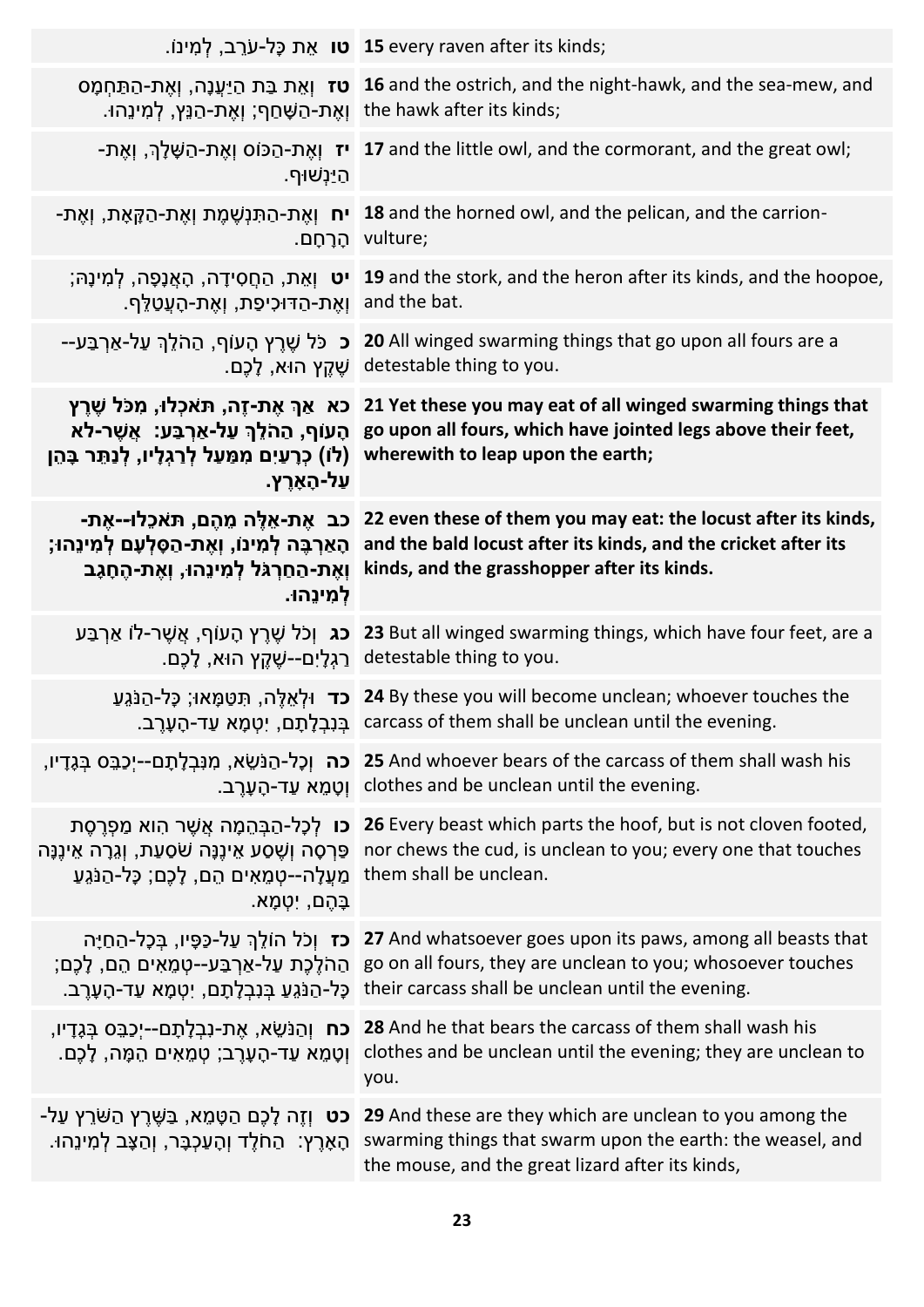|                                                                                                                                                                                                                      | ,פְּלְטָאָה; וְהַמֹּם, וְהַלְּטָאָה; וְהַחֹמֶט 30 and the gecko, and the land-crocodile, and the lizard, and<br>וְהַתְּנְשָׁמֵת. the sand-lizard, and the chameleon.                                                                                                                                                                    |
|----------------------------------------------------------------------------------------------------------------------------------------------------------------------------------------------------------------------|-----------------------------------------------------------------------------------------------------------------------------------------------------------------------------------------------------------------------------------------------------------------------------------------------------------------------------------------|
| <b>לא</b> אֶלֱה הַטָּמֶאִים לָכֵם, בִּכָּל-הַשָּׁרֵץ;<br>ַכָּל-הַנֹּגֶעַ בָּהֶם בְּמֹתָם, יְטָמָא עַד-<br>הַעֲרב.                                                                                                    | 31 These are they which are unclean to you among all that<br>swarm; whosoever does touch them, when they are dead,<br>shall be unclean until the evening.                                                                                                                                                                               |
| <b>לב</b> וְכֹל אֲשֶׁר-יָפֹּל-עָלָיו מֶהֶם בִּמֹתָם<br>ֿיִטְמָא, מִכָּל-כָּלִי-עֵץ אוֹ בֵגֶד אוֹ-עוֹר אוֹ<br>ָשָׂק, כָּל-כְּלִי, אֲשֶׁר-יֵעָשֶׂה מְלָאכָה בָּהֶם;<br>ַבַּמַּיִם יוּבָא וְטָמֵא עַד-הָעֶרֶב, וְטָהֵר. | 32 And upon whatsoever any of them, when they are dead,<br>does fall, it shall be unclean; whether it be any vessel of wood,<br>or raiment, or skin, or sack, whatsoever vessel it be,<br>wherewith any work is done, it must be put into water, and it<br>shall be unclean until the evening; then shall it be clean.                  |
| <b>לג</b> וְכָל-כָּלִי-חֶרֶשֹׂ--אֲשֶׁר-יִפֹּל מֵהֶם, אֶל-<br>ֿתּוֹכוֹ: כֹּל אֲשֶׁר בְּתוֹכוֹ יְטָמָא, וְאֹתוֹ<br>ּתָשָׁבּׂרוּ.                                                                                       | 33 And every earthen vessel into which any of them falls,<br>whatsoever is in it shall be unclean, and you shall break it.                                                                                                                                                                                                              |
| <b>לד</b> מִכָּל-הָאֹכֶל אֲשֶׁר יֵאָכֵל, אֲשֶׁר יָבוֹא<br>עָלָיו מַיִם--יִטְמָא; וְכָל-מַשָּׁקֵה אֲשֵׁר<br>ִישָּׁתֵה, ב <i>ִּכְל-כָּלִי יְטָמָא.</i>                                                                 | 34 All food therein which may be eaten, that on which water<br>comes, shall be unclean; and all drink in every such vessel that<br>may be drunk shall be unclean.                                                                                                                                                                       |
| <b>לה</b> וְכֹל אֲשֶׁר-יִפּל מִנְּבְלָתָם עָלָיו,<br>ְיִטְמָא--תַּנּוּר וְכִירַיִם יֻתָּץ, טְמֵאִים הֵם;<br>ּוּטְמֶאִים, יִהְיוּ לָכֵם.                                                                              | 35 And everything whereupon any part of their carcass falls<br>shall be unclean; whether oven, or range for pots, it shall be<br>broken in pieces; they are unclean and shall be unclean to<br>you.                                                                                                                                     |
| <b>לו</b> אַךְ מַעְיָן וּבוֹר מִקְוֵה-מַיִם, יִהְיֶה<br>ָטָהוֹר; וְנֹגֵעַ בְּנִבְלְתָם, יִטְמָא.                                                                                                                     | 36 Nevertheless a fountain or a cistern wherein is a gathering<br>of water shall be clean; but he who touches their carcass shall<br>be unclean.                                                                                                                                                                                        |
|                                                                                                                                                                                                                      | 37 And if any of their carcass fall upon any sowing seed which <b>לז</b> וְכִי יִפֹּל מִנְבְלָתָם, עַל-כָּל-זֶרַע זֵרוּעַ<br>.is to be sown, it is clean אֲשֶׁר יִזְרֵעַ--טָהוֹר, הוּא.                                                                                                                                                 |
|                                                                                                                                                                                                                      | <b>וֹכָם י</b> ַתַּן-מַיִם עַל-זֶרַע, וְנָפַל 38 But if water be put upon the seed, and any of their carcass<br>. fall thereon, it is unclean to you מִנְבִלְתָם עָלָיו--טָמֶא הוּא, לָכֵם.                                                                                                                                             |
| ּעַד-הָעָרֵב.                                                                                                                                                                                                        | 39 And if any beast, of which you may eat, dies, he that לט וְכִי יָמוּת מִן-הַבְּהֵמָה, אֲשֶׁר-הִיא<br>touches its carcass shall be unclean until the evening.                                                                                                                                                                         |
| וְטָמֶא עַד-הָעָרֶב; וְהַנֹּשֵׂא, אֶת-נִבְלְתָהּ--<br>ְיַכְבֵּס בְּגָדָיו, וְטָמֶא עַד-הָעָרֵב.                                                                                                                      | a And he that eats of the carcass of it shall wash his clothes מִ וְהָאֹכֵל, מִנְבְלָתָהּ--יְכַבֵּס בְּגֶדָיו,<br>and be unclean until the evening; he also that bears the<br>carcass of it shall wash his clothes and be unclean until the<br>evening.                                                                                 |
|                                                                                                                                                                                                                      | ב <b>א וְכָל-הַשֶּׁרֶץ, הַשּׁרֵץ עַל-הָאָרֶץ-- 41</b> And every swarming thing that swarms upon the earth is a<br>ֹשֵׁקֵץ הוּא, לֹא יֵאָכֵל detestable thing; it shall not be eaten.                                                                                                                                                    |
| ָהַשֵּׁרֵץ, הַשֹּׂרֵץ עַל-הָאָרֶץ--לֹא תאכְלוּם,<br>ַ כִּי-שֶׁקֵץ הֵם.                                                                                                                                               | <b>מב</b> כֹּל הוֹלֵךְ עַל-גֶּחוֹן וְכֹל הוֹלֵךְ עַל- <b>42</b> Whatsoever goes upon the belly, and whatsoever goes<br>ַ אֲרְבַּע, עַד כָּל-מַרְבֵּה רַגְלַיִם, לְכָל- upon all fours, or whatsoever has many feet, even all<br>swarming things that swarm upon the earth, those you shall<br>not eat; for they are a detestable thing. |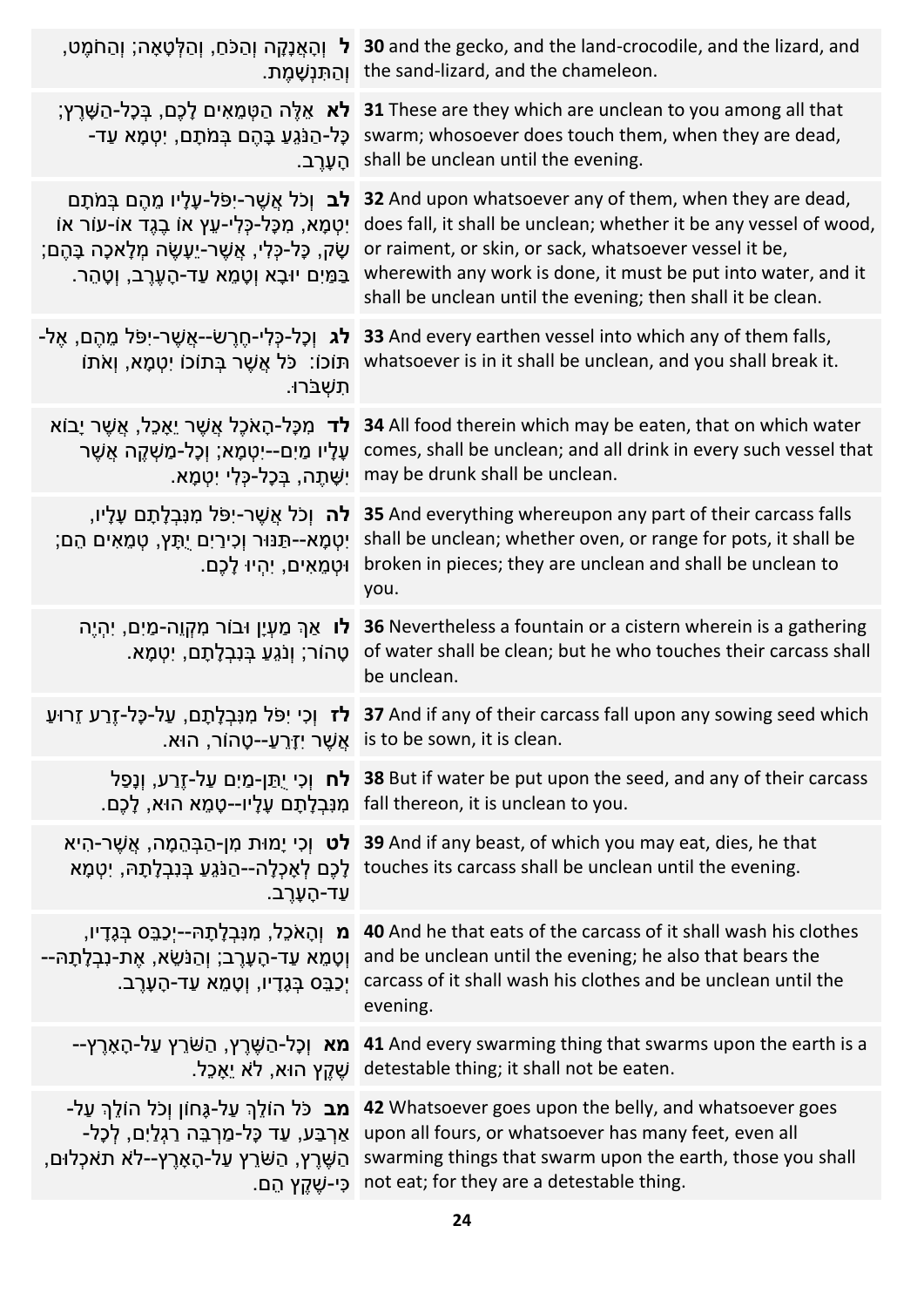| <b>ַמג</b> אַל-תִּשַּׁקְצוּ, אֶת-נַפְשֹׁתֵיכֶם, בְּכָל-<br>ָהַשֶּׁרֵץ, הַשַּׁרֵץ; וְלֹא תִטַּמְּאוּ בָּהֶם,<br>ּוְנִטְמֶתֶם בָּם.                                                          | 43 You shall not make yourselves detestable with any<br>swarming thing that swarms, neither shall you make<br>yourselves unclean with them, that you should be defiled<br>thereby.    |
|--------------------------------------------------------------------------------------------------------------------------------------------------------------------------------------------|---------------------------------------------------------------------------------------------------------------------------------------------------------------------------------------|
| <b>מד</b> כִּי אֲנִי יִהוָה, אֱלֹהֵיכֵם, וְהִתְקַדָּשָׁתֵּם<br>ּוְהִיִיתֵם קִדֹשִׁים, כִּי קֵדוֹשׁ אָנִי; וְלֹא<br>תִטַמְּאוּ אֶת-נַפְשֹׁתֵיכֶם, בְּכָל-הַשֶּׁרֶץ<br>הָרֹמֶשׂ עַל-הָאָרֵץ. | 44 For I am the LORD your God; sanctify yourselves and be<br>holy; for I am holy; neither shall you defile yourselves with any<br>manner of swarming thing that moves upon the earth. |
| <b>מה</b> כִּי אֲנִי יִהוָה, הַמַּעֲלֵה אֶתָכֶם מֶאֶרֵץ<br>מִצְרַיִם, לְהִיֹּת לָכֶם, לֵאלֹהִים; וְהִיִיתֵם<br>ָקְדֹשִׁים, כִּי קָדוֹשׁ אָנִי.                                             | 45 For I am the LORD that brought you up out of the land of<br>Egypt, to be your God; so, you shall be holy, for I am holy.                                                           |
| <b>מו</b> זאת תּוֹרַת הַבְּהֵמָה, וְהָעוֹף, וְכֹל<br>ְנֵפֵשׁ הַחַיָּה, הָרֹמֵשֵׂת בַּמָּיִם; וּלְכָל-נֵפֵשׁ,<br>ּהַשּׁרֵצֵת עַל-הָאָרֵץ.                                                   | 46 This is the law of the beast, and of the fowl, and of every<br>living creature that moves in the waters, and of every creature<br>that swarms upon the earth;                      |
| מז לְהַבְדִּיל, בֵּין הַטָּמֵא וּבֵין הַטָּהֹר;<br>ּוּבֵין הַחַיָּה, הַנֶּאֱכֶלֶת, וּבֵין הַחַיָּה, אֲשֶׁר                                                                                 | 47 to make a difference between the unclean and the clean,<br>and between the living thing that may be eaten and the living<br>thing that may not be eaten.                           |

*Questions:*

- ❖ *For a land-based animal to qualify as food, it had to possess three characteristics. What were they?*
- ❖ *If the people ate a forbidden animal, they became unclean. What do you think that meant?*
- ❖ *We seem to only eat terrestrial mammals that are vegan. Is this connected to Genesis 1:30?*
- ❖ *What characteristics did a marine animal have to possess to qualify as permissible food? We do eat fish that consume other fish in their diet. Does Genesis 1:30 explain that too?*
- ❖ *What seems to be the common factor among the list of forbidden birds?*
- ❖ *Were all insects prohibited? If not, what was permitted? Why do we not eat them today?*
- ❖ *Traditionally, the purpose of these laws is thought to be unknown. Do vv 44-45 suggest a reason?*

**--------------------------------------------------------------------------------------------------------------------------------------------------------**

❖ *Does the link to Genesis 1:30 imply a different reason?*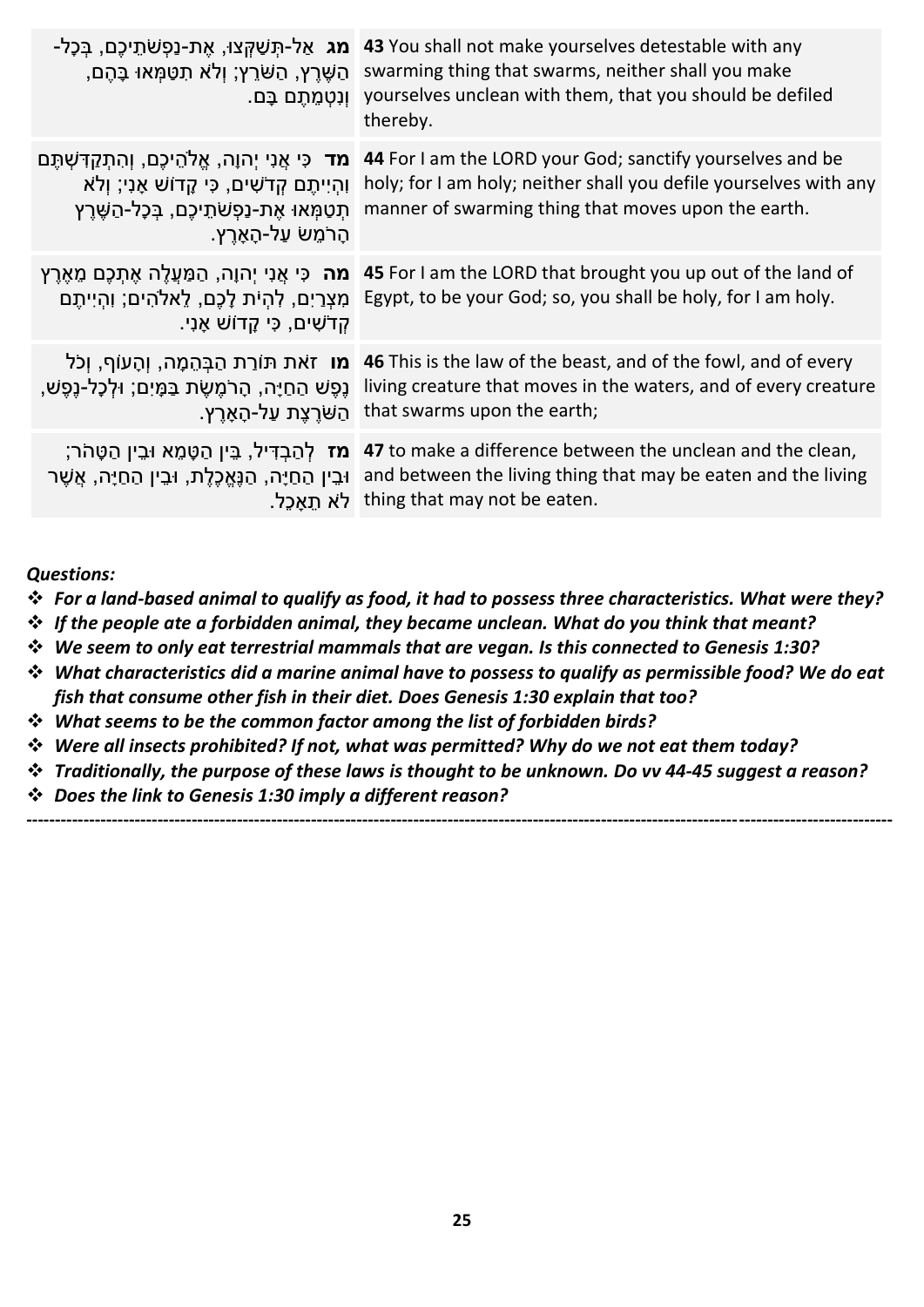#### **17. Leviticus 17: 10-14 – EATING BLOOD IS FORBIDDEN**

#### *Background: as in the text*

| י וְאִישׁ אִישׁ מִבֵּית יְשְׂרָאֵל, וּמִן-הַגֵּר<br>הַגֶּר בְּתוֹכָם, אֲשֶׁר יאֹכַל, כָּל-דָּם--וְנֶתַתִּי<br>ּפָנִי, בַּנֵּפֵשׁ הָאֹכֶלֵת אֶת-הַדָּם, וְהִכְרַתִּי<br>ַ אֹתָהּ, מְקֵרֶב עַמָּהּ. | 10 And any man of the House of Israel, or of the strangers that<br>sojourn among them, that eats any manner of blood, I will set<br>My face against that soul that eats blood and will cut him off<br>from among his people.                                                                                                                                                                                         |
|---------------------------------------------------------------------------------------------------------------------------------------------------------------------------------------------------|----------------------------------------------------------------------------------------------------------------------------------------------------------------------------------------------------------------------------------------------------------------------------------------------------------------------------------------------------------------------------------------------------------------------|
|                                                                                                                                                                                                   | יא כִּי נֵפֵשׁ הַבָּשָׂר, בַּדָּם הִוא, וַאֲנִי 11 For the life of the flesh is in the blood; and I have given it to<br>you on the altar to make atonement for your souls; for it is the נְתַתְּיו לָכֶם עַל-הַמְזְבֵּחַ, לְכַפֵּר עַל<br>_blood that makes atonement by reason of the life. נַפְשׁתֵיכֶם: כִּי-הַדָּם הוּא, בַּנֵּפֵשׁ יָכַפֵּר.                                                                    |
| בתוֹכְכֶם, לֹא-יאכַל דָּם. among you eat blood.                                                                                                                                                   | וב עַל-כֶּן אָמַרִתְּי לְבְנֵי יִשְׂרָאֵל, כָּל- 12 Therefore I said to the Children of Israel: No soul of you<br>נְפֵשׁ מִכֶּם לֹא-תאכַל דָּם; וְהַגֵּר הַגָּר shall eat blood, neither shall any stranger that sojourns                                                                                                                                                                                            |
| ֿהַגָּר בְּתוֹכָם, אֲשֶׁר יָצוּד צֵיד חַיָּה אוֹ-<br>ָעוֹף, אֲשֶׁר יֵאָכֶל--וְשָׁפַ <sub>ּ</sub> ךְ, אֶת-דָּמוֹ<br>.with dust  וִכְסְהוּ, בֶּעָפָר                                                | ויג וְאִישׁ אִישׁ מִבְּנֵי יְשָׂרָאֵל, וּמִן-הַגֶּר (13 And any man of the Children of Israel, or of the strangers<br>that sojourn among them, that takes in hunting any beast or<br>fowl that may be eaten, he shall pour out its blood, and cover it                                                                                                                                                               |
|                                                                                                                                                                                                   | ר כִּי-נֵפֵשׁ כָּל-בָּשָׂר, דָּמוֹ בִנַפִּשׁוֹ הוּא, <b>14</b> For as to the life of all flesh, its blood is all one with its life;<br>ןאמַר לְבְנֵי יְשְׂרָאֵל, דַּם כָּל-בָּשָׂר לֹא so, I said to the Children of Israel: You shall eat the blood of no<br>- תאכֵלוּ: כִּי נֵפֶשׁ כָּל-בָּשָׂר דָּמוֹ הָוא, כָּל- manner of flesh; for the life of all flesh is its blood; whosoever<br>eats it shall be cut off. |
|                                                                                                                                                                                                   |                                                                                                                                                                                                                                                                                                                                                                                                                      |

*Questions:*

- ❖ *This ban has already featured in Lev. 3:17 and 7:26. Why the repetition? What could be the concern?*
- ❖ *What does the blood symbolise? Could this be a reason? Have a look at Genesis 9:4.*
- ❖ *Is this why we cannot eat animals that eat other animals? Indirectly, would we be consuming blood?*
- ❖ *But the blood is also used ritually. Have a look at Lev.17:6. So, could this be another reason?*
- ❖ *What do we use to ritually cleanse all kosher meat? Have a look at Leviticus 2:13. Any connection?*

**--------------------------------------------------------------------------------------------------------------------------------------------------------**

❖ *Could there be yet another reason why eating blood is taboo? Have a look at Leviticus 19:26.*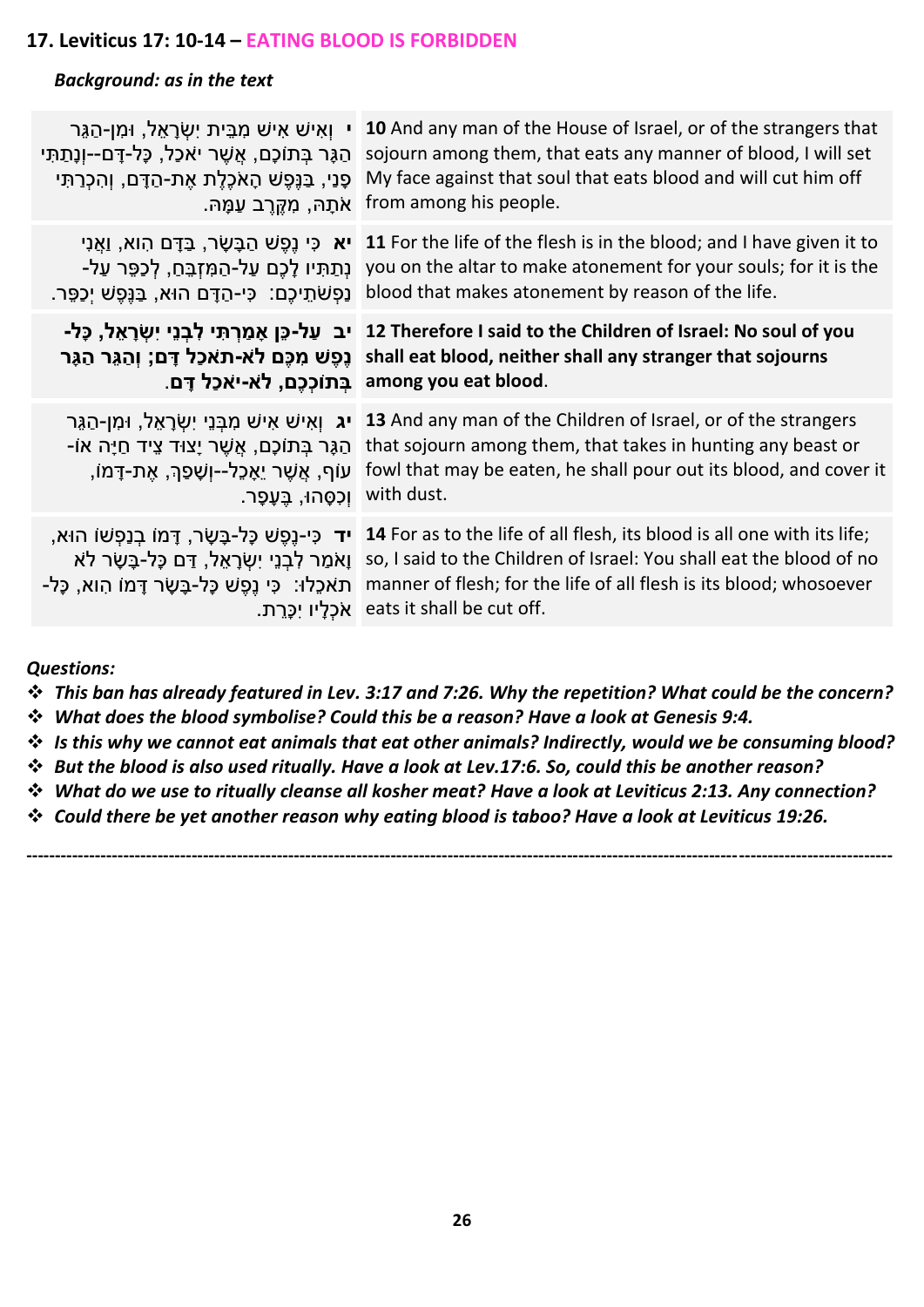#### **18. Numbers 20: 1-12 – DOUBLE TRAGEDY FOR MOSES AND AARON**

#### *Background: The people have reached Kadesh (Barnea?) in the last year of their travels across Sinai. Miriam dies there and the people gang up on Moses and Aaron, demanding water.*

**[1](https://www.chabad.org/library/bible_cdo/aid/9948#v1)** All the congregation of the Children of Israel came to the wilderness of Zin in the first month, and the people stayed in Kadesh. Miriam died there and was buried there.

#### **[2](https://www.chabad.org/library/bible_cdo/aid/9948#v2) There was no water for the congregation; so, they assembled against Moses and Aaron**.

**[3](https://www.chabad.org/library/bible_cdo/aid/9948#v3)** The people quarrelled with Moses and said, "If only we had died with the death of our brothers before the Lord.

**[4](https://www.chabad.org/library/bible_cdo/aid/9948#v4)** Why have you brought the congregation of the Lord to this wilderness, that we and our livestock should die there?

#### **[5](https://www.chabad.org/library/bible_cdo/aid/9948#v5) Why have you taken us out of Egypt to bring us to this evil place; it is not a place for seeds, or for figs, grapevines, or pomegranates, and there is no water to drink**.

**[6](https://www.chabad.org/library/bible_cdo/aid/9948#v6)** Moses and Aaron came away from the assembly to the entrance of the Tent of Meeting, and they fell on their faces. And the glory of the Lord appeared to them.

**[ז](https://www.chabad.org/library/bible_cdo/aid/9948#v7)** וַיְדַ בֵֵּ֥ ר יְהֹּוָָּ֖ה אֶ ל־מׁשֵֶּ֥ ה לֵ אמֵֹּֽ ר: :saying ,Moses to spoke Lord The **[7](https://www.chabad.org/library/bible_cdo/aid/9948#v7)**

**[8](https://www.chabad.org/library/bible_cdo/aid/9948#v8)** "Take the staff and assemble the congregation, you and your brother Aaron; speak to the rock in their presence so that it will give its water. You will bring forth water for them from the rock and give the congregation and their livestock to drink."

**[9](https://www.chabad.org/library/bible_cdo/aid/9948#v9)** Moses took the staff from before the Lord as He had commanded him.

**[10](https://www.chabad.org/library/bible_cdo/aid/9948#v10)** Moses and Aaron assembled the congregation in front of the rock, and he said to them, "Now listen, you rebels, can we draw water for you from this rock?"

**[11](https://www.chabad.org/library/bible_cdo/aid/9948#v11)** Moses raised his hand and struck the rock with his staff twice, and an abundance of water gushed forth, and the congregation and their livestock drank.

**[12](https://www.chabad.org/library/bible_cdo/aid/9948#v12)** The Lord said to Moses and Aaron, "Since you did not have faith in Me to sanctify Me in the eyes of the Children of Israel, therefore, you shall not bring this assembly to the land which I have given them.

ָ**ֹ[א](https://www.chabad.org/library/bible_cdo/aid/9948#v1) וַיָּבֹאוּ בְנֵי־יִ**שְׂרָאֶל כָּל־הָ֫עֶדֶה מִדְבַּר־צָן בַּחֹדִשׁ הַרְאשׁׁוֹן וַיֵּשֶׁב הַעֲם בַּקֶדֵשׁ וַתֲּמָת ֹשָׁם<sup>ּ</sup> מִרְיָּם וַתְּקָּבֵר שֵׁם:

## **[ב](https://www.chabad.org/library/bible_cdo/aid/9948#v2) וְלֹּא־הָָ֥ יָה מַַ֖ יִם לָָֽ עֵּ דָָ֑ ה וַיִקָָּ֣ הֲ ל֔ ּו עַ ל־משֶַ֖ ה וְעַ ל־אַ הֲ רָֹּֽ ן**:

**ּ[ג](https://www.chabad.org/library/bible_cdo/aid/9948#v3)** וַיֶּרֶב הָעֶם עִם־מֹשֵֶׁה וַיּאמְרִוּ לֵאמֹׂר וְלִוּ **גָוֵעְנוּ בָּגְוֵע אַחֵינוּ לִפְנֵי יְהֹוֶה**:

**[ד](https://www.chabad.org/library/bible_cdo/aid/9948#v4)** וְלָמֶה הֲבֵאתֶםׂ אֶת־קְהָל יְהֹוֶה אֶל־הַמִּדְבֶּר ָה לָמִוּת שָׁם אֲנַחָנוּ וּבְעִירֳֵנוּ:

## [ה](https://www.chabad.org/library/bible_cdo/aid/9948#v5) וְלָמֶה הֱעֱלִיתָנוּ מִמְצְרַ֫יִם לְהָבֵיא אֹתָנוּ **אֶ ל־הַ מָ קָ֥ ֹום הָ רַָ֖ ע הַ זֶָ֑ה לָֹּּ֣ א | מְ קָּ֣ ֹום זֶֶ֗ רַ ע ּותְ אֵּ נָָ֤ה וְגֶֻ֨ פֶ ןּ֙ וְרִ מ֔ ֹון ּומַָ֥ יִם אַַ֖ יִן לִ שְ תָֽ ֹות** :

[ו](https://www.chabad.org/library/bible_cdo/aid/9948#v6) וַיָּבֹא<sub>ْ</sub> מֹשֶׁה וְאֵהֻרֹן מִפְּנֵי הַקָּהָ**ֹּ**ל אֶל־פֶּ֫תַּח אִׂהֶל מֹוֹעֵד וַיִּפְלִוּ עַל־פְנֵיהֵם וַיֵּרֵֽא כְבֹוד־יִהֹוֶה ָּאליהם:

**ח** קַֹ֣ח אֶ ת־הַ מַ טֶָ֗ ה וְהַ קְ הֵָ֤ ל אֶ ת־הֵָּֽ עֵ דָּ ה֙ אַ תָּ ה֙ וְאֵהֲרֹן אָחִיךָ וִדְבַּרְתֵּם אֶל־הַסֱלַע לְעֵינֵיהֶם וֹנָתֵ֣ן מֵימֵיו והוֹצֵאתַ לַהֵם מַּיָּם מִן־הַסֶּלַע וְהִ ׁשְ קִ יתֵָּּ֥ אֶ ת־הֵָּֽ עֵ דָָּ֖ ה וְאֶ ת־בְ עִ ירֵָּֽ ם:

> **[ט](https://www.chabad.org/library/bible_cdo/aid/9948#v9)** וַיִקֵַּ֥ ח מׁשֶַ֛ ה אֶ ת־הַ מַ טֶָ֖ ה מִ לִ פְ נֵֹ֣י יְהֹּוֵָּ֑ה ַּכֵּאֲשֶׁר צָוֵּהוּ:

**[י](https://www.chabad.org/library/bible_cdo/aid/9948#v10)** וַיַקְ הִֹ֜ לּו מׁשֶֶּ֧ ה וְאֵַֽ הֲ רַֹּ֛ ן אֶ ת־הַ קָּ הָָּ֖ ל אֶ ל־פְ נֵֹ֣י ּהַ סֵּלַע וַיֹּאמֶר לָהֶם שִׁמְעוּ־נָאֹ הַמֹּרִים הַמִן־ הַסֶּלֵע הַזֶּה נוֹצֵיא לַכָּם מֵיִם:

**[יא](https://www.chabad.org/library/bible_cdo/aid/9948#v11)** וַיָָּ֨ רֶ ם מׁשֶֹ֜ ה אֶ ת־יָּדָ֗ ֹו וַיְֶַָּּ֥֧ך אֶ ת־הַ סֶַ֛ לַ ע בְּמַטֵּהוּ פֵּעֲמָיִם וַיֵּצְאוּ מֵיִם רַבִּ֫ים וַתֵּשְׁתָּ ָהֶעֱדָה וּבְעִירֵם:

**[יב](https://www.chabad.org/library/bible_cdo/aid/9948#v12)** וַיֹּאמֶר יִהֹוָהֿ אֶל־מַשֱה וְאֶל־אֱהֲרֹ<u>ן ִי</u>עַן לֹא הֱאֱמַנְתֵּם בִּ֫י לְהַקְדִּישֶׁנִי לְעֵינֵי בְּנֵי יִשְׂרָאֱל לָכֵ֫ן לָ**ֹא תָבִ**יאוּ אֶת־הַקָּהֶל הַ†ָּה אֵל־הָאָרֵץ ּאֲשֶׁר־נָתֲתִּי לָהֱם: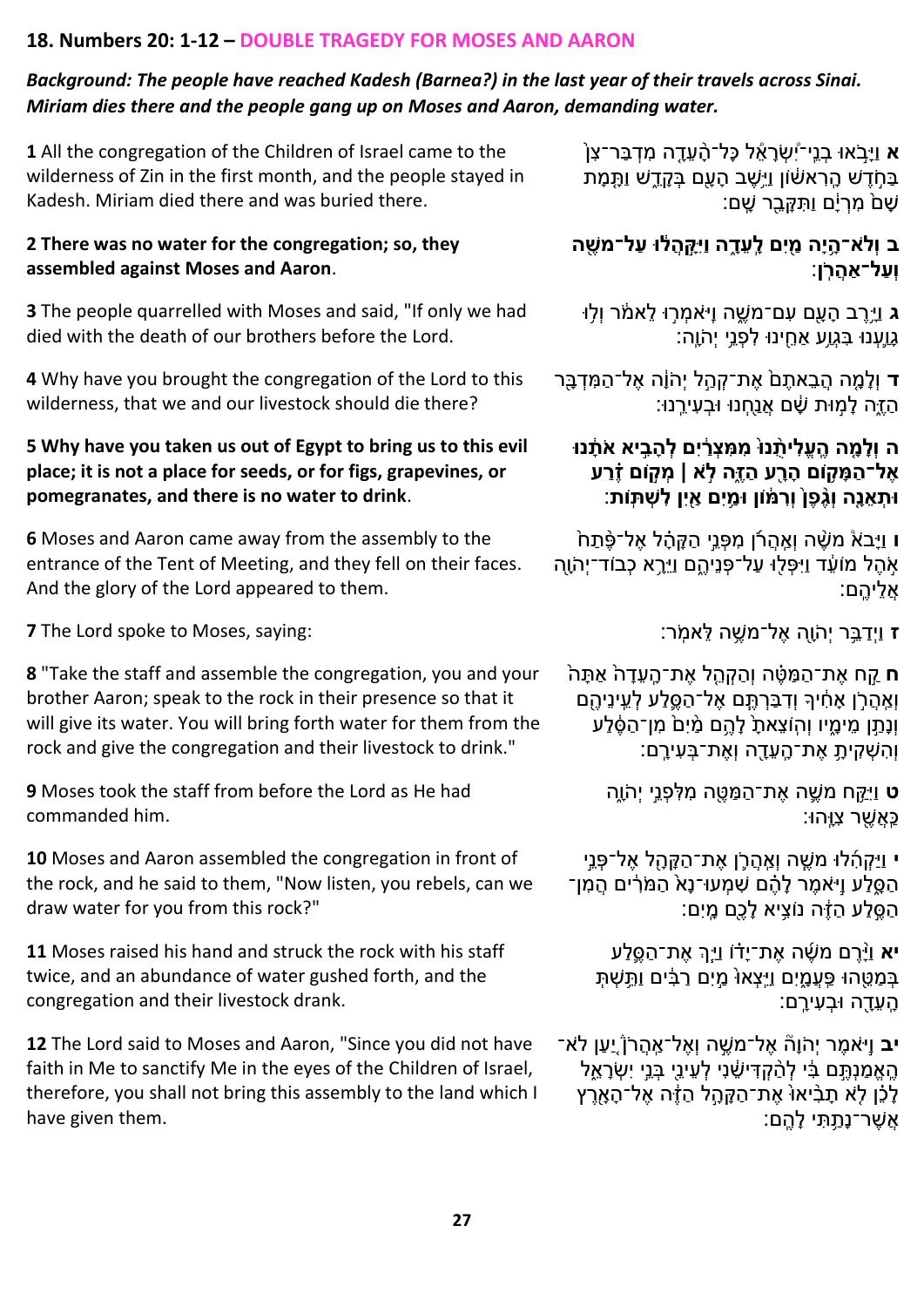*Questions:*

- ❖ *How do we know that the people menaced the brothers? Have a look at the Hebrew in v.2 and compare it with the Hebrew in Ex. 32:1 which describes their behaviour towards Aaron.*
- ❖ *The people wanted water, but they also referred to four types of food. Can you name them? What is the significance of this list?*
- ❖ *What is the famous midrash linking Miriam's death with the lack of water?*
- ❖ *When Miriam died, where do you think her brothers were and what were they doing?*
- ❖ *What was God's solution to the lack of water?*
- ❖ *What mistake did Moses commit when carrying out God's instructions?*
- ❖ *How did God punish him?*
- ❖ *Why did Aaron suffer the same fate?*
- ❖ *Why do you think Moses and Aaron made such a crucial error?*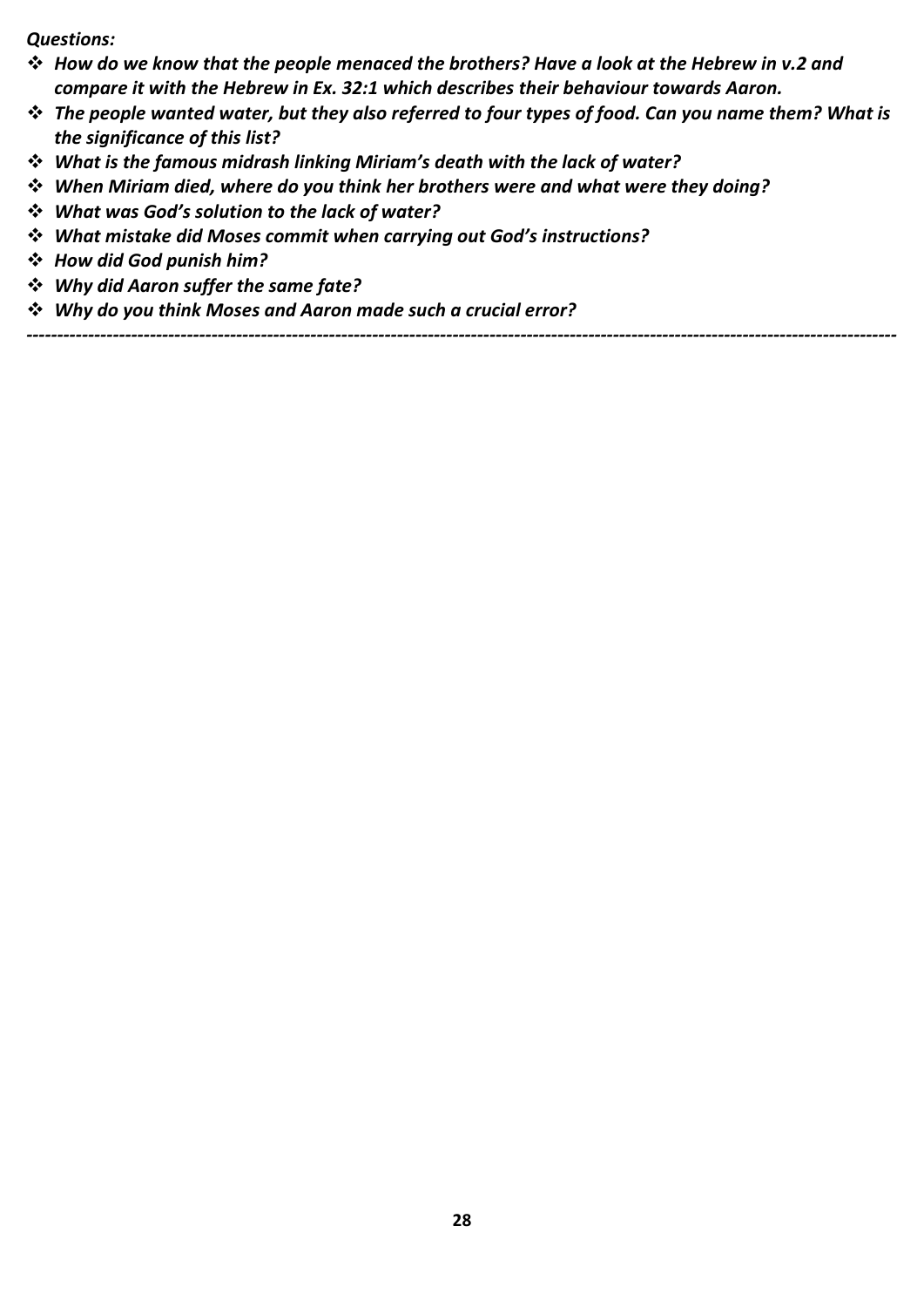#### **19. Deuteronomy 8: – WHAT WERE THE LESSONS OF THE PREVIOUS 40 YEARS?**

*Background: Essentially, the Book of Devarim is a series of valedictory lectures by Moses to the descendants of those who left Egypt. In Chapter 8, Moses is explaining the purpose of the journey across Sinai and visualising what might happen once they occupy the Promised Land.*

**[1](https://www.chabad.org/library/bible_cdo/aid/9972#v1)** Every commandment, that I command you today, you shall keep to do, so that you may live and multiply, and come and possess the land that the Lord swore to your forefathers.

**[2](https://www.chabad.org/library/bible_cdo/aid/9972#v2)** And you shall remember the entire way on which the Lord, your God, led you these 40 years in the wilderness, to afflict you to test you, to know what is in your heart, whether you would keep His commandments or not.

#### **[3](https://www.chabad.org/library/bible_cdo/aid/9972#v3) And He afflicted you and let you go hungry, and then fed you with manna, which you did not know and your forefathers did not know, so that He would make you know that man does not live by bread alone, but rather by whatever comes forth from the mouth of the Lord does man live.**

**[4](https://www.chabad.org/library/bible_cdo/aid/9972#v4)** Your clothing did not wear out on you, nor did your foot swell these 40 years.

**[5](https://www.chabad.org/library/bible_cdo/aid/9972#v5)** You shall know in your heart, that just as a man chastises his son, so does the Lord, your God, chastise you.

**[6](https://www.chabad.org/library/bible_cdo/aid/9972#v6)** And you shall keep the commandments of the Lord your God, to go in His ways, and to fear Him.

**[7](https://www.chabad.org/library/bible_cdo/aid/9972#v7)** For the Lord your God is bringing you to a good land, a land with brooks of water, fountains and depths, that emerge in valleys and mountains,

#### **[8](https://www.chabad.org/library/bible_cdo/aid/9972#v8) a land of wheat and barley, vines and figs and pomegranates, a land of oil producing olives and honey,**

**[9](https://www.chabad.org/library/bible_cdo/aid/9972#v9) a land in which you will eat bread without scarcity**, you will lack nothing in it, a land whose stones are iron, and out of whose mountains you will hew copper.

#### **[10](https://www.chabad.org/library/bible_cdo/aid/9972#v10) And you will eat and be satisfied**, **and you shall bless the Lord, your God, for the good land He has given you.**

**[11](https://www.chabad.org/library/bible_cdo/aid/9972#v11)** Beware that you do not forget the Lord, your God, by not keeping His commandments, His ordinances, and His statutes, which I command you today,

**[א](https://www.chabad.org/library/bible_cdo/aid/9972#v1)** כָּל־הַ מִ צְ וָָּ֗ה אֲׁשֶָ֨ ר אֵָּֽ נֹּכִֶּ֧י מְ צַּוְָךַ֛ הַ יָ֖ ֹום ׁתִּשְׁמְרְוּן לֵעֲשָׂות לְמַ֫עַן תֵּחִיۢוּן וּרְבִיתֵ֣ם ּוּבָאתֵם<sub>ْ</sub> וֵירִשְׁתֵֵּם אֶת־הָאָ<u>ּ֫רֵ</u>ץ אֲשֶׁר־נִשְׁבֵּע יְהֹּוָָּ֖ה לֵַֽאֲבֵֹּֽ תֵ יכֵֶֽם:

**ָּ[ב](https://www.chabad.org/library/bible_cdo/aid/9972#v2)** וְזֵכַרְתָּ אֶת־כָּל־הַדֶּ֫רֶךְ אֲשֶׁר הוֹלֵיכָךְ יְהֹוֶה אֱלֹהֶיִךְ זֶה אַרְבָּעִים שָׁנָה בַּמִּדְבֶּ֣ר לְמַ<u>ּ</u>עַן עַנַּ֫תְרָ לְנַסֻּתְרָ לְדַעַת אֶת־אֲשֱר בְּלְבֶבְךָ הֲתִשְׁמֶׂר מִצְוֹתָיו (כתיב מצותו) אִם־לְאֹ:

**[ג](https://www.chabad.org/library/bible_cdo/aid/9972#v3) וַיְעַ נְךָ֘ וַיַרְ עִ בֶֶ֒ ךֶ֒ וַיַָֽאֲכִָֽ לְ ךָ֤ אֶ ת־הַ מָ ןּ֙ אֲ שֶָּ֣ ר**  לְ**ֹא־יַדָּׂעָתַּ וְלָ**ֹא יֵדְעִוּן אֻבֹּתֵיךָ לְמֵעַן הוֹדֵיעֵךְ **כִִּ֠ י לָֹּּ֣ א עַ ל־הַ לֶָ֤חֶ ם לְ בַ דֹוּ֙ יִָֽחְ יֶָּ֣ה הָָֽ אָ דָ֔ ם כִִּ֛י עַ ל־ כָל־מֹוצָָ֥א פִָֽ י־יְהֹּוַָ֖ה יִָֽחְ יֶָ֥ה הָָֽ אָ דָָֽ ם:** 

> [ד](https://www.chabad.org/library/bible_cdo/aid/9972#v4) שִׂמְלָּתְךָּ לְא בֵ<sup>ַ</sup>לְתָה<sup>ֹ</sup> מֵעָלֵיךָ וְרַגְלְךָ לְא ָבְצֵקָה זֶה אַרְבָּעֵים שָׁנֵָה:

ֿ**[ה](https://www.chabad.org/library/bible_cdo/aid/9972#v5)** וַיָּדַעַתָּ עָם־לְבָבֶךָּ כִּי כֵּאֲשֶׁר יְיֵסֶר אִישׁ אֶת־בָּנוֹ יְהֹוֶה אֱלֹהֵיִךְ מְיַסְרֵךָ׃

**[ו](https://www.chabad.org/library/bible_cdo/aid/9972#v6)** וְׁשָֹּ֣ מַ רְ תָּׁ֔ אֶ ת־מִ צְ ֹוָ֖ ת יְהֹּוָֹּ֣ה אֱֹלהֵֶ֑ יָך לָּ לֵֶּ֥כֶת ָבְדְרָכֶיו וּלְיִרְאֶה אֹתָוֹ:

**ז** כִַ֚י יְהֹּוָֹּ֣ה אֱֹלהֶׁ֔ יָך מְ בִֵֽ יאֲָךָ֖ אֶ ל־אֶֹ֣ רֶ ץ טֹובֵָּ֑ה אֶרֶץ נַחֲלֵי מָ<u>ׂיִם עֲיָ</u>נֹת ּוּתָהֹמֹׁת ִיצְאִים בַּבִּקְעָה ּוּבָהָר:

**[ח](https://www.chabad.org/library/bible_cdo/aid/9972#v8) אֶָ֤ רֶ ץ חִ טָ הּ֙ ּושְ עֹּרָ֔ ה וְגֶָ֥פֶ ן ּותְ אֵּ נַָ֖ה וְרִ מָ֑ ֹון אֶָֽ רֶ ץ־זֵָּ֥ית שֶַ֖ מֶ ן ּודְ בָָֽ ש** :

**[ט](https://www.chabad.org/library/bible_cdo/aid/9972#v9) אֶֶ֗ רֶ ץ אֲשֶֻ֨ ר לָֹּ֤ א בְ מִ סְ כֵּנֻתּ֙ תָֹּֽ אכַל־בָָּ֣ ּה לֶ֔ חֶ ם** ַלְא־תֶחָסֵר כָּל בֵּהִ אֶרֵץ אֲשֶׁר אֶבָּנֵיהָ בַרְזֶ**ֹ**ל ּומֵֵֽ הֲ רָּ רֶָ֖ יהָּ תַ חְ צֵֹּּ֥ ב נְחֵֽ ׁשֶ ת:

## **[י](https://www.chabad.org/library/bible_cdo/aid/9972#v10) וְאָָֽ כַלְ תַָ֖ וְשָ בָָ֑ עְ תָ ּובֵָּֽ רַ כְ תָּ֙ אֶ ת־יְהֹּוָָּ֣ה אֱֹלהֶ֔ יך עַ ל־הָ אָָ֥ רֶ ץ הַ טֹּבַָ֖ ה אֲ שֶָ֥ ר נָָֽתַ ן־לָָֽ ְך:**

**[יא](https://www.chabad.org/library/bible_cdo/aid/9972#v11)** הִ שָֹּ֣ מֶ ר לְ ָךׁ֔ פֶ ן־תִ ׁשְ כַָ֖ח אֶ ת־יְהֹּוָֹּ֣ה אֱֹלהֵֶ֑ יָך לְבִלְתָּ֫י שָׁמֶׂר מִצְוֹתָיוֹ וּמִשְׁפָּטֵיו וְחֻקֹּתָ֫יו אֲשֵׁר אֵ<sup>ּ</sup>נֹכֵי מִצַּוְּךָּ הַיּוֹם: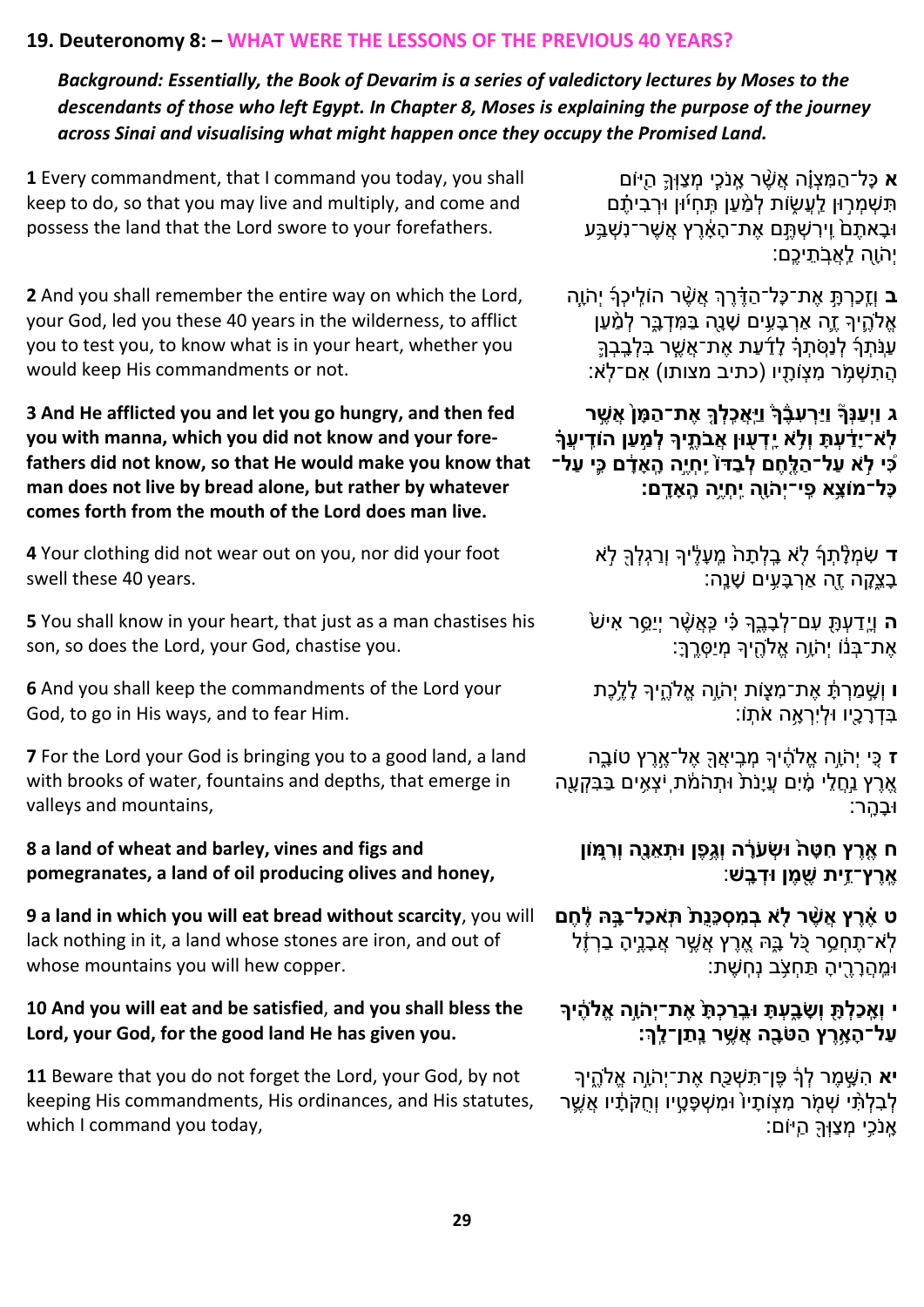**[12](https://www.chabad.org/library/bible_cdo/aid/9972#v12)** lest you eat and be satisfied, and build good houses and dwell in them,

**[13](https://www.chabad.org/library/bible_cdo/aid/9972#v13)** and your herds and your flocks multiply, and your silver and gold increase, and all that you have increases,

**[14](https://www.chabad.org/library/bible_cdo/aid/9972#v14)** and your heart grows haughty, and you forget the Lord, your God, Who has brought you out from the land of Egypt, from the house of bondage,

**[15](https://www.chabad.org/library/bible_cdo/aid/9972#v15)** Who led you through that great and awesome wilderness, [in which were] snakes, vipers and scorpions, and drought, where there was no water; Who brought water forth for you from solid rock,

**[16](https://www.chabad.org/library/bible_cdo/aid/9972#v16)** Who fed you with manna in the desert, which your forefathers did not know, to afflict you and to test you, to benefit you in your end,

**[17](https://www.chabad.org/library/bible_cdo/aid/9972#v17)** and you will say to yourself, "*My* strength and the might of *my* hand has made this wealth for me."

**[18](https://www.chabad.org/library/bible_cdo/aid/9972#v18)** But you must remember the Lord your God, for it is He that gives you strength to make wealth, in order to establish His covenant which He swore to your forefathers, as it is this day.

**[19](https://www.chabad.org/library/bible_cdo/aid/9972#v19)** And it will be, if you truly forget the Lord your God and go after other gods, worship them and prostrate yourself before them, I bear witness against you today, that you will surely perish.

**[20](https://www.chabad.org/library/bible_cdo/aid/9972#v20)** As the nations that the Lord destroys before you, so will you perish; since you will not listen to the voice of the Lord your God.

**[יב](https://www.chabad.org/library/bible_cdo/aid/9972#v12)** פֶ ן־תֹּאכַָ֖ל וְשָּ בֵָּ֑עְ תָּ ּובָּ תִֵּ֥ ים טֹּבִַ֛ ים תִ בְ נֶָ֖ה וְיָּׁשֵָּֽ בְ תָּ :

**[יג](https://www.chabad.org/library/bible_cdo/aid/9972#v13)** ּוּבְקֶרְךָּ וְצִאׁנְךָ<sup>ּ</sup> יִרְבְּיֵ֫ן וְכֶסֶף וְזָהֶב יִרְבֶּה־לֶךְ וְכֵֹּּ֥ל אֲׁשֶ ר־לְ ָךָ֖ יִרְ בֵֶֽ ה:

**[יד](https://www.chabad.org/library/bible_cdo/aid/9972#v14)** וְרֵם לְבָבֵךְ וְשֶׁכַחְתָּ אֶת־יְהֹוֶה אֱלֹהֶ֫יִךְ ֿהַמּוֹצֵיאֲךֵ מֶאֱרֵץ מִצְרֵיִם מִבֵּית עֲבָדֵים:

**[טו](https://www.chabad.org/library/bible_cdo/aid/9972#v15)** הַמּוֹלְיכְךָ בַּמְּדָבֶּר | הַגָּדִל וְהַנּוֹרָא נָחֶשׁ | ְשָׂרָףֹ וְעַקְרָׂב וְצָמָּאָוֹן אֵ֥שֵׁר אֱין־מֶיִם הַמּוֹצֵיא לְךָ מַ<u>֫י</u>ִם מִצָּוּר הַחַלָּמְישׁ:

**ַ[טז](https://www.chabad.org/library/bible_cdo/aid/9972#v16)** הַמַּאֲכָ֫לְךָּ מָןֹ בַּמִּדְבָּ֫ר אֲשֱר לֹא־יֶדְעָוּן אֲבֹתֵיךָ לְמַעַן עַנִּתְרָ וּלְמַ´עַן נַסֹּתֶר לְהֵיטֶבְךָ ַּבְאֵחריתֵךָּ

**[יז](https://www.chabad.org/library/bible_cdo/aid/9972#v17)** וְאֶמַרְתָּ בִּלְבָבֶךְ כֹּחִ<sup>י</sup> וְעָ<sup>ּ</sup>עֶם יָדִׂי עָשָׂה לֵי אֶת־הַחֵיִל הַזֵּ<sup>ֶ</sup>ה:

**[יח](https://www.chabad.org/library/bible_cdo/aid/9972#v18)** וְזֵָּֽכַרְ תָּ֙ אֶ ת־יְהֹּוָֹּ֣ה אֱֹלהֶׁ֔ יָך כִֹ֣י הָ֗ ּוא הַ נֹּתֵֵּ֥ ן לְ ָךַ֛ כִּׂחַ לֵעֲשָׂוֹת חָיִל לְמַ<u>ּ֫</u>עַן הָקֵים אֶת־בְּרִיתֶוֹ ּאֲשֶׁר־נִשְׁבַּ֣ע לֵאֲבֹתֶיךָ כָּיּוֹם הַזֶּה:

**[יט](https://www.chabad.org/library/bible_cdo/aid/9972#v19)** וְהָיָה אִם־שָׁכָׂחַ תִּשְׁכַּחֹ אֶת־יִהוֶה אֱלֹהֶיךָ וְהֶלַכְתָּ אֶחֲרֵ<sup>י</sup> אֱלֹהֵים אֶחֵרִים <u>וַעֲבַדְתָ</u>ּֽם וְהִשְׁתַּחֲוֶיתָ לָהֵם הַעְדָׂתִי בָכֶם<sup>ּ</sup> הַיּּוֹם כֵּי אָבָד תֵֹּֽ אבֵ דֵֽ ּון:

> **ָּ[כ](https://www.chabad.org/library/bible_cdo/aid/9972#v20)** כַּגּוֹיָם אֲשֶׁר יְהֹוָהֹ מֵאֲבֵיד מִפְּנֵיכֶׂם כֵּן ּתְּאבֶדָוּן עֵקֵב לֹא תִשְׁמְעוּו בִּקוֹל יִהֹוֶה אֱֹלֵֽ הֵ יכֵֶֽם:

#### *Questions:*

- ❖ *Why did God "afflict" the people with hunger? Why did they have to eat manna for 40 years?*
- ❖ *The Promised Land is described in terms of its food products. How many does Moses list? They fall into two categories, which are ….? Now look back to Gen. 1:29. Given the people's fixation with another type of food (Text 12), is this an indictment of their dietary choices?*
- ❖ *Does Verse 10 not look familiar? In which daily prayer has this text been incorporated?*
- ❖ *Moses worries that, once the land has been conquered and the people settle down, they will forget God and abandon the mitzvot. He envisages that this will manifest itself in two ways, which are ….?*
- ❖ *Compare verse 10 with verses 11-14. Satiation is followed by either blessing or forgetting. Satiation presents a spiritual challenge. Is that true in your life?*